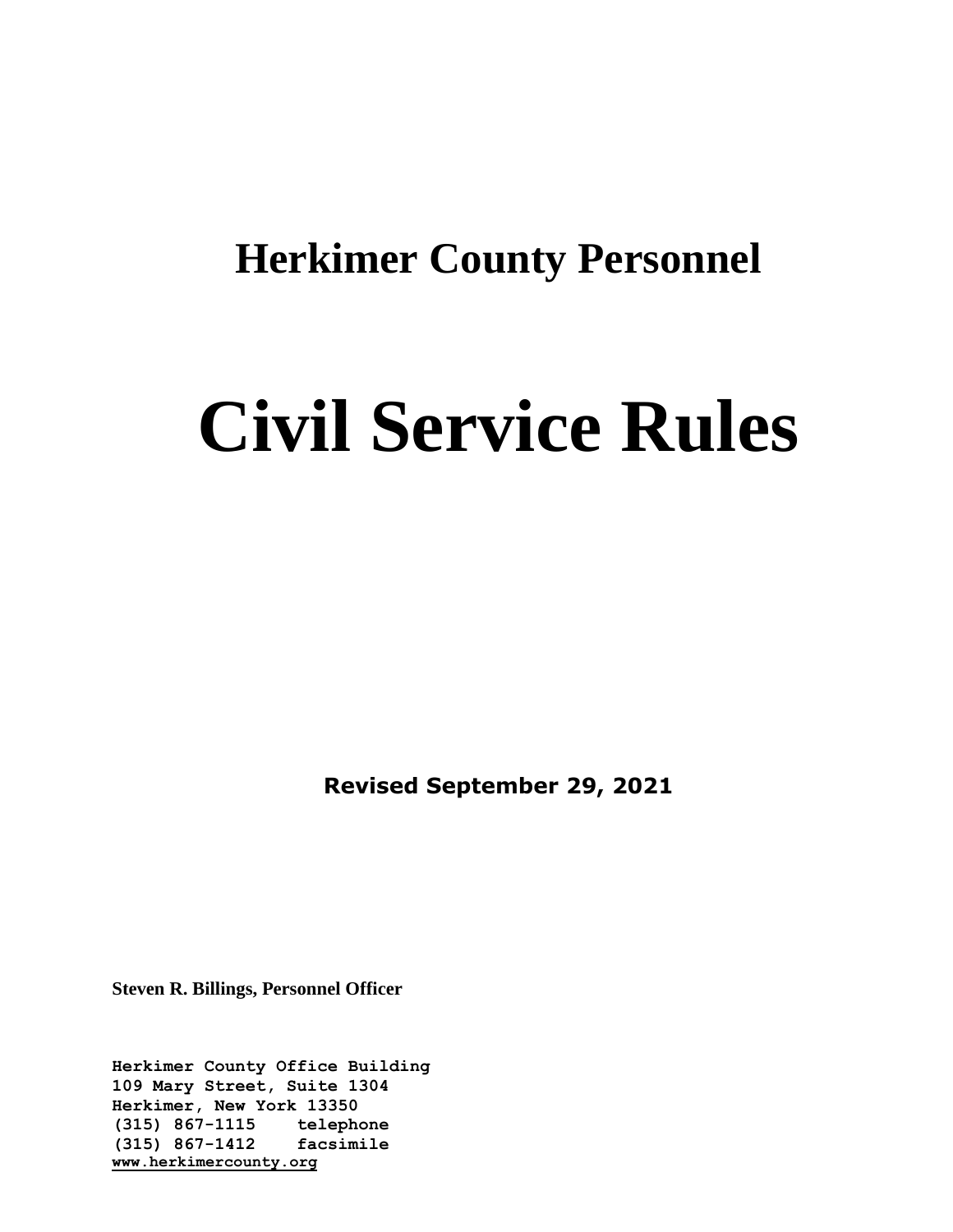## **TABLE OF CONTENTS**

 **Page Purpose and Effect of the Rules............................................................................1**

## **RULES FOR THE CLASSIFIED CIVIL SERVICE**

## **OF**

## **THE COUNTY OF HERKIMER**

| <b>RULE</b>             | Page                                                       |
|-------------------------|------------------------------------------------------------|
| T                       |                                                            |
| $\mathbf{I}$            |                                                            |
| <b>III</b>              |                                                            |
| IV                      |                                                            |
| V                       |                                                            |
| VI                      |                                                            |
| VII                     |                                                            |
| <b>VIII</b>             |                                                            |
| $\mathbf{I} \mathbf{X}$ |                                                            |
| $\mathbf{X}$            |                                                            |
| XI                      |                                                            |
| XII                     |                                                            |
| XIII                    |                                                            |
| <b>XIV</b>              |                                                            |
| XV                      |                                                            |
| XVI                     | Effect of Non-Permanent Service on Status of Employees21   |
| <b>XVII</b>             |                                                            |
| XVIII                   |                                                            |
| XIX                     |                                                            |
| <b>XX</b>               |                                                            |
| XXI                     |                                                            |
| XXII                    |                                                            |
| <b>XXIII</b>            |                                                            |
| <b>XXIV</b>             | <b>Prohibition Against Questions Eliciting Information</b> |
|                         | <b>Concerning Political Affiliation  34</b>                |
| <b>XXV</b>              |                                                            |

## **APPENDIX**

- **A Exempt Class**
- **B Non-Competitive Class**
- **C Labor Class**
- **D Unclassified Service**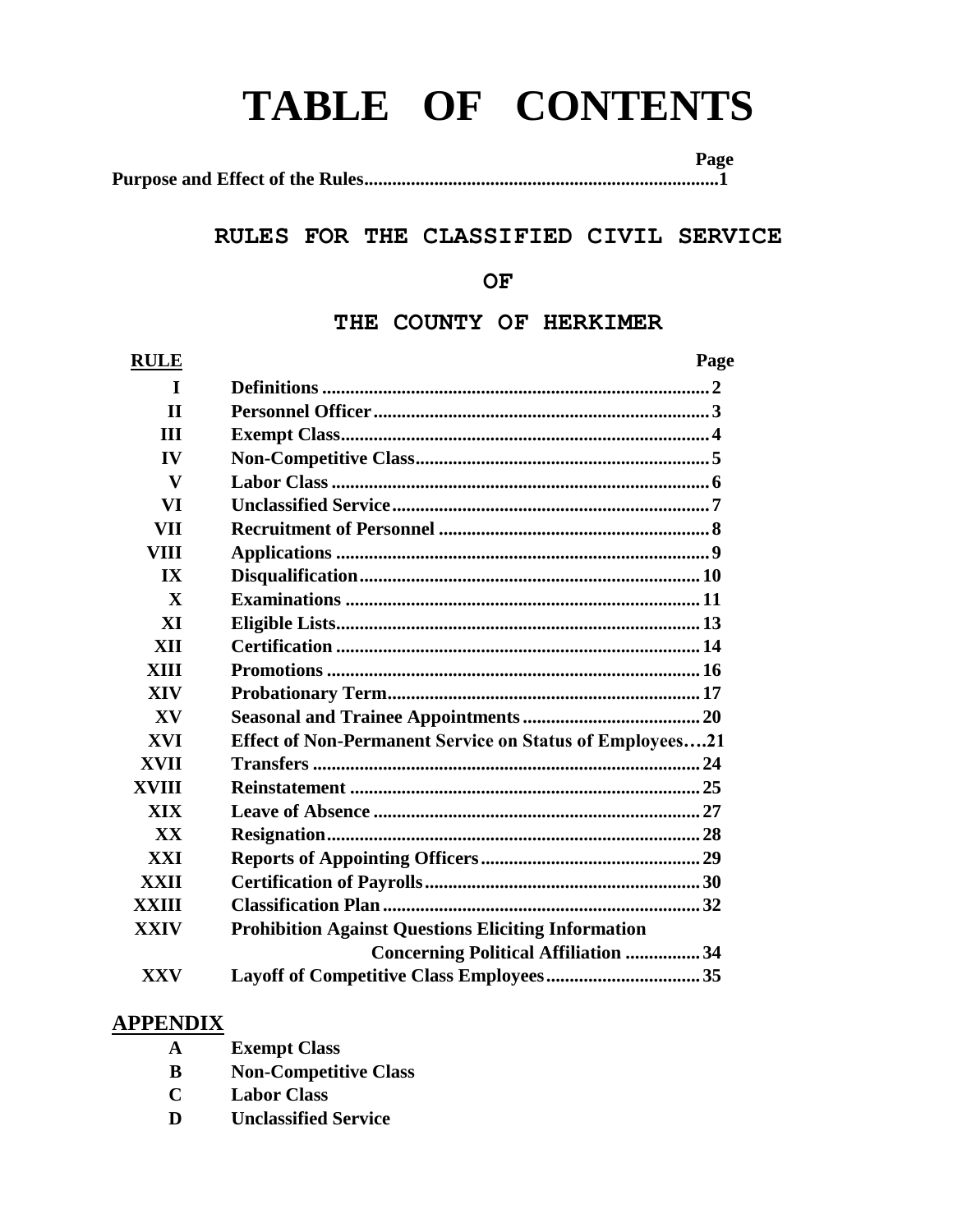## **RULES FOR THE CLASSIFIED CIVIL SERVICE OF THE COUNTY OF HERKIMER**

## **PURPOSE AND EFFECT**

It is hereby declared to be the purpose of these rules to provide an orderly and uniform system for the administration of civil service in the County of Herkimer on a basis of merit and fitness as provided in the Civil Service Law of the State of New York. These rules have the force and effect of law, and apply to all positions in the classified service of Herkimer County as well as the city, towns, villages, and special districts therein. These rules may be amended by the Personnel Officer after public hearing and subject to the approval of the State Civil Service Commission.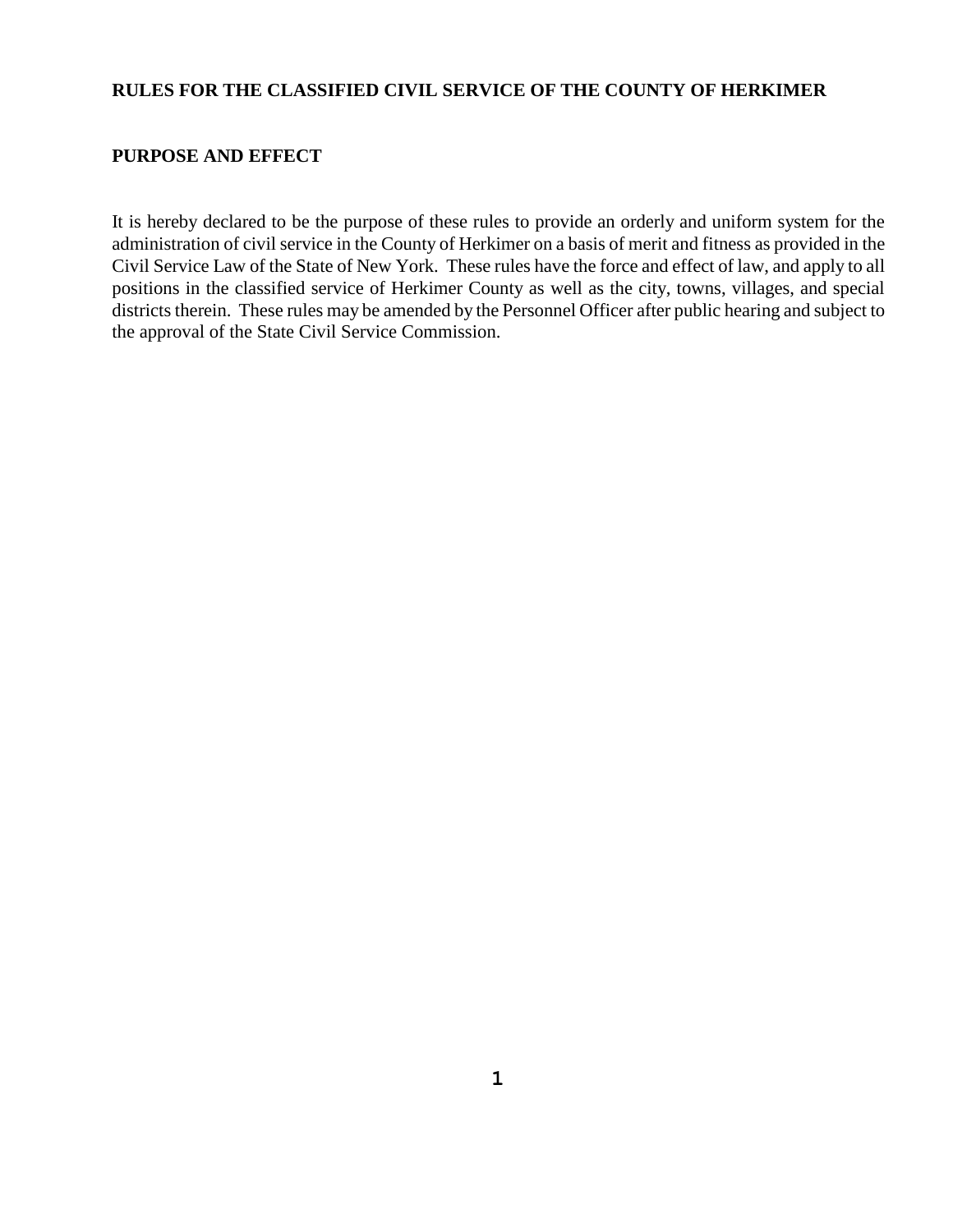#### **RULE I**

#### **DEFINITIONS**

Unless otherwise expressly stated or unless the context or subject matter requires a different meaning, the several terms hereinafter mentioned, whenever used in these rules, shall be construed as follows:

- **1. "Personnel Officer"** means the duly appointed Personnel Officer of the County of Herkimer.
- **2. "Employee"** means the incumbent of a position holding the position in accordance with these rules and the Civil Service Law.
- **3. "Position"** means an office or employment involving an aggregation of duties to be performed and responsibilities to be exercised by one person.
- **4. "Compensation"** means the remuneration of a position and shall include food, lodging, maintenance, and commutation when the same is furnished.
- **5. "Eligible list"** means an official record kept in the Personnel Department as a public record which contains the names of those persons who have successfully completed examinations, listed and ranked in order of their final ratings from the highest to the lowest rank.
- **6. "Part-time employment"** means any employment or a combination of one or more employments in a civil division in which an individual works less than twenty (20) hours per week or wherein the employee earns not more than one half (1/2) of the rate assigned to the position if the position is allocated to a graded salary schedule.
- **7. "Transfer"** means the change, without further examination, of a permanent employee from a position under the jurisdiction of one appointing authority to a similar position under the jurisdiction of another appointing authority.
- **8. "Reassignment"** means the change, without further examination, of a permanent employee from one position to another similar position under the jurisdiction of the same appointing authority.
- **9. "Municipality"** means county, town, city, village or special district.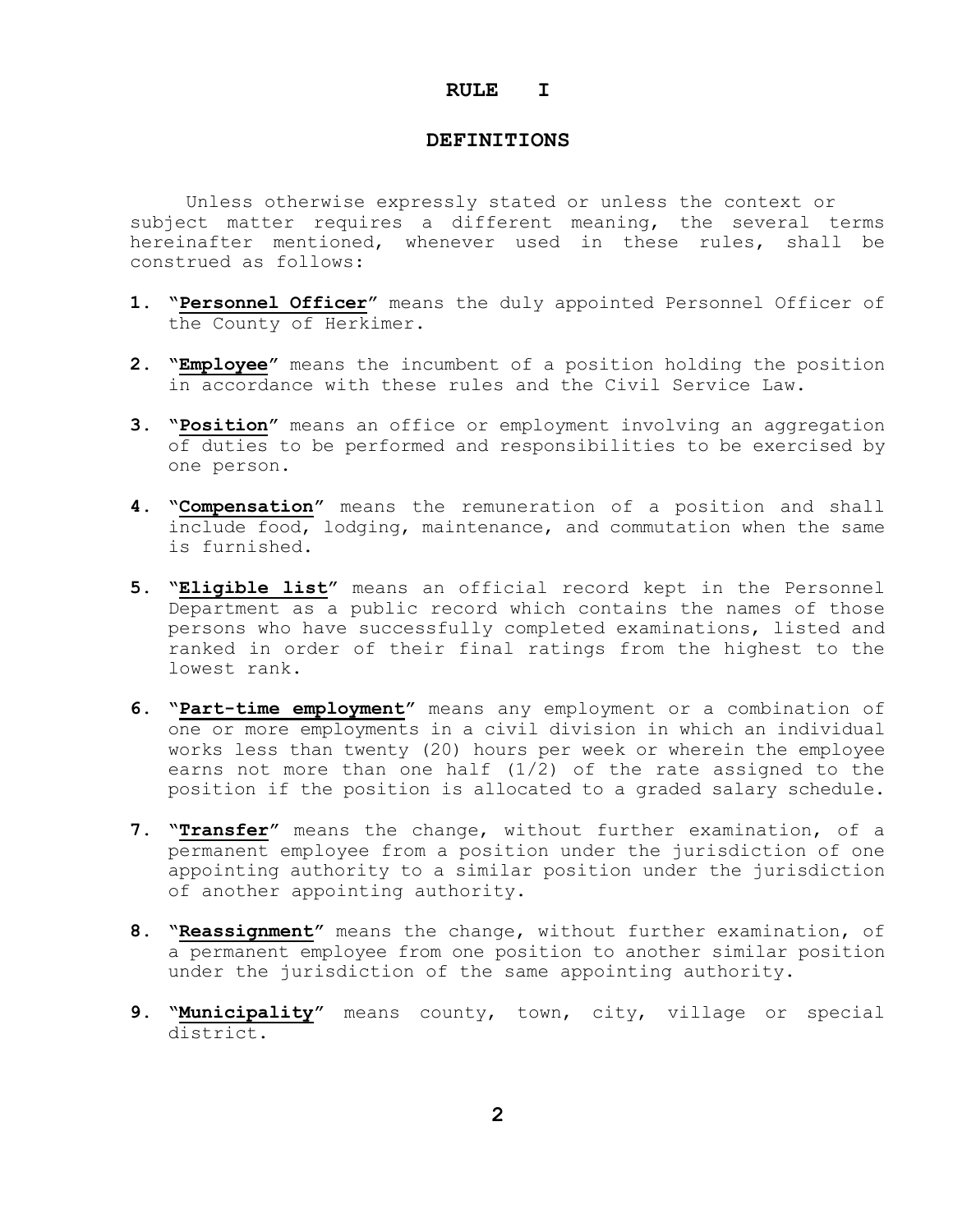## **RULE II**

#### **PERSONNEL OFFICER**

These rules shall be administered by a Personnel Officer pursuant to Section 15(b) of Civil Service Law. The Personnel Officer shall appoint such other subordinates and employees within available appropriations as he/she may deem necessary or proper to carry out the purposes of these rules and the law, and shall fix the duties of these employees. The Personnel Officer shall maintain clear and accurate records of all actions, which he/she takes.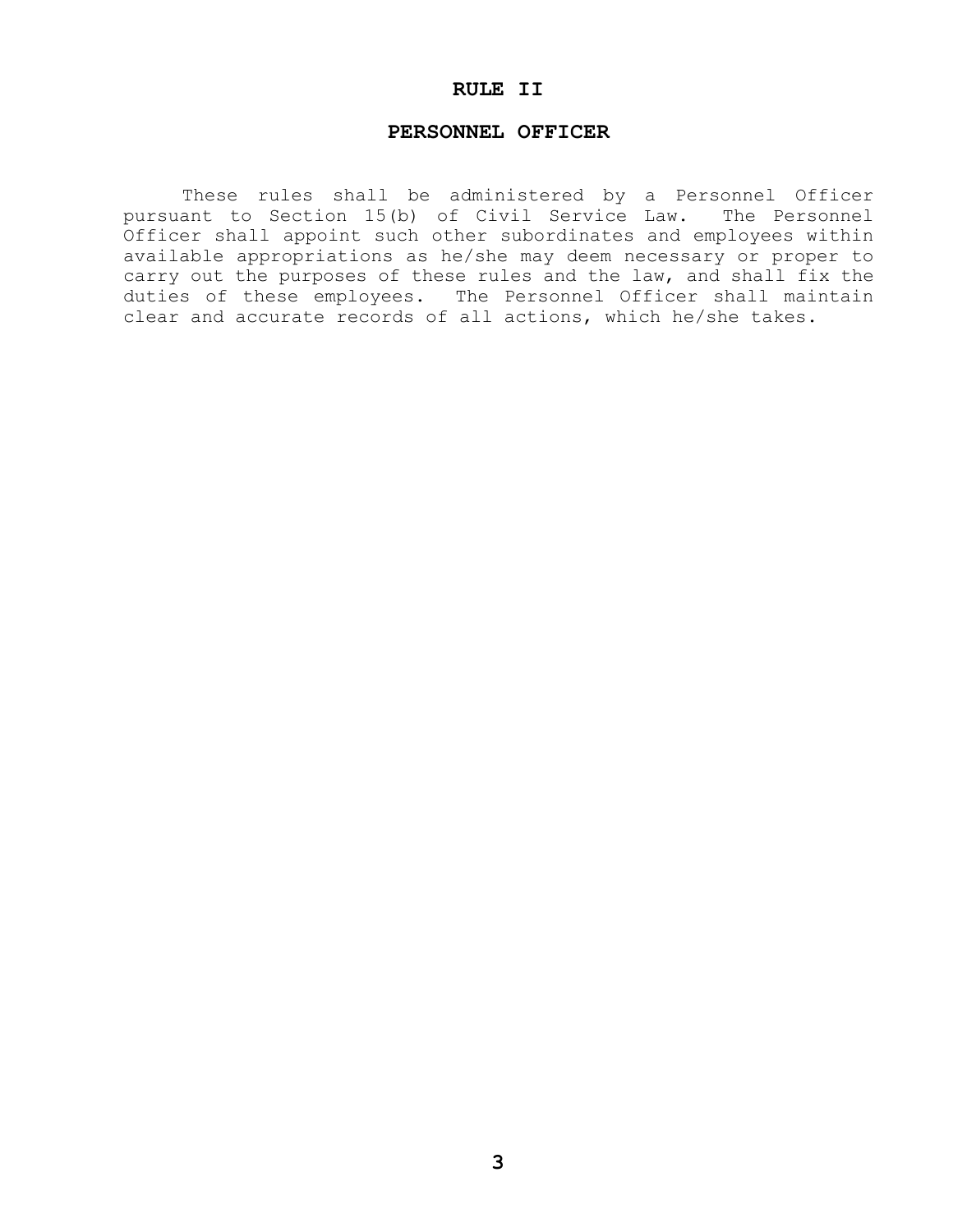## **RULE III**

#### **EXEMPT CLASS**

**1.** Positions in the exempt class are those for which competitive or non-competitive examinations or other qualification requirements are not practicable. (Civil Service Law, Section 41.)

**2.** Positions in the exempt class shall be listed in Appendix A of these rules and made a part hereof.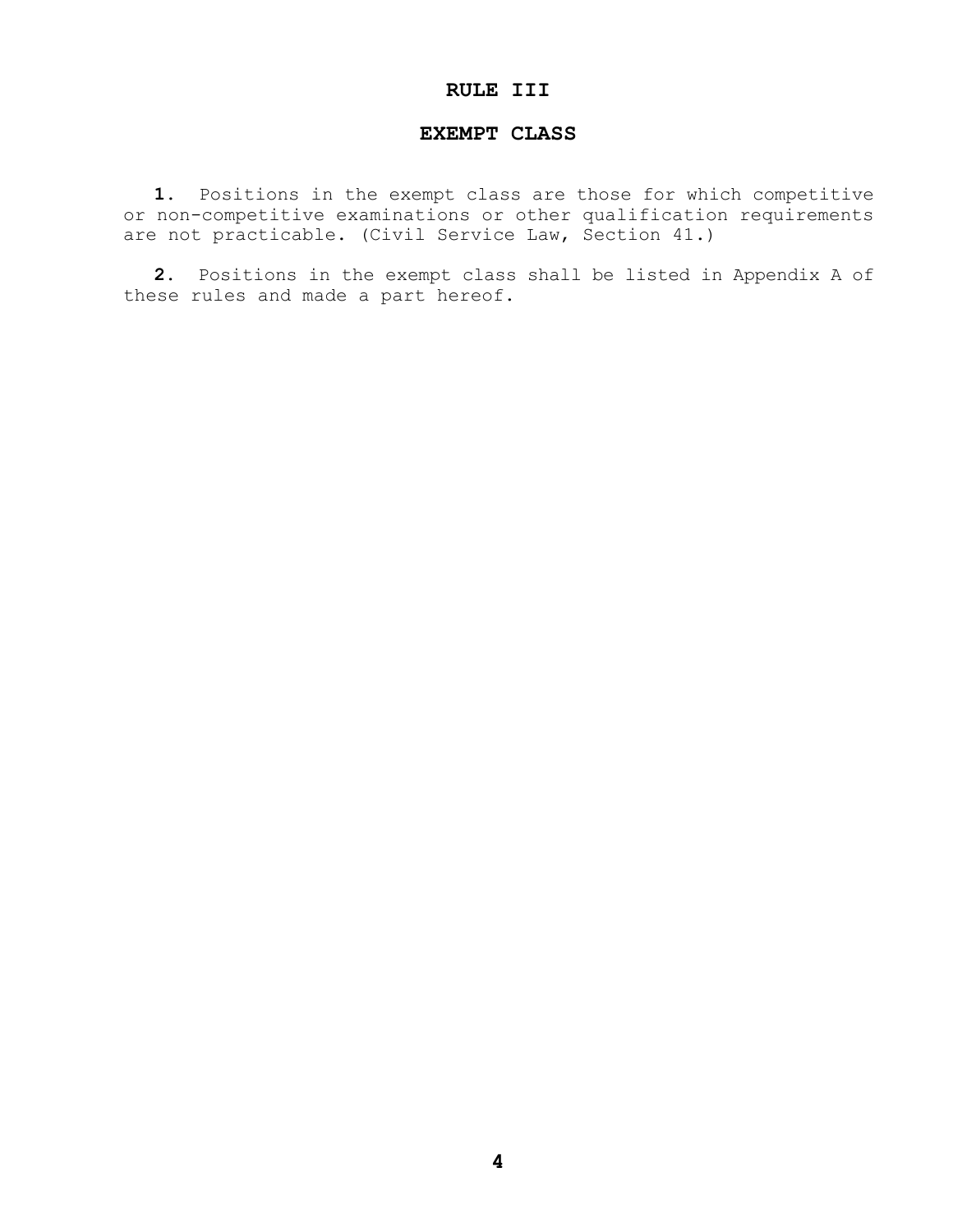#### **RULE IV**

#### **NON-COMPETITIVE CLASS**

**1.** A position in the non-competitive class may be filled by the appointment of a person who meets the minimum qualifications established for such position by the Personnel Officer. A nomination for such an appointment shall state the qualifications of the nominee and shall be filed by the appointing authority with the Personnel Officer. Such appointment shall become effective only after approval by the Personnel Officer.

**2.** Positions in the non-competitive class shall be listed in Appendix B of these rules and made a part hereof.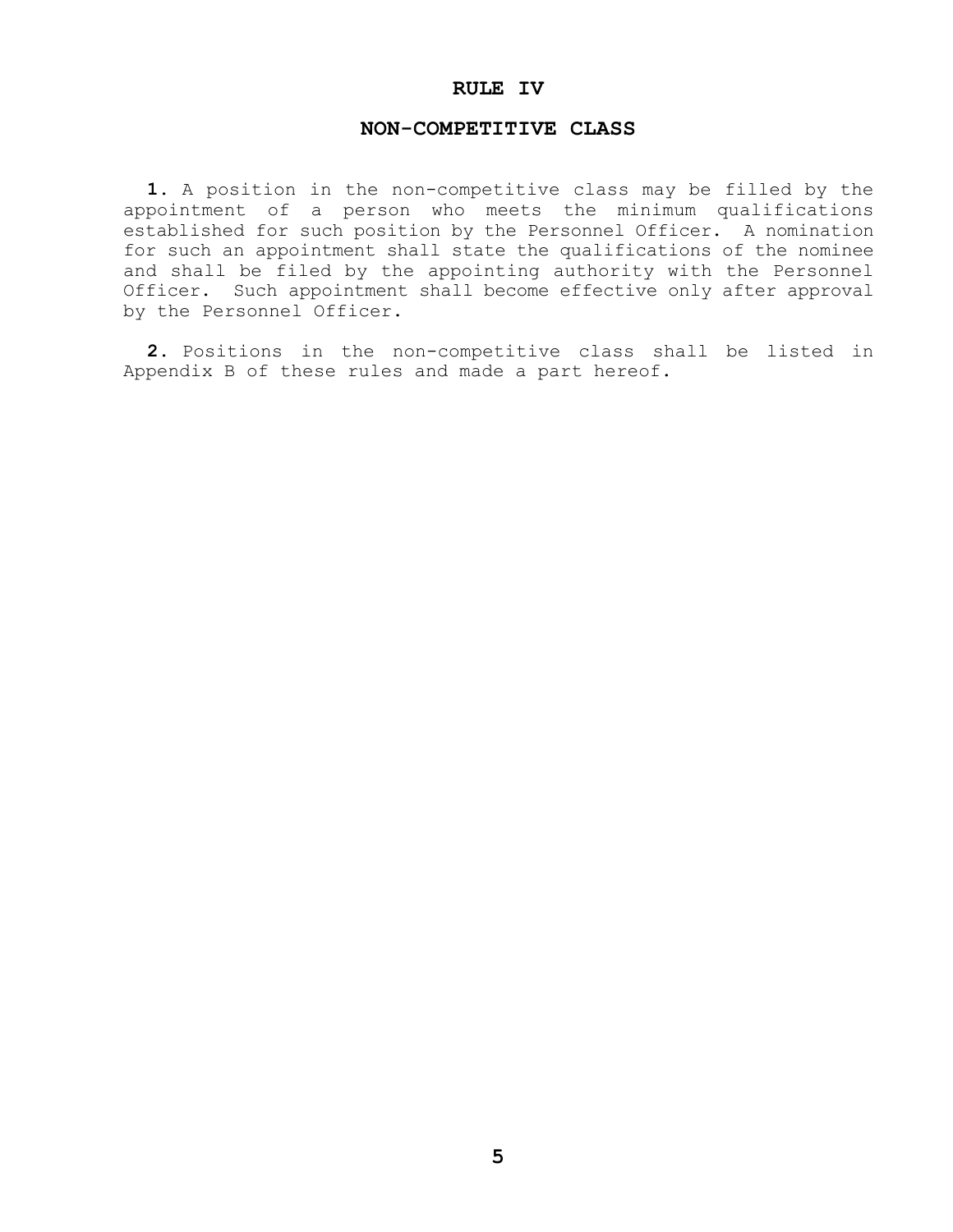#### **RULE V**

#### **LABOR CLASS**

**1.** The labor class shall include unskilled laborers.

**2.** A position in the labor class may be filled by the appointment of any person selected by the appointing officer of the agency where a vacancy exists, and the Personnel Officer may require applicants for employment in the labor class to qualify in such tests of their fitness for employment as may be deemed practicable.

**3.** Positions in the labor class shall be listed in Appendix C of these rules and made a part hereof.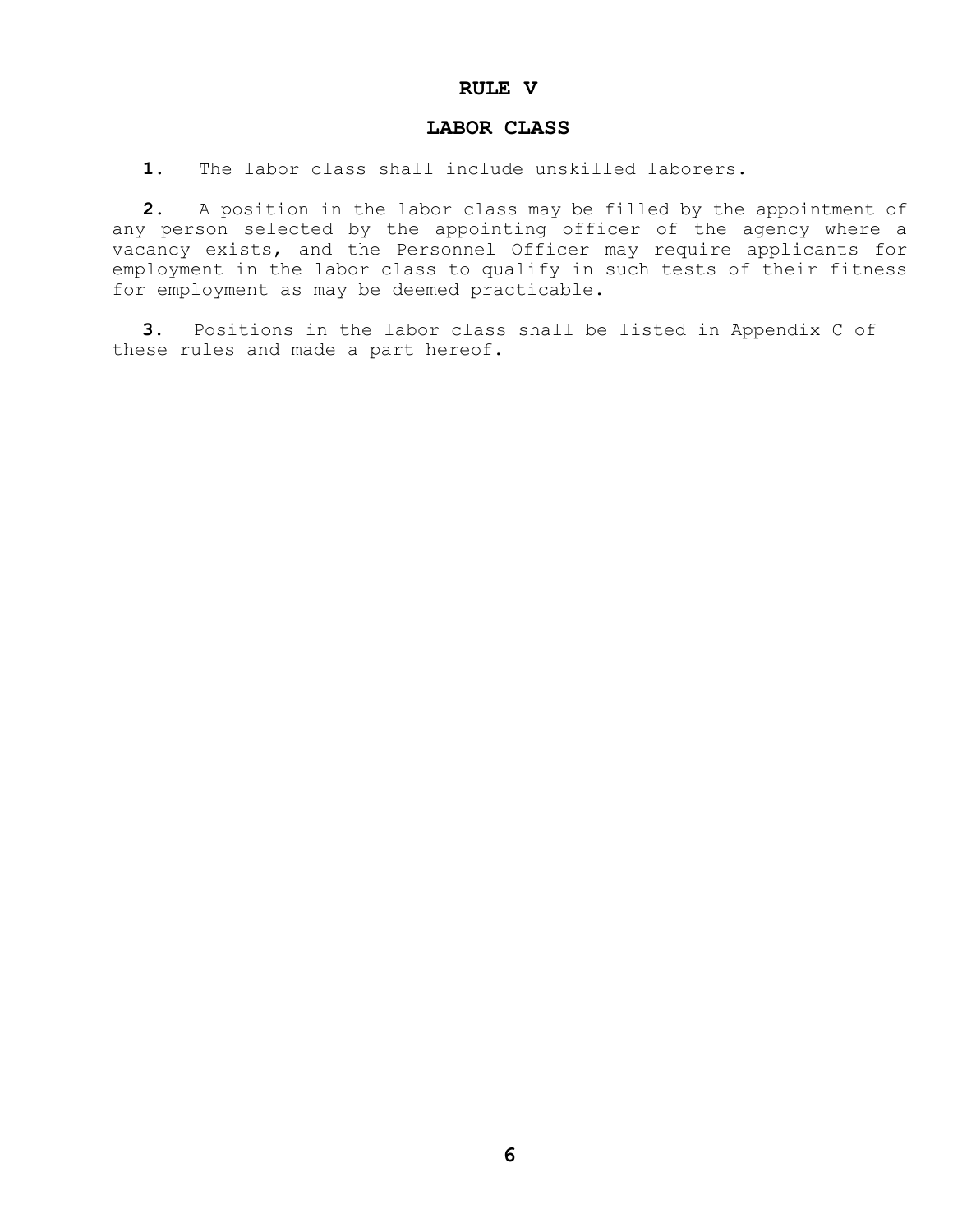## **RULE VI**

## **UNCLASSIFIED SERVICE**

 Positions in the unclassified service shall be listed in Appendix D of these rules and made a part hereof as though set forth in full herein.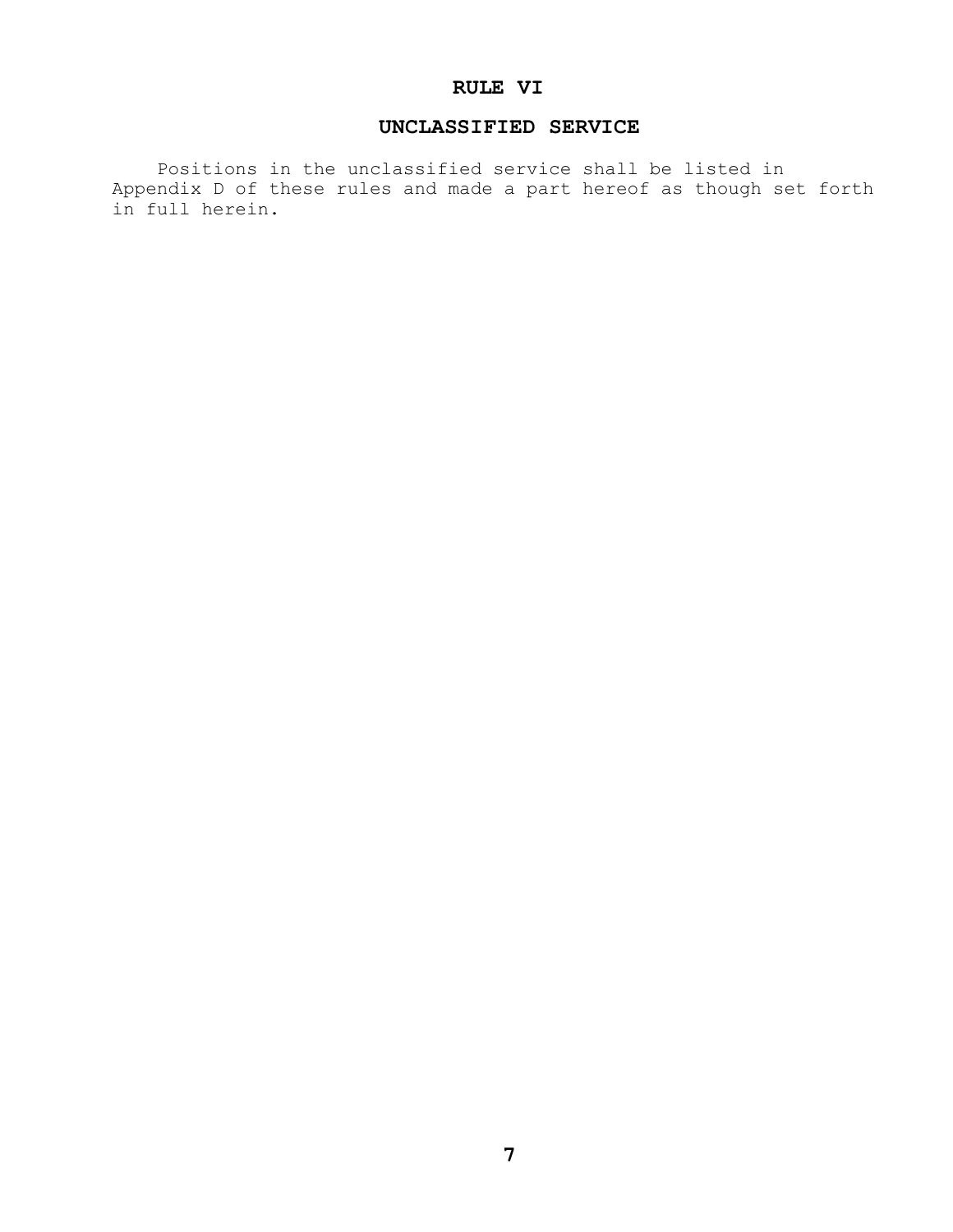#### **RULE VII**

#### **RECRUITMENT OF PERSONNEL**

#### **1. Residence requirements for municipal positions.**

**a.** An applicant must at the time of examination and for at least one month immediately prior thereto be a resident of the municipality in which appointment is to be made or any reasonable combination of municipalities both in and outside of New York State contiguous to the municipality in which appointment is to be made. Residence requirements may be suspended or reduced by the Personnel Officer in cases where recruitment difficulty makes such requirements disadvantageous to the public interest.

 **b.** When preference in certification is given to residents of a municipality pursuant to subdivision 4-a of Section 23 of the Civil Service Law, an eligible must have been a resident of such municipality for at least one month prior to the date of certification in order to be included in a certification as a resident of such municipality and must be a resident of such municipality at the time of appointment.

#### **2. Announcements of examinations.**

 The public announcement of an examination shall specify the application fee, if any, the title, salary or salary range, the duties of the position, the minimum qualifications required, the final date for filing applications, the subjects or scope of the examination and the relative weights thereof, and the date and place of the examination. Public notice of open-competitive examinations shall be made at least twenty-five days before the date of the examination and must be conspicuously posted in a public place for fifteen days. The last day for filing applications shall be at least ten days before the date of the examination.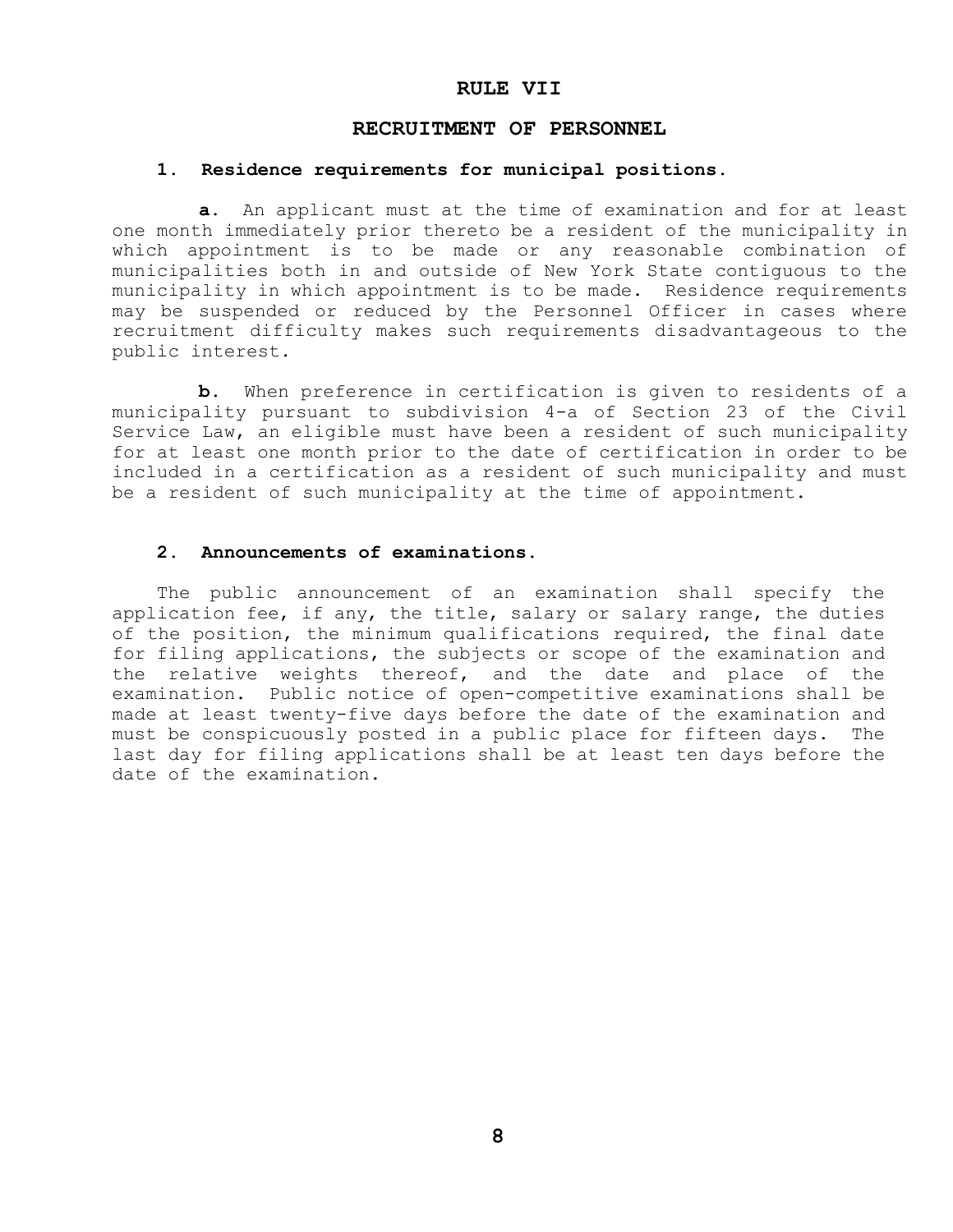#### **RULE VIII**

#### **APPLICATIONS**

 **1.** Applications of candidates for positions in the competitive class and for positions in the non-competitive class must be addressed to the Personnel Officer at the office of the Personnel Officer.

 **2.** The Personnel Officer shall notify each applicant of the disposition of his/her application. Approved applicants for competitive examination shall be given notice of their approval at least four days before the examination, by mail to the address stated in the application.

**3.** Appointing officer may see application; restrictions. A candidate's application for examination may be exhibited, upon request, to the appointing officer to whom his/her name is certified, or to his/her representative; provided, however, that information therein relating to the candidate's national origin or indicating whether his/her citizenship is by birth or naturalization shall not be divulged. Before a candidate's application for examination is exhibited to the appointing officer or his/her representative, all reference therein to the candidate's national origin or to the basis of his/her citizenship shall be concealed.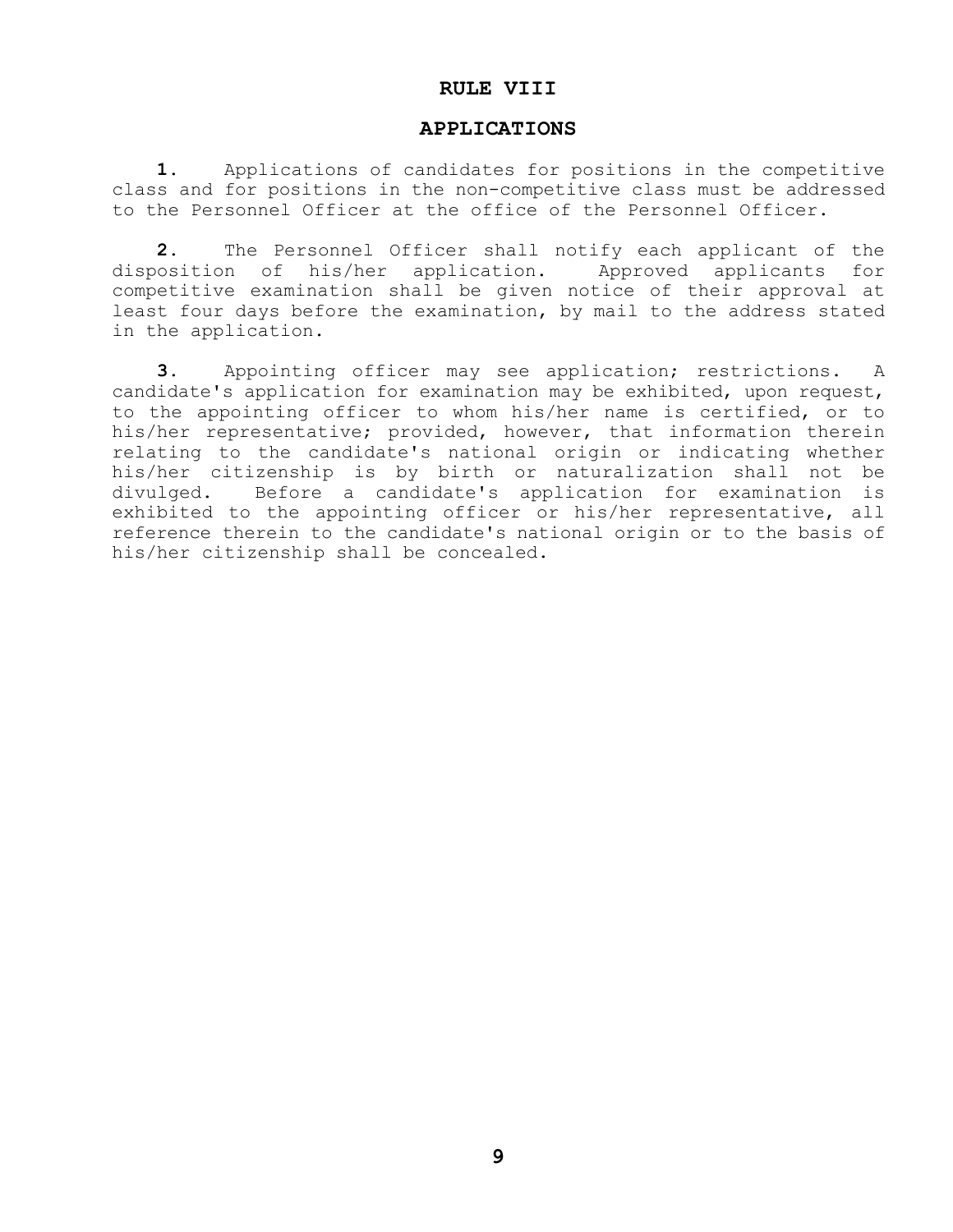#### **RULE IX**

#### **DISQUALIFICATION**

**1.** A record of disrespect for the requirements and processes of law, including repeated traffic offenses or disregard of summonses for traffic offenses, may be grounds for disqualification for examination or, after examination, for certification and appointment.

**2.** The burden of establishing his/her qualifications to the satisfaction of the Personnel Officer shall be upon the applicant. Any applicant who refuses to permit the Personnel Officer to investigate matters necessary for the verification of his/her qualifications or who otherwise hampers, impedes or fails to cooperate with the Personnel Officer in such investigation shall be disqualified for examination or, after examination, for certification and appointment.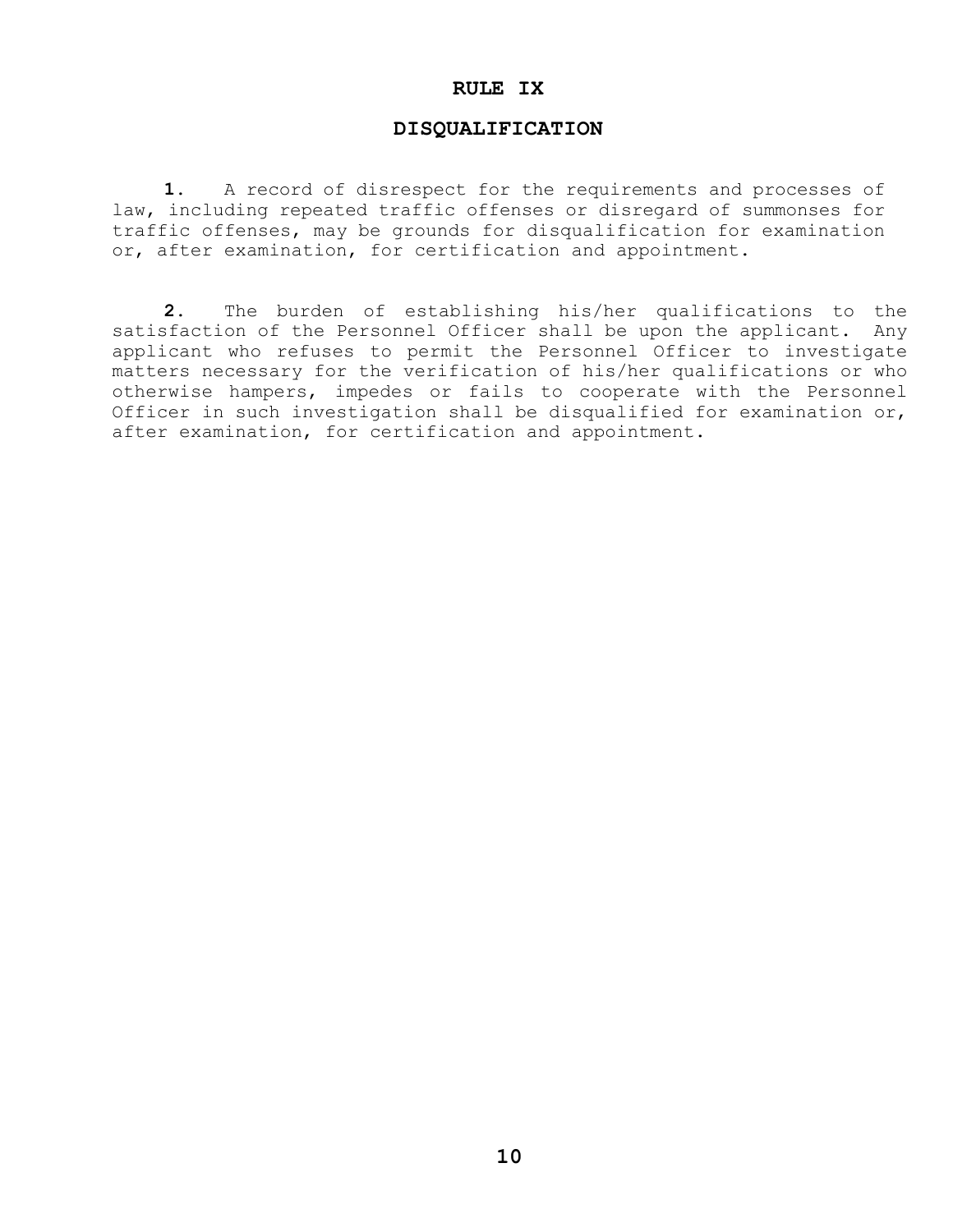#### **RULE X**

#### **EXAMINATIONS**

**1.** The marking of each competitor's examination shall be made on the scale of 100, which maximum shall represent the best performance possible, expected or attained, and 70 shall represent a performance meeting the minimum needs of the position to be filled. The Personnel Officer may, after the announcement of the examination is made, subdivide the written examination into parts in order that candidates be considered further for eligibility. Notice of such arrangement shall be given in the instructions on the written examination. Where the written test is prepared and rated by the State Civil Service Commission in accordance with Section 23, Subdivision 2 of the Civil Service Law, the provisions of the rules and regulations of the State Civil Service Commission and Department dealing with the rating of examinations shall apply.

**2.** The Personnel Officer shall adopt a system to conceal the identity of the candidates' papers in a written examination until such written examination has been rated.

**3.** For examinations prepared and rated by the Personnel Officer, applications and examination records and papers of candidates shall be preserved until at least six months after the expiration of the eligible list resulting from such examination, but in no event may records be destroyed except in accordance with the policies of the State Commissioner of Education and the State Civil Service Commission. Whenever an oral test shall be prescribed as part of an examination, a stenographic or recording device record of all the questions and answers shall be made a part of the examination records.

**4.** Every candidate in an examination shall be notified of his/her final rating and, if successful, of his/her relative position on the eligible list established as a result of the examination. Any candidate receiving such notice, or his/her duly authorized representative, may inspect his/her examination papers in the office of the Personnel Officer and in the presence of a designated representative of the Personnel Officer, provided he/she makes request for such inspection, in writing, within the period of ten days after the date of the postmark of such notice. The application and examination papers of a candidate shall be exhibited only to the candidate or his/her duly authorized representative, designated as such in writing. The application of an eligible who is being considered for appointment may be shown to the appointing officer.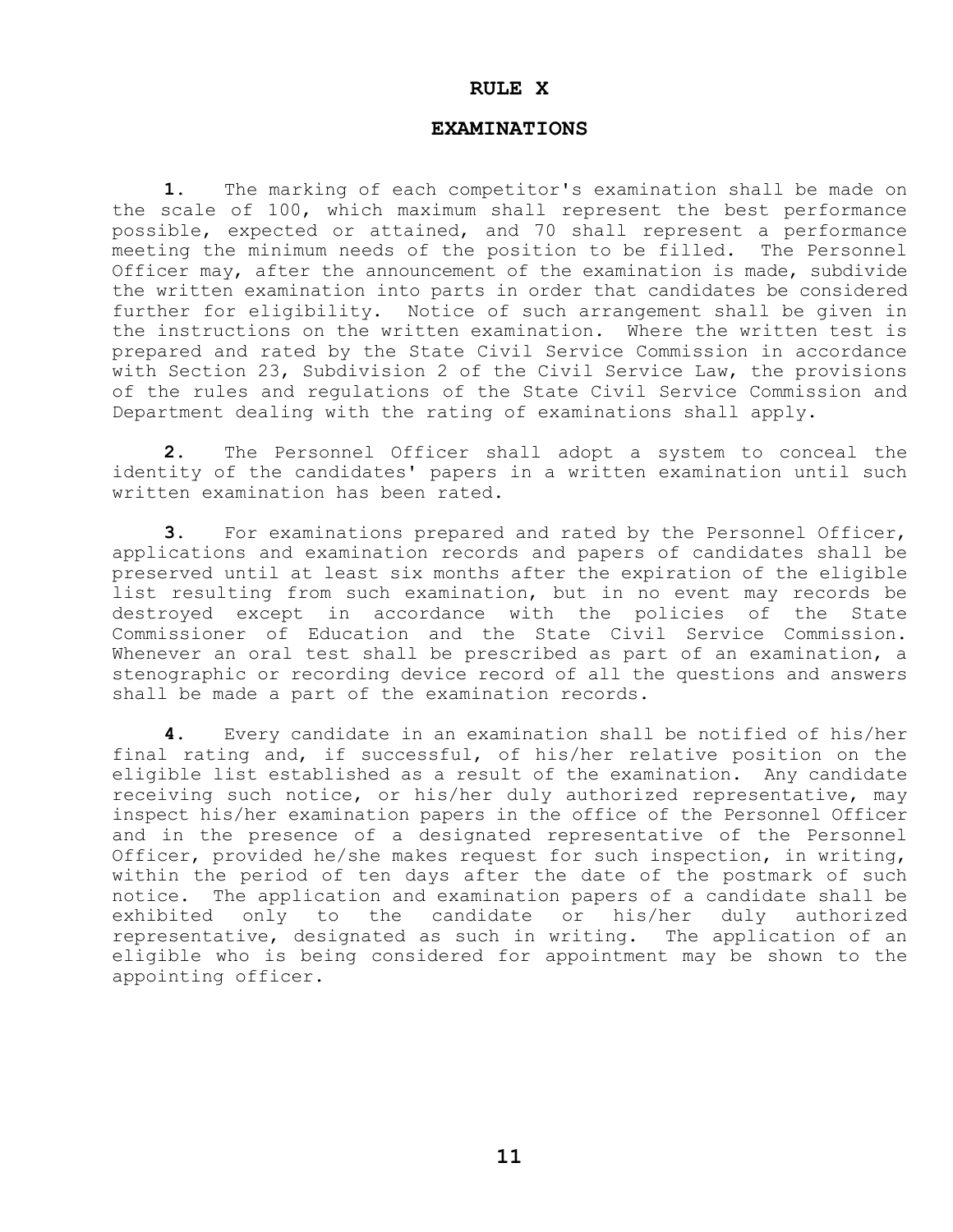**5. a.** A candidate who wishes to appeal to the Personnel Officer from his/her rating in one, or more, or all of the subjects of an examination must submit such appeal in writing within twenty days after the earliest date on which his/her examination papers were made available for this inspection. Such appeal must show that a manifest error was made in the original rating. Such appeal shall be considered as opening all of the candidate's papers for review, whether resulting in a higher or lower average standing. No change in rating shall be made as a result of an appeal unless it shall affect the candidate's position on the eligible list.

**b.** For examinations prepared and rated under Section 23 (2) of the Civil Service Law, the State Civil Service Commission shall have sole and exclusive authority to correct any errors in rating upon appeal or otherwise. The review of papers by candidates and the filing of appeals in such examinations shall be governed by the rules and regulations of the State Civil Service Commission and Department.

**c.** The Personnel Officer may at any time during the life of an eligible list, resulting from an examination prepared and rated by the Personnel Officer, correct any clerical or computational errors in the ratings of candidates who competed in the examination.

**d.** Any change in an eligible list pursuant to this rule shall be made without prejudice to the status of any person previously appointed as a result of such examination.

**6.** Rating keys shall be prepared for each examination held. Such keys shall be a permanent part of the record of each examination.

**7.** Examination material security. In order to prevent the unauthorized publication and dissemination of examination material, the following acts are prohibited except as authorized by the Personnel Officer.

**a.** No person shall copy, record, or transcribe any examination question or answer; or remove from the examination room or possess outside the examination room, any question sheet, answer sheet or booklet, scrap papers, notes or any other papers or material relating to such examination.

**b.** A candidate in an examination shall not at any time communicate with an examiner concerning the conduct or content of such examination, and shall not directly or indirectly communicate to any other person information concerning the content of such examination until completion of the testing of all candidates.

No examiner, proctor or other person charged with the supervision of a candidate or group of candidates during an examination shall have authority to waive the provisions of this subdivision. A person who is found by the Personnel Officer to have violated the provisions of this subdivision or any similar provision of the rules of any other civil service jurisdiction within the State of New York shall be disqualified from appointment to the position for which the examination is being held and may be disqualified from being a candidate for any civil service examination for a period of five years.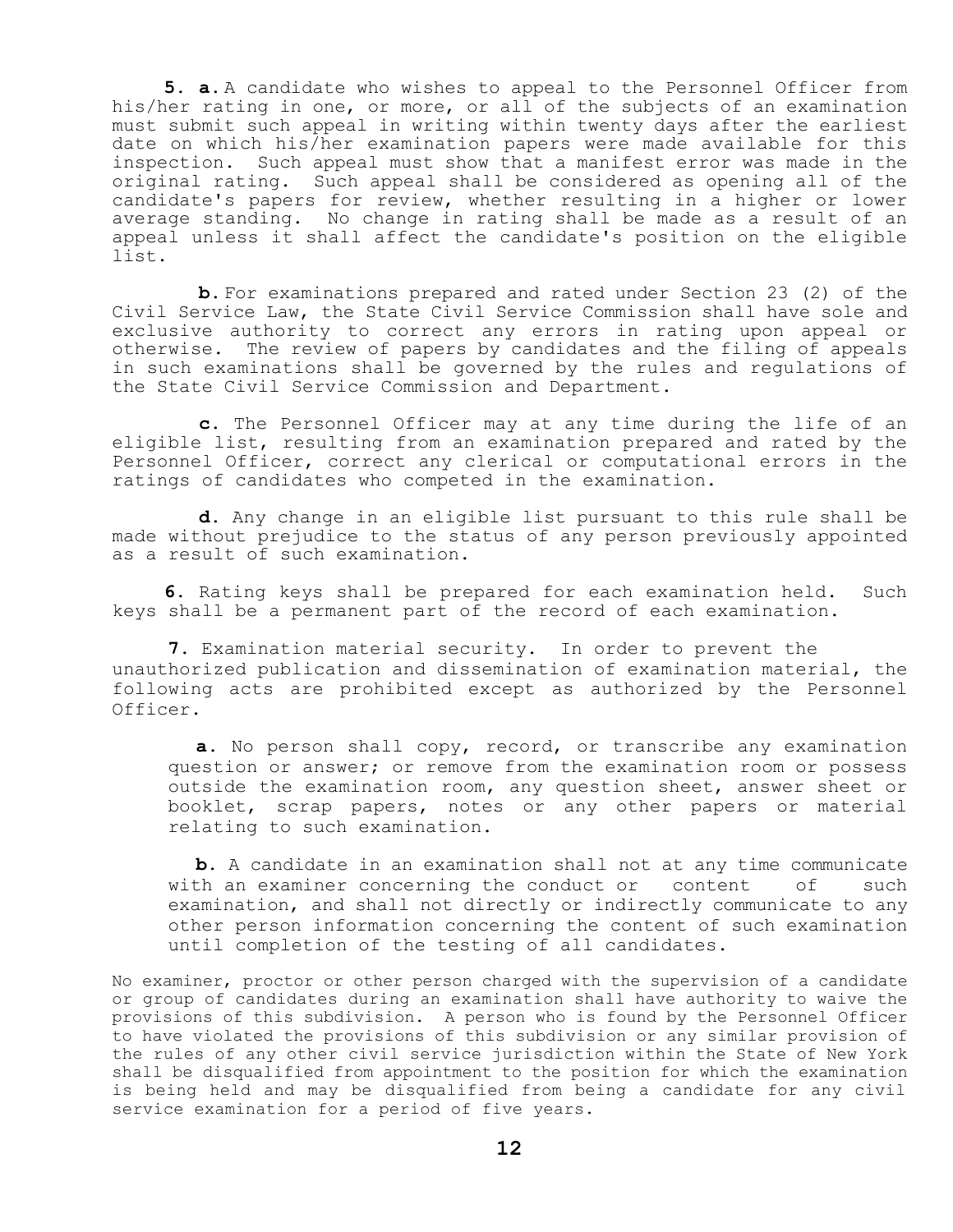#### **RULE XI**

#### **ELIGIBLE LISTS**

**1.** Every candidate who attains a passing mark in an examination as a whole and who meets the standards prescribed, if any, for separate subjects or parts of subjects of the examination shall be eligible for appointment to the position for which he/she was examined and his/her name shall be entered on the eligible list in the order of his/her final rating; but if two or more eligibles receive the same final rating in the examination, they shall be ranked in accordance with such uniform, impartial procedure as may be prescribed therefore by the Personnel Officer.

 **2.** The date of the establishment of a list shall be the date fixed therefore by the Personnel Officer, and shall be entered on such list. The duration of all eligible lists shall be fixed by the Personnel Officer prior to the establishment of such lists, but shall not be less than one nor more than four years. The date of establishment of a list and its duration shall be given to all successful candidates at the time when notice of standing on the eligible list is given to such candidates. Where the duration of an eligible list is fixed at less than four years, the Personnel Officer may, prior to the expiration date of such list, extend the duration of the list up to the maximum limitation of four years, provided that eligibles on such list are notified in writing of the extension of the eligible list.

**3.** Eligible lists shall be open to public inspection at the office of the Personnel Officer. The names of persons who failed to receive a passing grade on the examination shall not be disclosed to the public.

**4.** The Personnel Officer shall have power in his/her discretion to correct any error and amend any eligible list where it appears that an error has been made. Personnel Officers shall have power to revoke any eligible list where the provisions of these rules were not properly or sufficiently carried out; provided, however, that an eligible list shall not be revoked except after notice and an opportunity to be heard has been given to all persons whose names appear thereon. The reasons for such action shall be recorded by the Personnel Officer and reported to the State Civil Service Commission.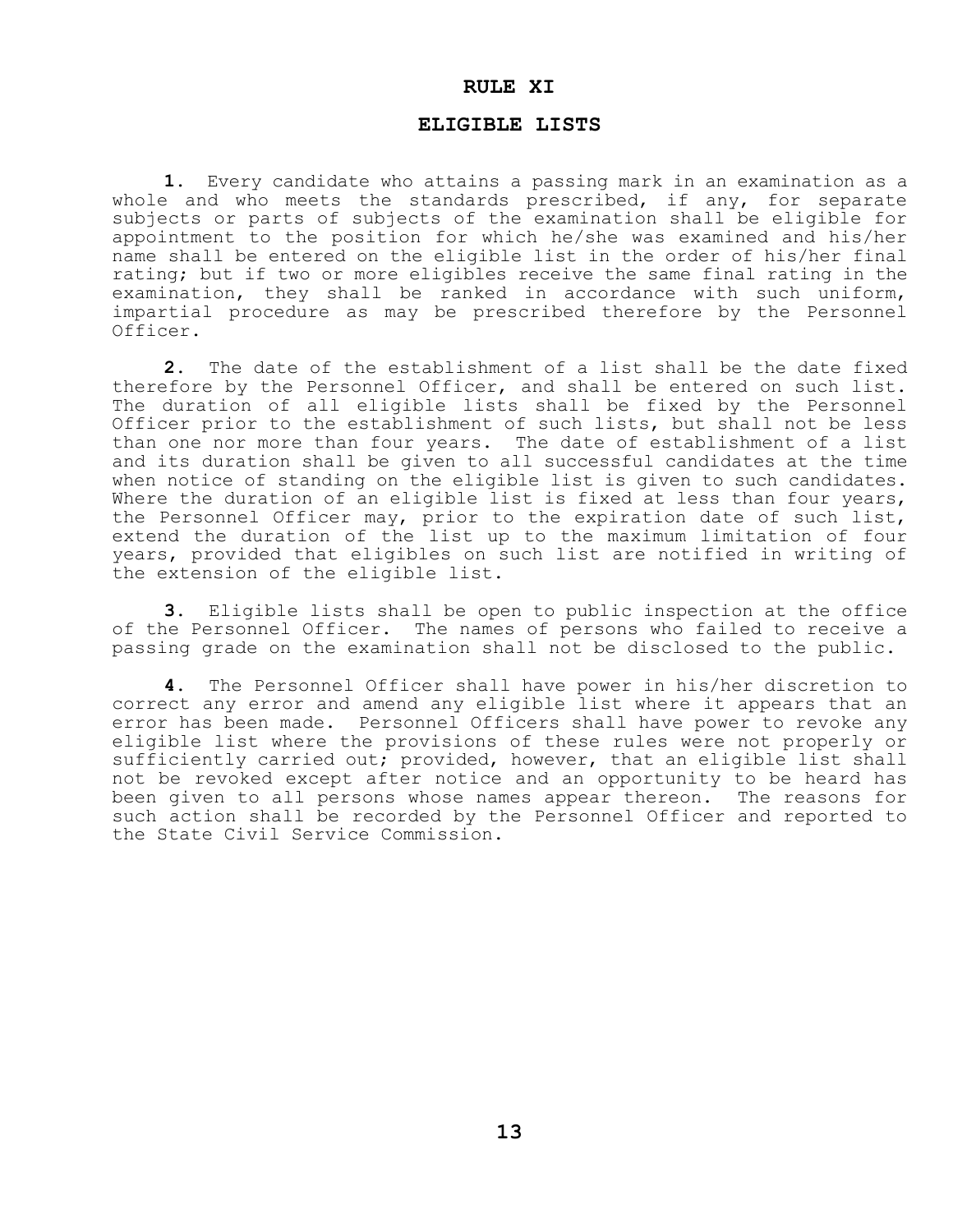#### **RULE XII**

#### **CERTIFICATION**

**1.** The Personnel Officer shall determine the eligible list most nearly appropriate for the position to be filled, and shall certify to the appointing authority a sufficient number of eligibles from which selection for appointment may be made. When the name of any eligible is included in a certification for appointment, the names of all other eligibles on the list having the same final rating as such eligible shall likewise be included in such certification.

**2.** A certification issued by the Personnel Officer to an appointing officer shall be valid for a period of 30 days from the date of its issuance. After the expiration of such 30-day period, no appointment shall be made except from a new certification. The Personnel Officer, for good cause shown, may extend a certification up to a maximum of sixty days upon request of an appointing authority.

**3.** When an eligible is canvassed for appointment or is offered appointment in writing, and fails to state his/her willingness to accept such appointment within seven business days after the mailing of such canvass or offer, he/she may be considered ineligible for purposes of making selection for such particular appointment.

**4.** The name of the person declining appointment shall be eliminated from further certification from the eligible list unless declination is for one or more of the following reasons: (a)insufficiency of compensation offered when below minimum of grade of the position for which the examination was held; (b) location of employment; (c) temporary inability, physical or otherwise, which must be satisfactorily explained by the eligible in writing; (d)other reason deemed acceptable by the Personnel Officer. The Personnel Officer shall enter upon the eligible list the reasons for its action in such cases.

**5.** Except as otherwise provided herein, appointment or promotion to a position in the competitive class shall be made by the selection of a person on the most nearly appropriate eligible list who is willing to accept such appointment and whose final rating in the examination is equal to or higher than the rating of the third highest ranking eligible on the list indicating willingness to accept such appointment. The term "ranking" as used herein refers to the order in which the names of eligibles appear on the eligible list as provided in rule eleven.

**6.** Whenever a vacancy exists in a position in the competitive class and an open competitive examination duly advertised results in three or fewer approved applicants for the examination, the appointing officer may nominate to the Personnel Officer one of the applicants who may be certified for appointment to fill the vacancy without further examination, provided that he/she has already qualified in an examination of equivalent character within the last four years from the date of nomination.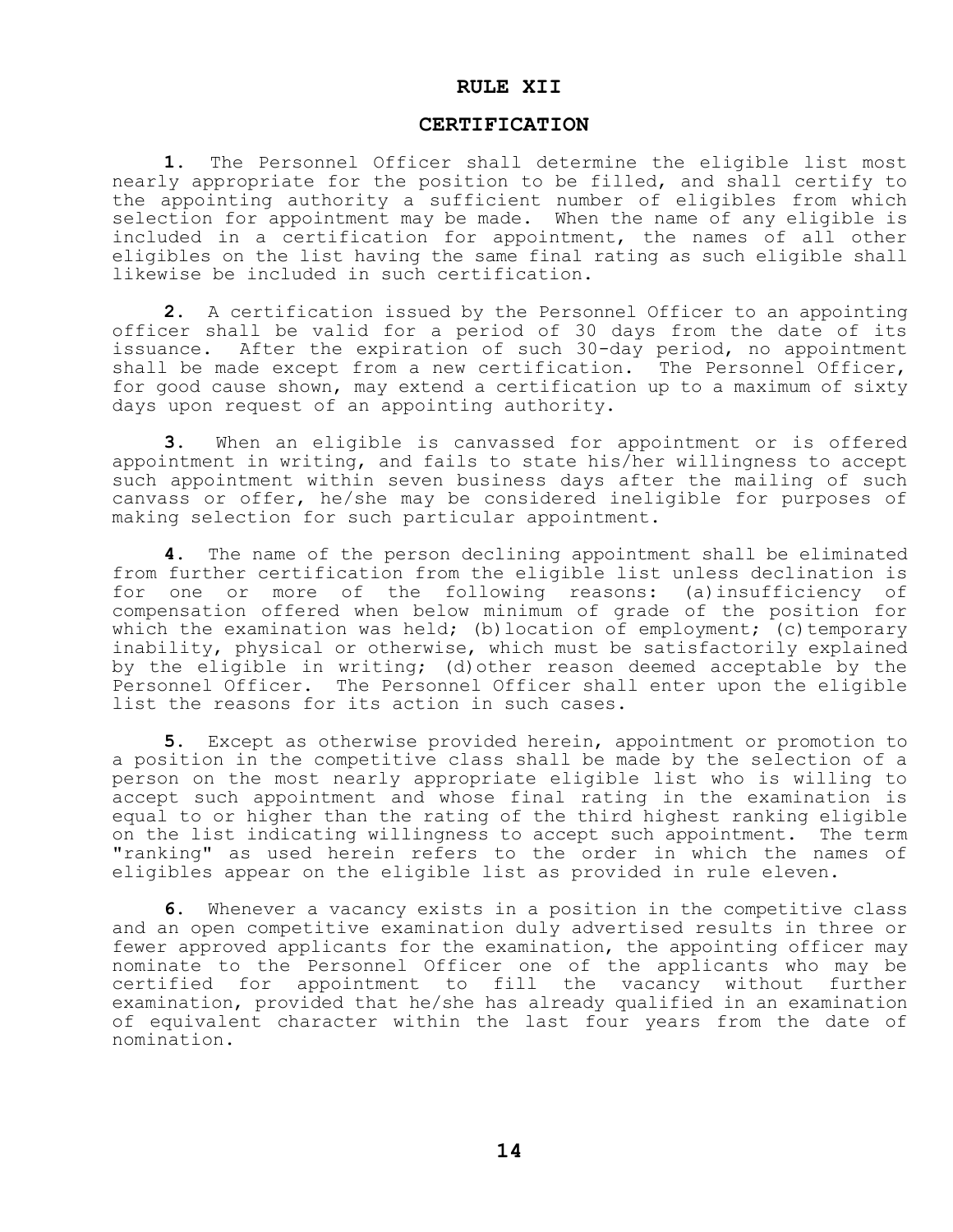**7.** Whenever one or more eligibles shall have declined any appointment offered and an eligible, whose relative standing is lower and who was reachable on the certification only because of the aforesaid declination, shall have been appointed to the position, the salary or compensation of such appointee shall not be increased, except by a service or a class wide increase, within a period of six months after his/her appointment beyond that offered to the persons so declining.

**8.** An open-competitive, promotion or preferred eligible list shall not be certified for filling a permanent competitive class vacancy created by reclassification of a permanently encumbered competitive class position if the appointment or promotion from such list would require the layoff of a permanent employee; but this provision shall not apply if the incumbent whose position was reclassified has, following such reclassification, either refused to take an examination for such reclassified position or failed to qualify for appointment, examination or promotion to such position.

**9.** When a vacancy exists in a permanent competitive class position and a permanent competitive class candidate in direct line of promotion, as defined in these rules, is nominated for non-competitive promotion examination in accordance with Section 52(7) of the Civil Service Law, the Personnel Officer may determine that the appropriate examination for such non-competitive promotion shall consist of a review of the candidate's training and experience at the time of nomination. If the Personnel Officer determines the candidate's training and experience meets or exceeds the open competitive qualifications for the position, the candidate shall be certified as eligible for permanent promotion appointment to the position.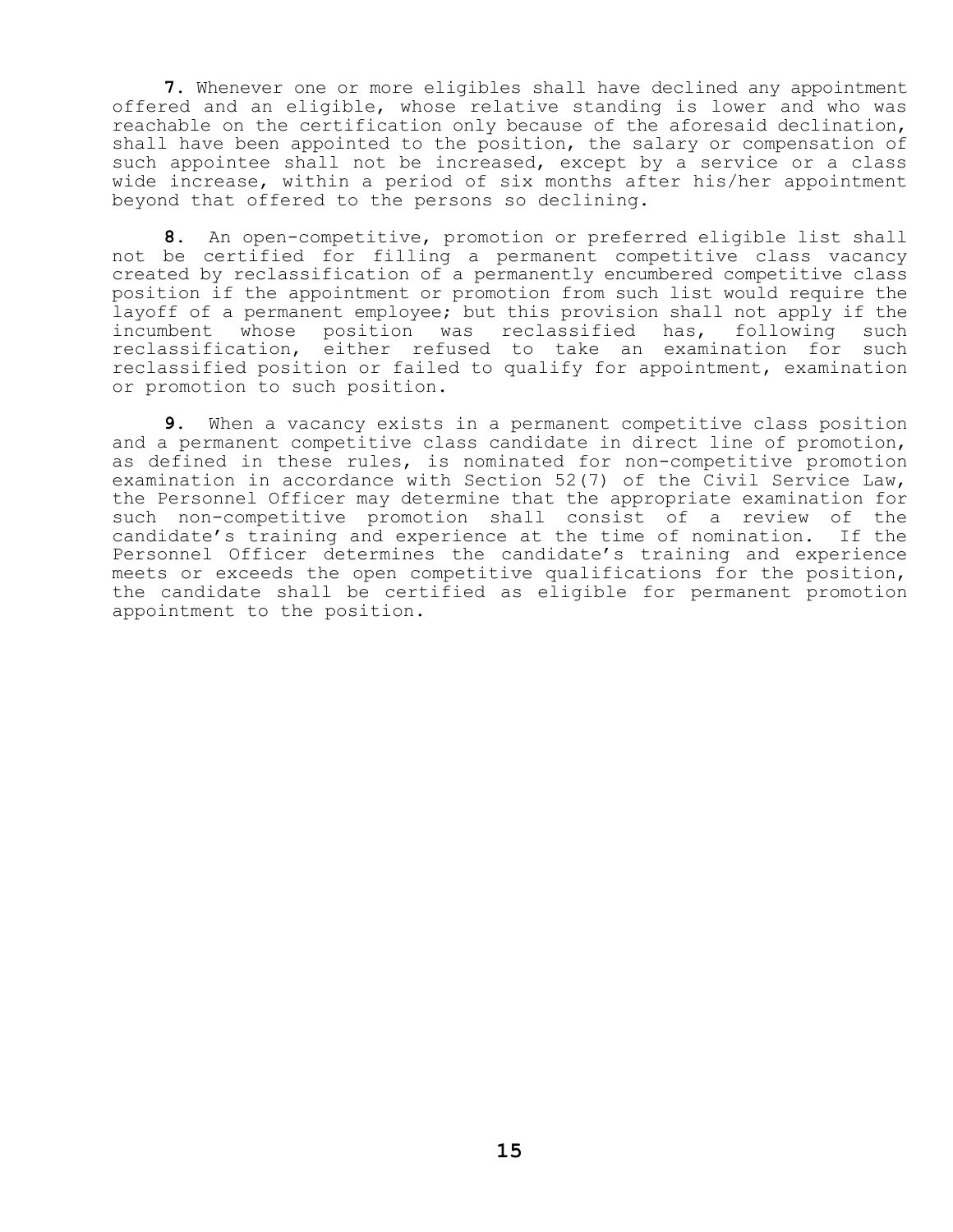## **RULE XIII**

#### **PROMOTIONS**

**1.** In no case shall any person be eligible to participate in a promotion examination until he/she has served at least six months on a permanent basis in a lower grade position.

**2.** Any person who is nominated for non-competitive examination for promotion to a position and who fails to pass two successive examinations for such promotion shall not thereafter be eligible for employment in such position, except by appointment or promotion from an eligible list established following competitive examination.

**3.** Promotion examinations for non-competitive class employees shall, in addition to the requirements of Civil Service Law, Section 52 (12), require that applicants shall have been employed in a full-time position at a salary level less than that assigned the position for which promotion examination is to be held.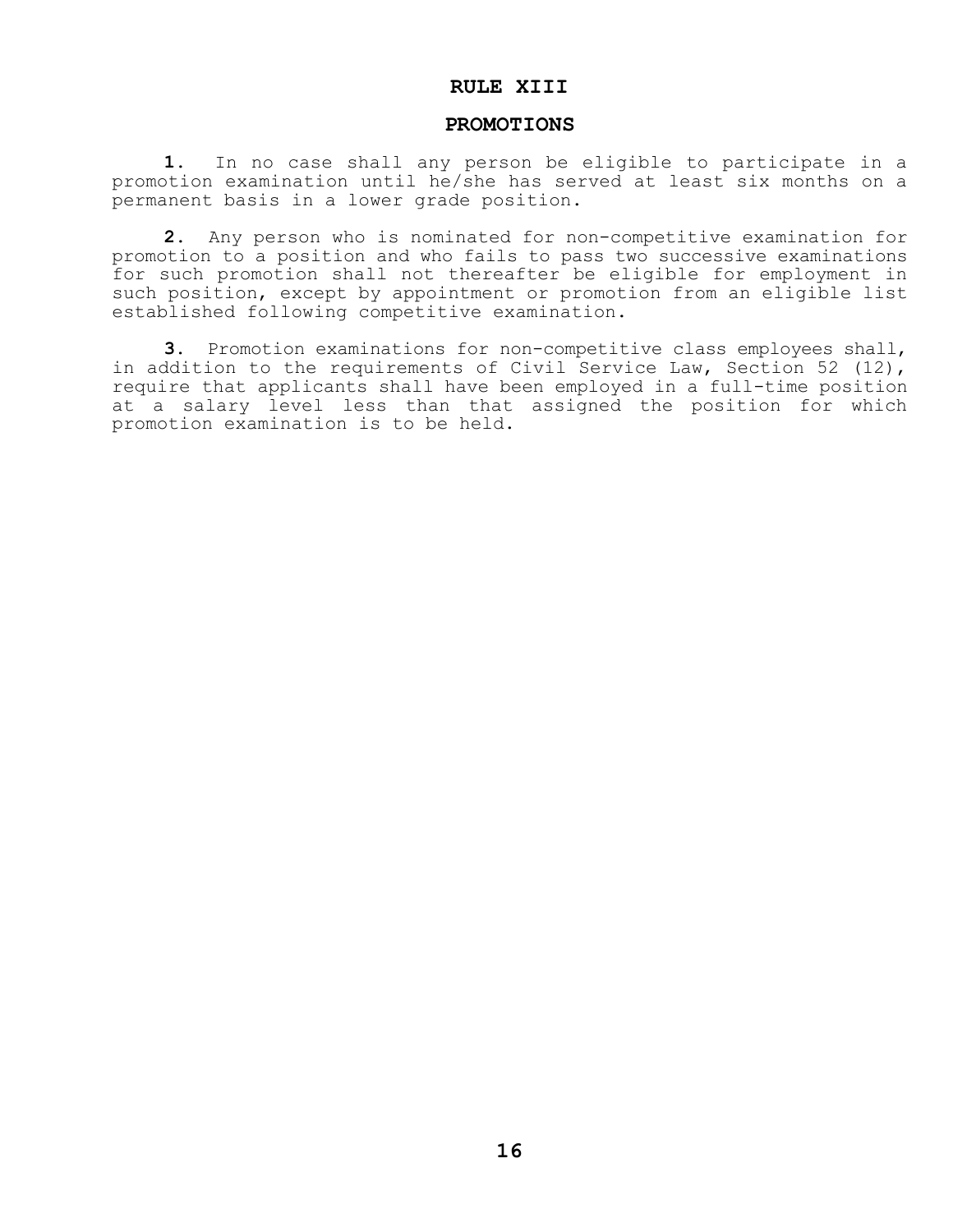#### **RULE XIV**

#### **PROBATIONARY TERM**

#### **1. Probationary term.**

 **a.** Except as herein otherwise provided, every permanent appointment from an open competitive list and every original appointment to a position in the non-competitive or labor class shall be for a probationary term of not less than twelve nor more than twenty-six weeks.

 **b.** The probationary term for training positions, in which an appointee is required to serve a specified training term, shall be not less than twelve nor more than fifty-two weeks.

**c.** The probationary term for the positions of "Police Officer", "Deputy Sheriff", "Correction Officer", and "Firefighter" shall be not less than twelve nor more than fifty-two weeks.

**d.** Every permanent appointment from a promotion eligible list shall be for a probationary term of not less than twelve nor more than twenty-six weeks. Upon written notice of the appointing authority the probationary period upon promotion may be waived and the appointee given a permanent appointment.

**e.** An appointment shall become permanent upon the retention of the probationer after his/her completion of the maximum period of probation or upon earlier written notice following completion of the minimum period of probation that his/her probationary term is successfully completed. A copy of such notice shall be sent to the Personnel Officer. If the conduct or performance of a probationer is not satisfactory, his/her employment may be terminated at any time after the completion of the minimum period of probation, and on or before completion of the maximum period of probation in the manner as prescribed in these rules.

#### **2. Interdepartmental promotions and transfers**.

An interdepartmental promotion or transfer means a promotion or transfer from a position in one department to a position in another department within the same civil division. Every interdepartmental promotion or transfer shall be for a probationary term of not less than twelve nor more than twenty-six weeks. If the conduct or performance of the probationer is not satisfactory, his/her employment in such position shall be discontinued at the end of such term. For the purposes of this subdivision, the term "promotion" shall include the appointment of an employee to a higher-grade position in the non-competitive or exempt class.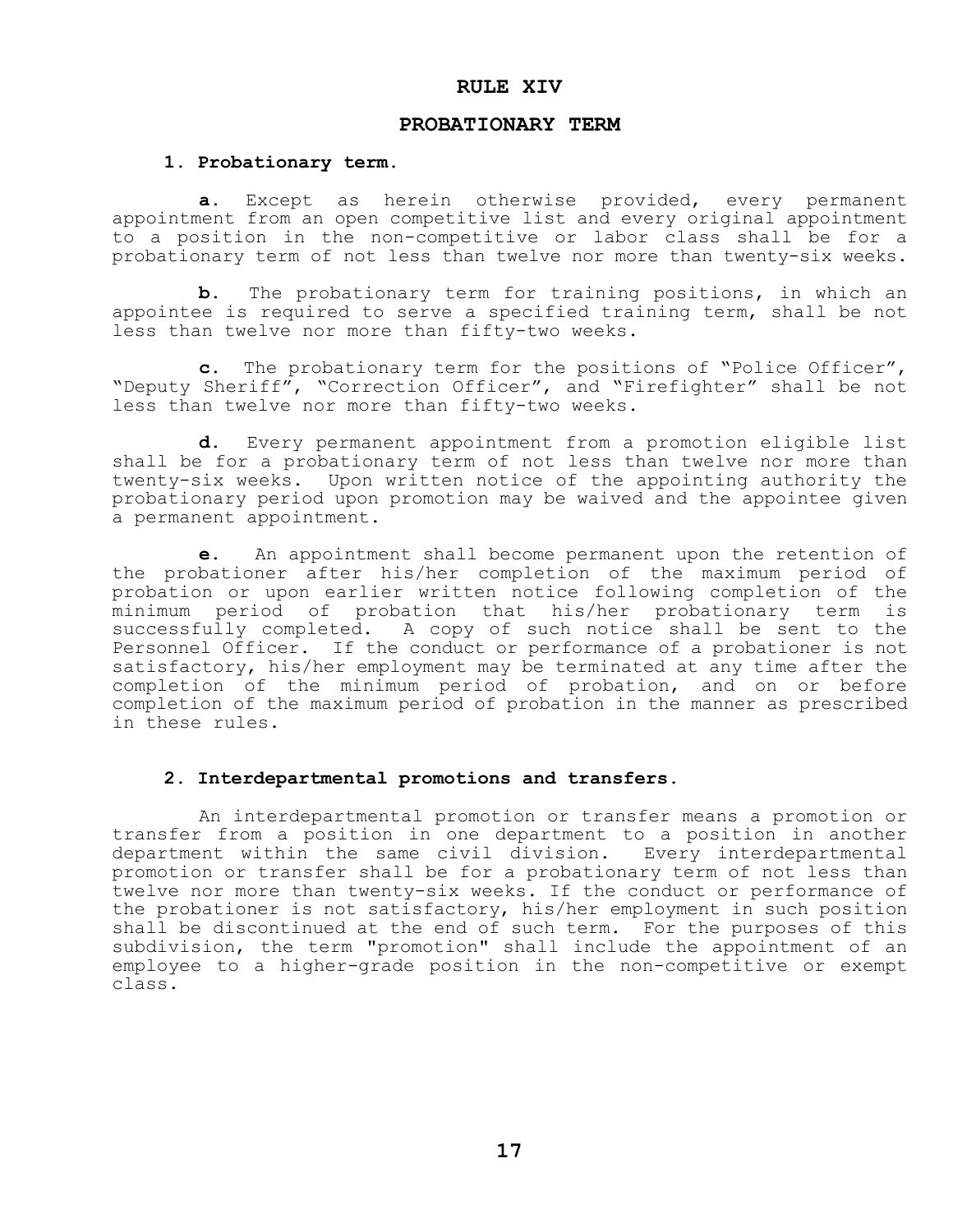#### **3. Restoration to permanent position.**

When a permanent employee is promoted or transferred to a position in which he/she is required to serve a probationary term, the position thus vacated by him/her shall not be filled, except on a temporary basis, during such probationary term. At any time during such probationary term the employee shall have the right to return to his/her previous position at his/her own election. If the conduct or performance of the probationer is not satisfactory, he/she shall be restored to his/her former permanent position at the end of his/her probationary term.

## **4. Absence during probationary term.**

Any periods of authorized or unauthorized absence aggregating up to ten work days during the probationary term, may, in the discretion of the appointing authority, be counted as time served in the probationary term. Any such periods of absence in excess of an aggregate of ten work days shall not be counted as time served in the probationary term. The minimum and maximum periods of the probationary term of any employee shall be extended by the number of work days of his/her absence which, pursuant to this section, are not considered as time served in the probationary term.

#### **5. Report on probationer's service**.

The appointing authority and supervisor of a probationer will carefully evaluate the probationer's work performance of the duties and responsibilities of the position. A probationer whose services are to be terminated for unsatisfactory service shall be given written notice prior to such termination and, upon request, shall be granted an interview with the appointing authority or his/her representatives.

#### **6. Restoration to eligible list.**

A probationer whose employment is terminated or who resigns before the end of his/her probationary term may request that his/her name be restored to the eligible list from which he was appointed, provided such list is still in existence. His/her name may be restored to such list if the Personnel Officer in his/her discretion determines that the probationer should be given a second opportunity for appointment.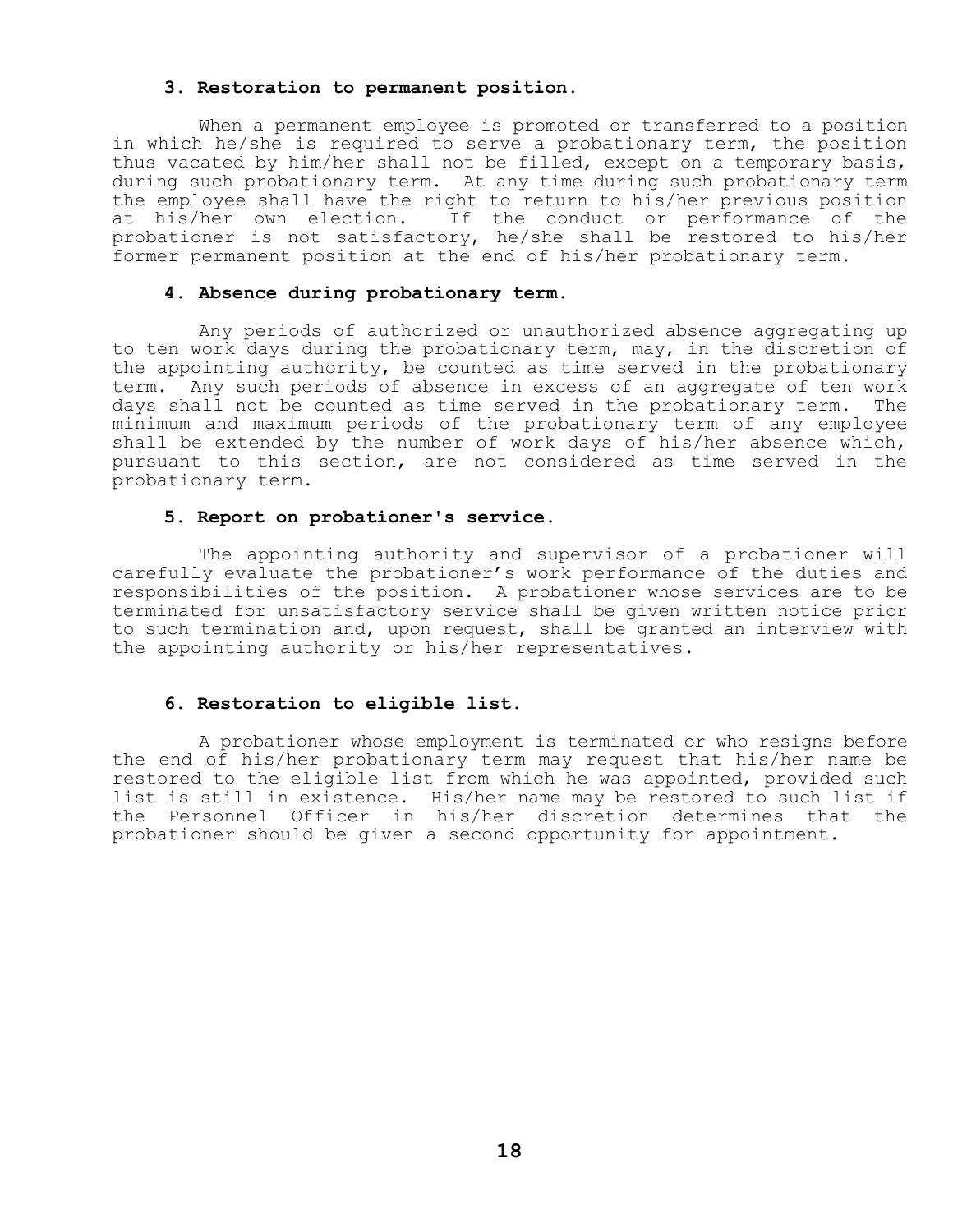#### **7. Temporary, Provisional or Contingent Permanent Service in Higher Level Position**

When an employee who has not completed his/her probationary term is appointed on a temporary, provisional or contingent permanent basis to a higher level position, the period of temporary, provisional, or contingent permanent service rendered by such employee in the higher level position may, in the discretion of the appointing authority, be considered as satisfactory probationary service in his/her lower position and may be counted as such in determining the satisfactory completion of the probationary term. At any time after the expiration of the minimum period of the probationary term, or the entire probationary term if it be one of fixed duration, the appointing authority shall, on request of such probationer, furnish his/her decision in writing as to whether or not service in such higher level position shall be considered as satisfactory probationary service. In the event of an adverse decision by the appointing authority, such probationer at his/her request, shall be returned to his/her lower position for sufficient time to permit him/her to complete his/her probationary term. The employment of such a probationer in his/her lower position shall not be terminated at the end of his/her probationary term on account of unsatisfactory service unless he/she shall have actually served in such position, in the aggregate, at least the minimum period specified for such probationary term, or the entire probationary term if it be one of fixed duration.

#### **8. Removal during probationary term.**

 Nothing contained in this rule shall be construed to limit or otherwise affect the authority of an appointing authority pursuant to section seventy-five of the civil service law, at any time during the probationary term, to remove a probationer for incompetency or misconduct.

 **9.** Notwithstanding any other provisions of these rules, the appointment or promotion of a police officer or deputy sheriff shall not become permanent unless and until he/she has satisfied such requirements as may be applicable to him/her under section two hundred nine-q of the general municipal law. If a police officer or deputy sheriff is promoted to a higher rank for which he/she has met all requirements of eligibility for permanent promotion except training requirements applicable under section two hundred nine-q of the general municipal law, he/she shall be deemed to be on leave of absence from the lower rank position from which he/she was promoted pending completion of such training. During such period such lower rank position may not be filled except on a temporary basis. In the event of his/her failure to complete such training successfully within the time allowed therefore, he/she shall be restored to such lower rank position.

 **10.** An employee who is reinstated to a position after separation of more than one year, either in his/her former jurisdiction or another jurisdiction shall serve a new probationary period in the same manner and subject to the same requirements as apply upon the original appointment to such position.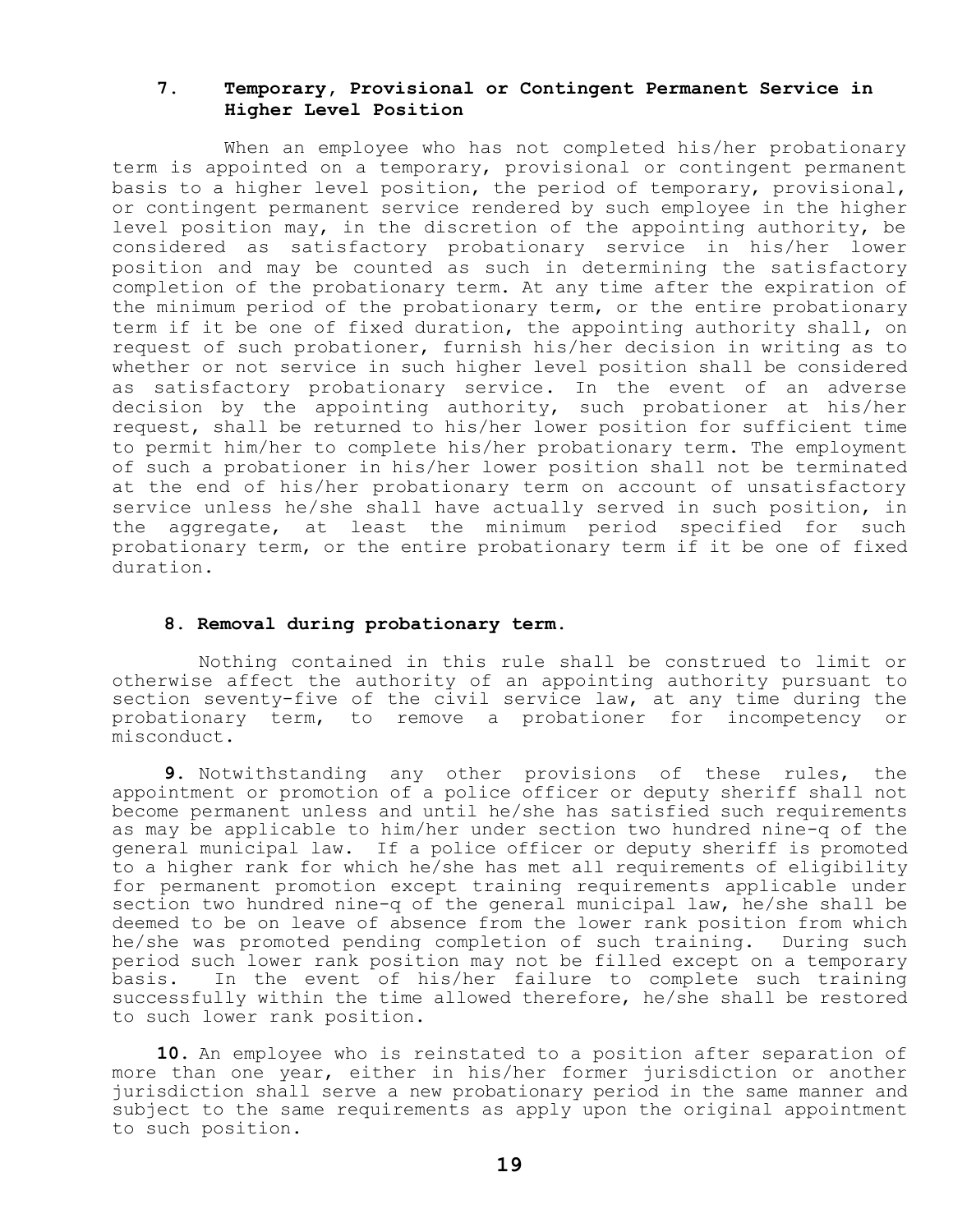#### **Rule XV**

#### **SEASONAL AND TRAINEE APPOINTMENTS**

#### **1. Appointment to Seasonal Positions in Competitive Class.**

 **a.** Positions in the competitive class where the nature of service is such that it is not continuous throughout the year, but recurs in each successive year, except as herein otherwise provided, shall be designated as seasonal positions and shall be subject to the provisions of these rules applicable generally to positions in such class.

**b.** Upon the expiration of the employment season, the names of all persons employed in such seasonal positions shall be entered upon a seasonal re-employment list in the order of their first appointment to the title vacated by them at the expiration of such employment season. Such seasonal re-employment list shall be certified to the appointing authority at the commencement of or during the next employment season, and the persons whose names appear thereon as still qualified shall be entitled to re-employment in such positions in the order in which their names appear on such list. Any such person may be re-examined by the Personnel Officer with respect to his/her physical fitness for the performance of the duties of the position, and may be disqualified for re-employment in the same manner, and for any of the reasons applicable to the disqualification of an eligible on an eligible list resulting from open competitive examination.

**c.** The name of any person on such list who is not reached for re-employment shall remain on such list and shall be certified, in the order of the date of his/her first appointment to such position during subsequent employment seasons; provided, however, that the eligibility for re-employment of any such person shall not continue for a period longer than three years from the date of his separation from such seasonal employment. A seasonal re-employment list shall not be deemed to be a preferred list as provided for in section eight-one of the civil service law.

#### **2. Rules for Trainee Positions**.

 The Personnel Officer may require that permanent appointments or promotions to designated positions in the competitive class shall be conditioned upon the satisfactory completion of a term of service as a trainee in such a position or in an appropriate, lower training title or the completion of specified training or academic courses, or both. The period of such term of training service shall be prescribed by the Personnel Officer. Upon the satisfactory completion of such training term, and of specified courses if required, an appointee shall be entitled to full permanent status in the position for which appointment was made. Any appointment hereunder shall be subject to such probationary period as is prescribed in these rules. Also, the employment of such person may be discontinued if his/her conduct, capacity or fitness is not satisfactory, or at any time if he/she fails to pursue or continue satisfactorily such training or academic courses as may be required.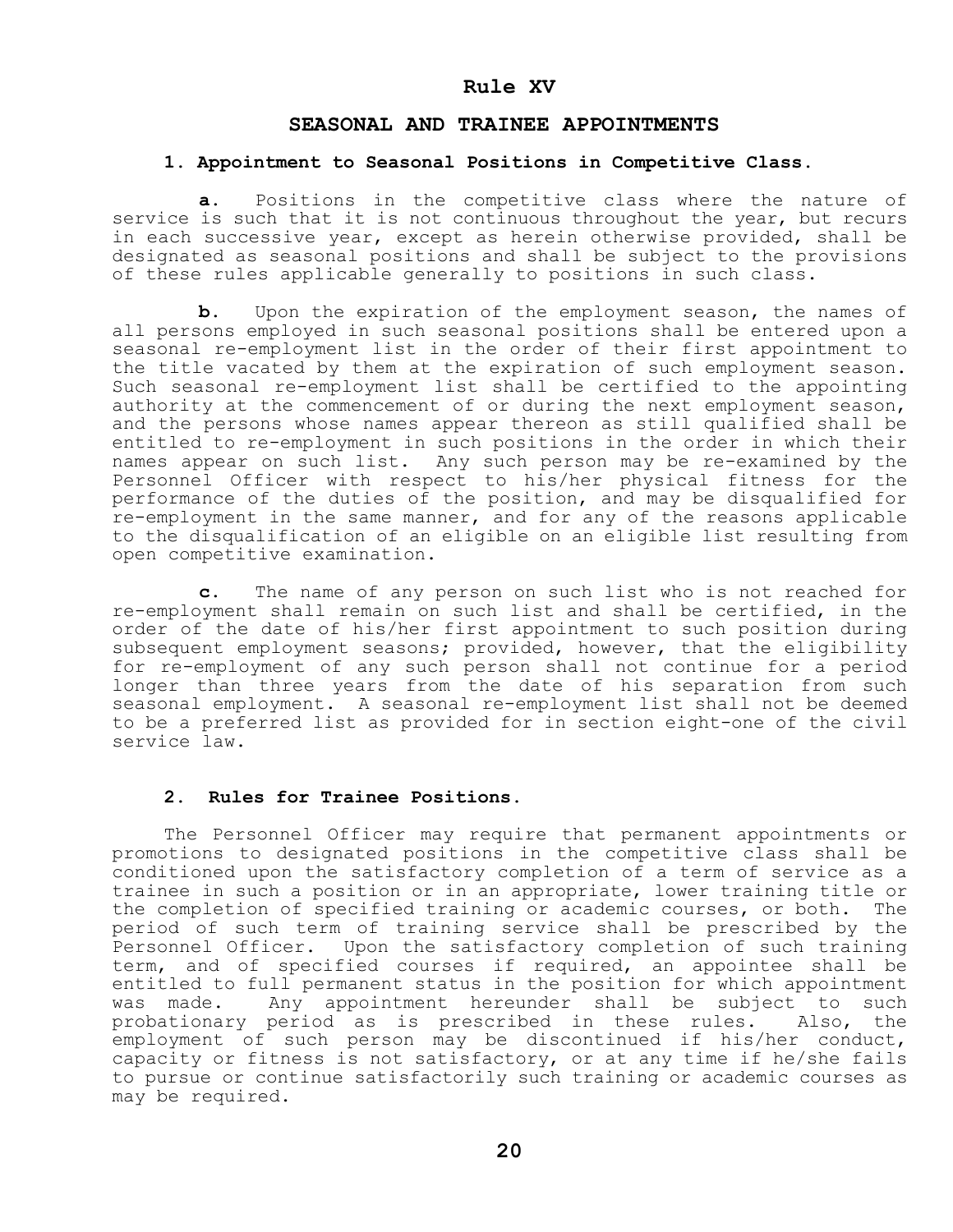#### **RULE XVI**

#### **EFFECT OF NON-PERMANENT SERVICE ON STATUS OF EMPLOYEES**

## **1. Effect of Temporary Appointment on Eligibility for Permanent Appointment**

The acceptance by an eligible of a temporary appointment shall not affect his/her standing on the eligible list for a permanent appointment, nor shall the period of temporary service be counted as part of the probationary service in the event of subsequent permanent appointment.

#### **2. Non-Permanent Appointment of Permanent Employee**

a. When a permanent employee is given a provisional, temporary or contingent permanent appointment to a competitive class position in the same department or agency, the position thus vacated by him/her shall only be filled on a temporary or contingent permanent basis until the position is unencumbered by the permanent incumbent.

b. A provisional, temporary or contingent permanent appointee may return to his/her permanent position at any time by providing written notice to the appointing authority requesting to be returned to such permanent position. The appointing authority shall return such appointee to his/her permanent position within fifteen days of receipt of such written notice.

#### **3. Successive Provisional Appointment**

a. No provisional employee who has refused to take an examination held for permanent appointment shall be given another provisional appointment in a position with the same title. No provisional employee who fails two examinations for permanent appointment shall be eligible for provisional appointment in the same title under the same appointing authority provided, however, that where an examination fails to produce any qualified eligibles, or where an eligible list is depleted of all eligibles immediately following its establishment, such employee, at the discretion of the Personnel Officer may be given a third and final provisional appointment in the same position. For the purposes of this rule, a failure to appear for an appropriate examination shall constitute a refusal to take an appropriate examination unless adequate reason for a failure to appear is determined by the Personnel Officer.

b. The term of provisional appointment shall end within the time period prescribed in subdivision 3 of section sixty-five of the Civil Service Law or upon the receipt of the results of an examination wherein no candidates passed the appropriate examination. A provisional appointee, who fails to qualify in an appropriate examination, may be authorized a second provisional appointment at the discretion of the appointing authority and the Personnel Officer if the eligible list contains less than three eligibles from which to make a permanent appointment to the position.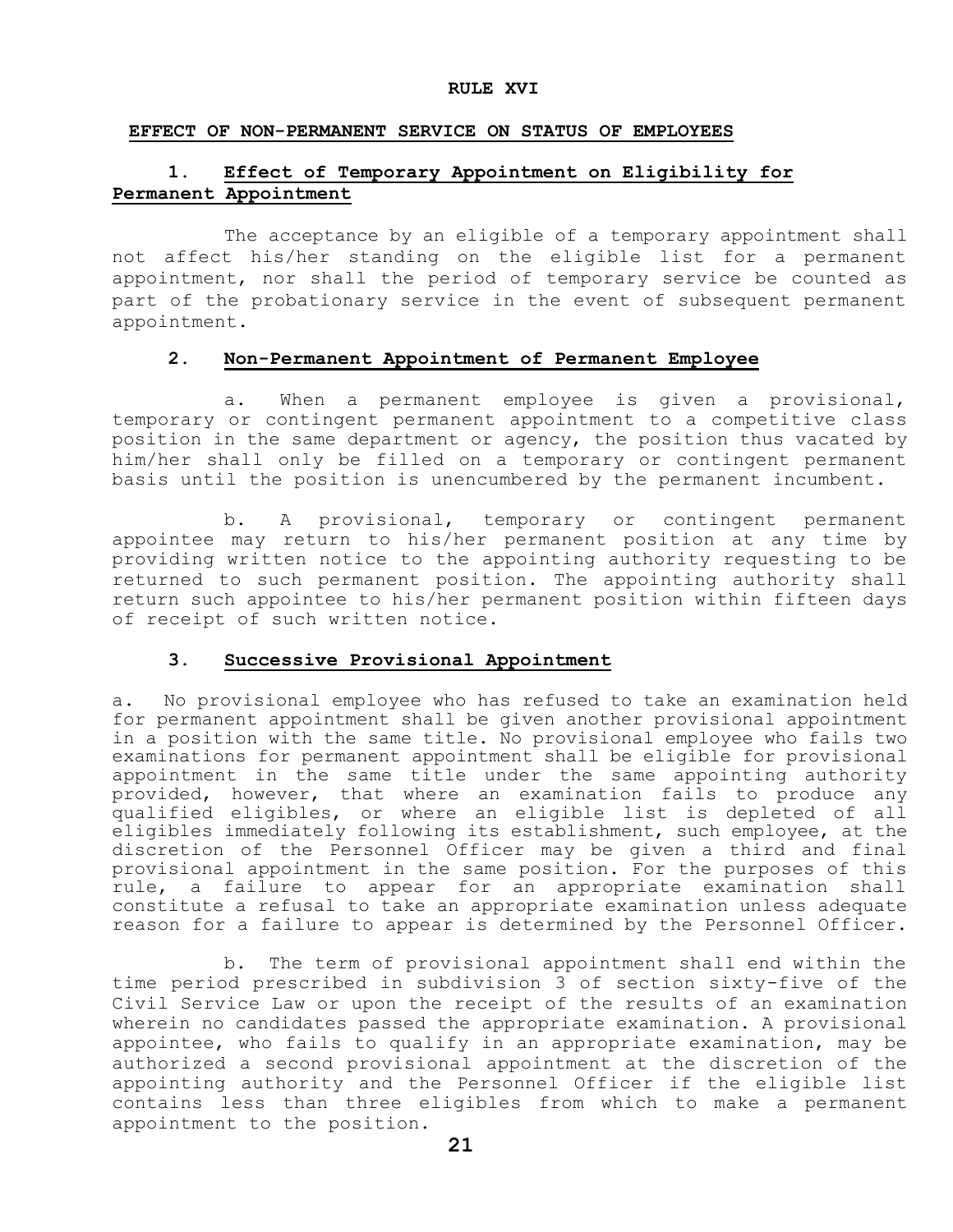#### **4. Contingent Permanent Appointments**

a. A competitive class position left temporarily vacant by the leave of absence of the permanent incumbent may be filled, at the discretion of the appointing authority, by a contingent permanent appointment through the use of an open-competitive, promotion eligible or preferred list. Any person appointed on a contingent permanent basis shall have all the rights and benefits of a permanent competitive class employee subject to the following limitations:

1) Probationary Period: All appointments under this rule shall be required to complete the probationary period for original appointment or promotion as prescribed in this rule.

2) Return of Incumbents: In the event of a layoff or if the permanent incumbent returns from leave of absence, persons holding positions on a contingent permanent basis shall be displaced before any persons holding permanent status in the same title regardless of total seniority. In the event more than one position in the same title is held by persons having contingent permanent appointments, displacement among those persons shall be based on the inverse order of their contingent permanent appointments.

3) Preferred List: Upon displacement, if the contingent permanent appointee was appointed from a promotion eligible list, he/she shall be restored to his/her permanent position and have his/her name placed on a preferred eligible list for certification as a mandatory list only to the department or agency in which the contingent permanent appointment was made. If the contingent permanent appointee was appointed from an open-competitive eligible list, he/she shall have his/her name placed on a preferred eligible list for certification as a mandatory list in the civil division in which the contingent permanent appointment was made.

4) Seniority: When a contingent permanent appointment matures into a permanent appointment, the date of permanent service shall be the date of the original contingent permanent appointment.

b. All prospective appointees under this rule shall receive a copy of this rule and be canvassed as "permanent-contingent permanent."

c. Contingent permanent appointments from eligible lists shall be made by selection of one of the top three candidates on an appropriate eligible list willing to accept a contingent permanent appointment; there will be no recanvassing of the eligible list in the event the contingent permanent position becomes unencumbered.

Acceptance of a contingent permanent appointment will remove the person's name from the eligible list for any future contingent permanent or permanent vacancies within the department or agency in which the contingent permanent appointment was made.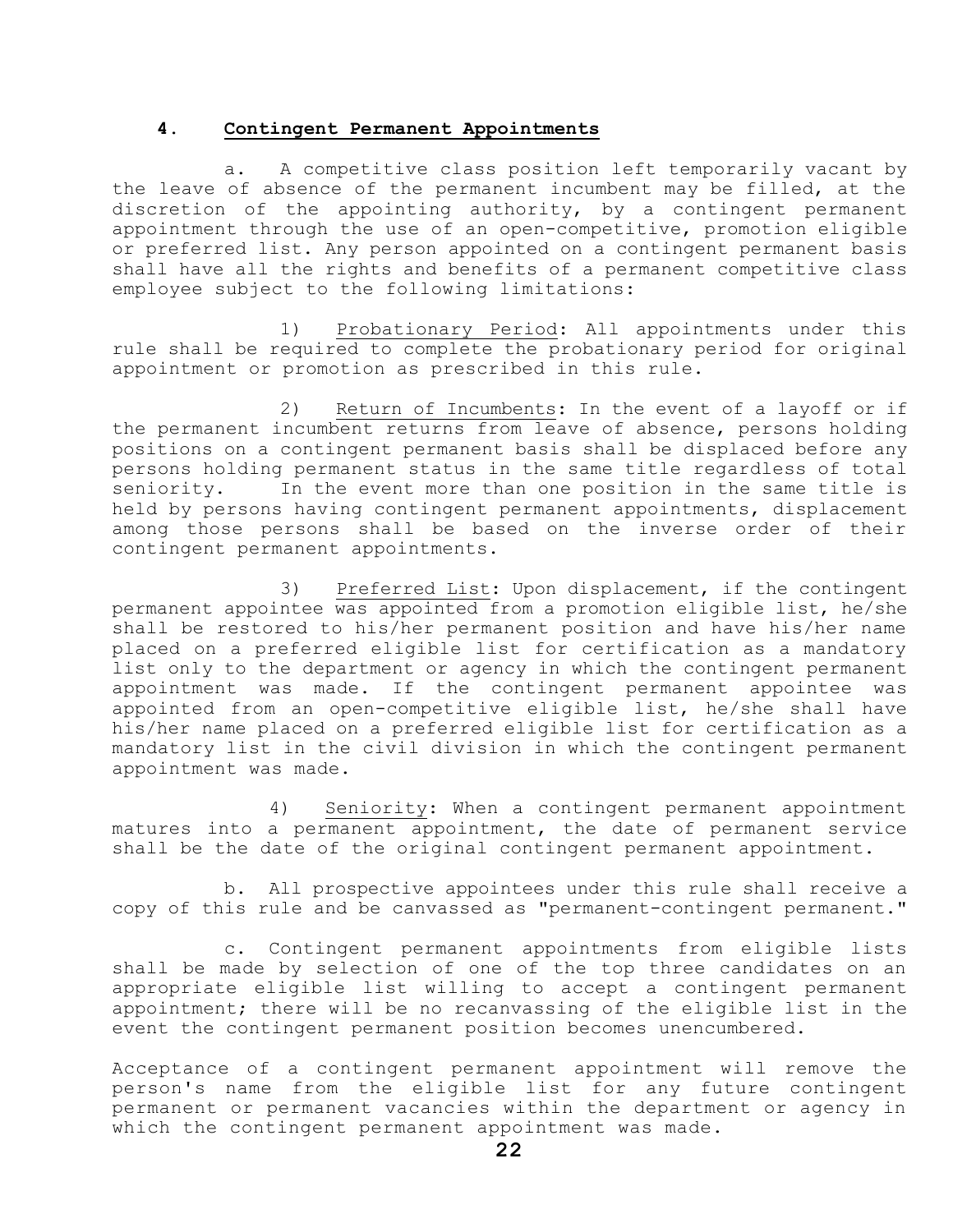d. If a permanent vacancy becomes available in the same title in the department or agency in which a contingent permanent appointment has been made, contingent permanent appointees may be offered reassignment, prior to canvassing for a permanent appointment from an appropriate eligible list, or prior to appointing a temporary or provisional to the position.

e. When a position filled by a contingent permanent appointee becomes unencumbered, the contingent permanent appointee in that position shall immediately gain permanent competitive class status in the class if the required probationary period as prescribed in this rule has been satisfactorily completed.

f. When a permanent competitive class employee accepts a contingent permanent appointment in the same civil division, the position vacated by such employee shall not be filled except on a temporary or contingent permanent basis until the contingent permanent appointment matures into a permanent appointment.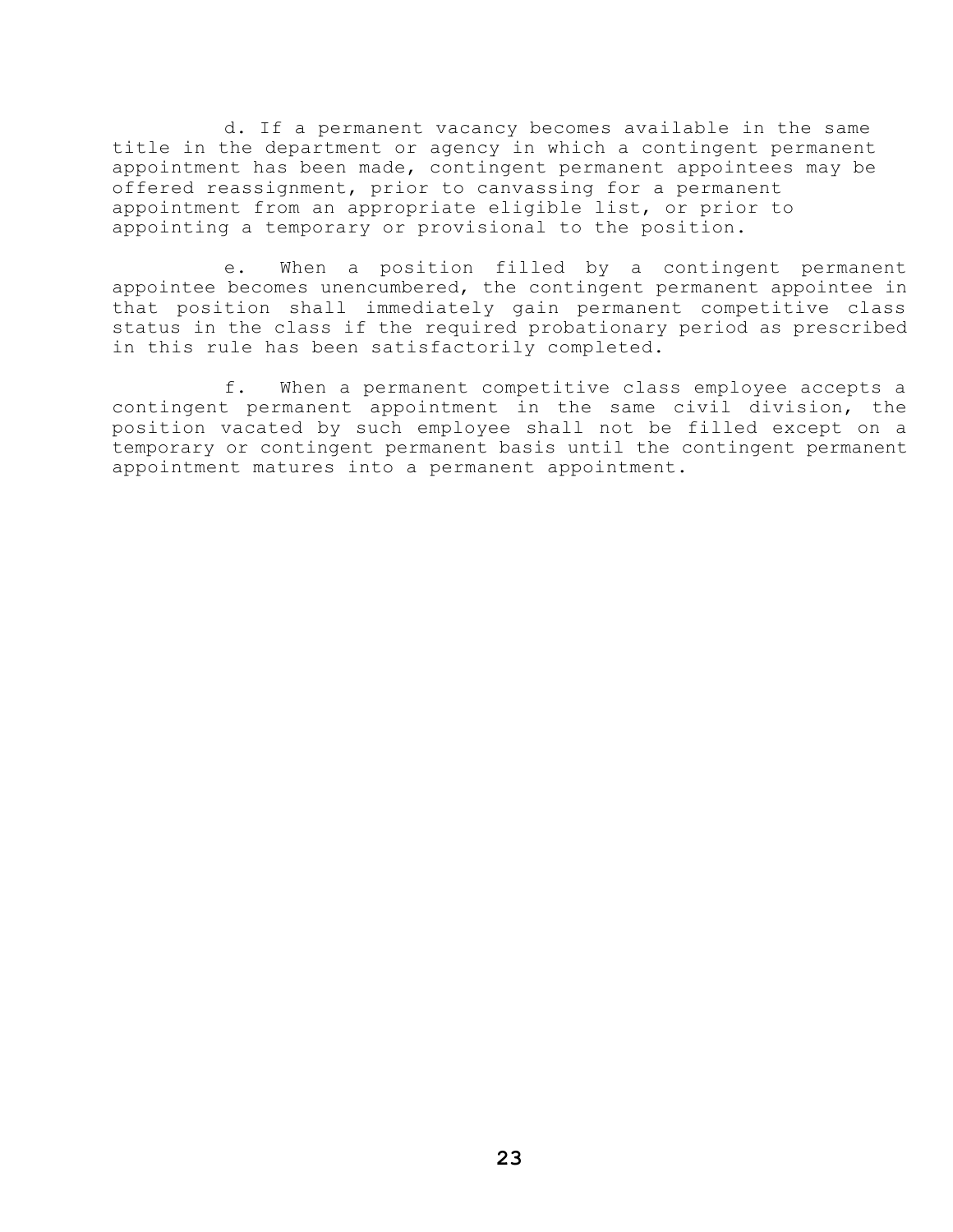### **RULE XVII**

#### **TRANSFERS**

#### **1. Transfer of eligibility for permanent appointment.**

 Upon the written request of an individual and the prospective appointing authority, and subject to the approval of the Personnel Officer, any individual serving in a competitive class position as a permanent appointee may be permanently appointed to another competitive class position subject to these rules without further competitive examination, **provided**:

**a.** There is no preferred list appropriate for filling the positions to which appointment is sought containing the name of an eligible willing to accept appointment; **and**

**b.** There is no departmental promotion list for the position to which appointment is sought containing the names of three or more eligibles willing to accept appointment; **and**

**c. 1.** The Personnel Officer determines that the examinations' scopes and qualifications for the positions held and to which appointment is sought are identical; **or**

**2.** When the examinations' scopes and qualifications are not identical, the New York State Department of Civil Service has determined that the examination for the position held involved or would involve essential tests and qualifications the same as or greater than those of the position to which appointment is sought; **and**

**d.** The Personnel Officer has determined that such appointment is for the good of the service.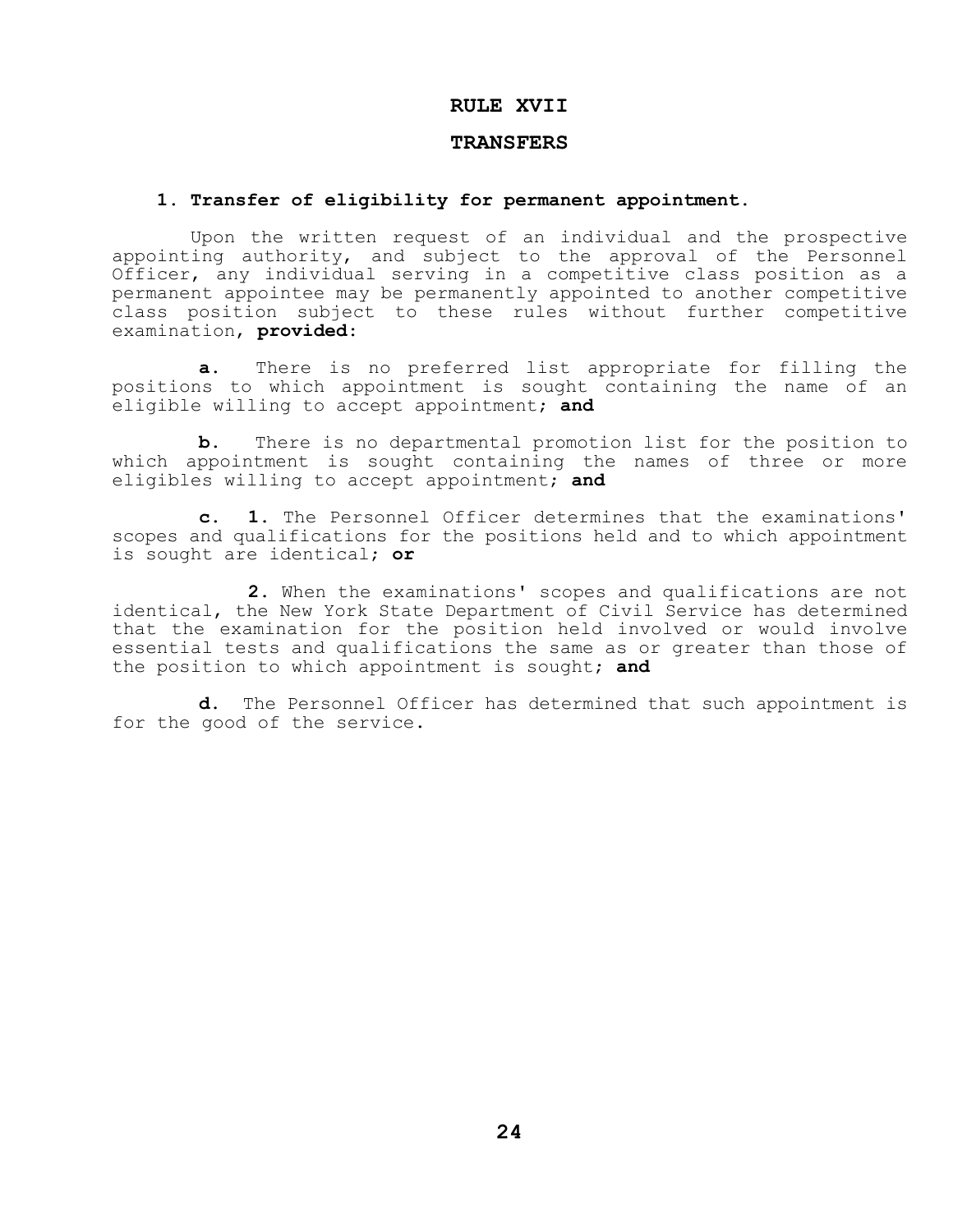#### **Rule XVIII**

#### **REINSTATEMENT**

**1. a.** A permanent competitive class employee who has resigned may be reinstated without further examination to the position from which he/she resigned, if then vacant, or in any vacant position to which the employee was eligible for transfer or reassignment.

All reinstatements are subject to the following terms and conditions:

- i. The prospective appointing authority must request approval from the Personnel Officer to reinstate an individual.
- ii. A reinstatement may not be approved to a position for which a preferred list exists containing the name of an eligible willing to accept appointment.
- iii. With the exception of an employee who is being reinstated to his/her former position within one year from resignation, a reinstatement may not be approved to a position for which a promotion eligible list exists containing the names of three or more eligibles willing to accept appointment.
- iv. The Personnel Officer shall determine if the reinstatement is for the good of the service.

Reinstatement following a break in service of more than one year must also satisfy the following additional conditions:

- i. The appointing authority must provide documentation or explanation that demonstrates to the satisfaction of the Personnel Officer that the individual requested to be reinstated possesses current knowledge and skill in the occupational field to which reinstatement is sought.
- ii. If the position to which reinstatement is sought requires successful completion of medical and/or physical agility tests for original appointment, the individual being reinstated must satisfy these criteria immediately prior to reinstatement.

**b.** An employee that is laid off from the civil service of a municipality shall be eligible for reinstatement in the same manner as an employee who had resigned.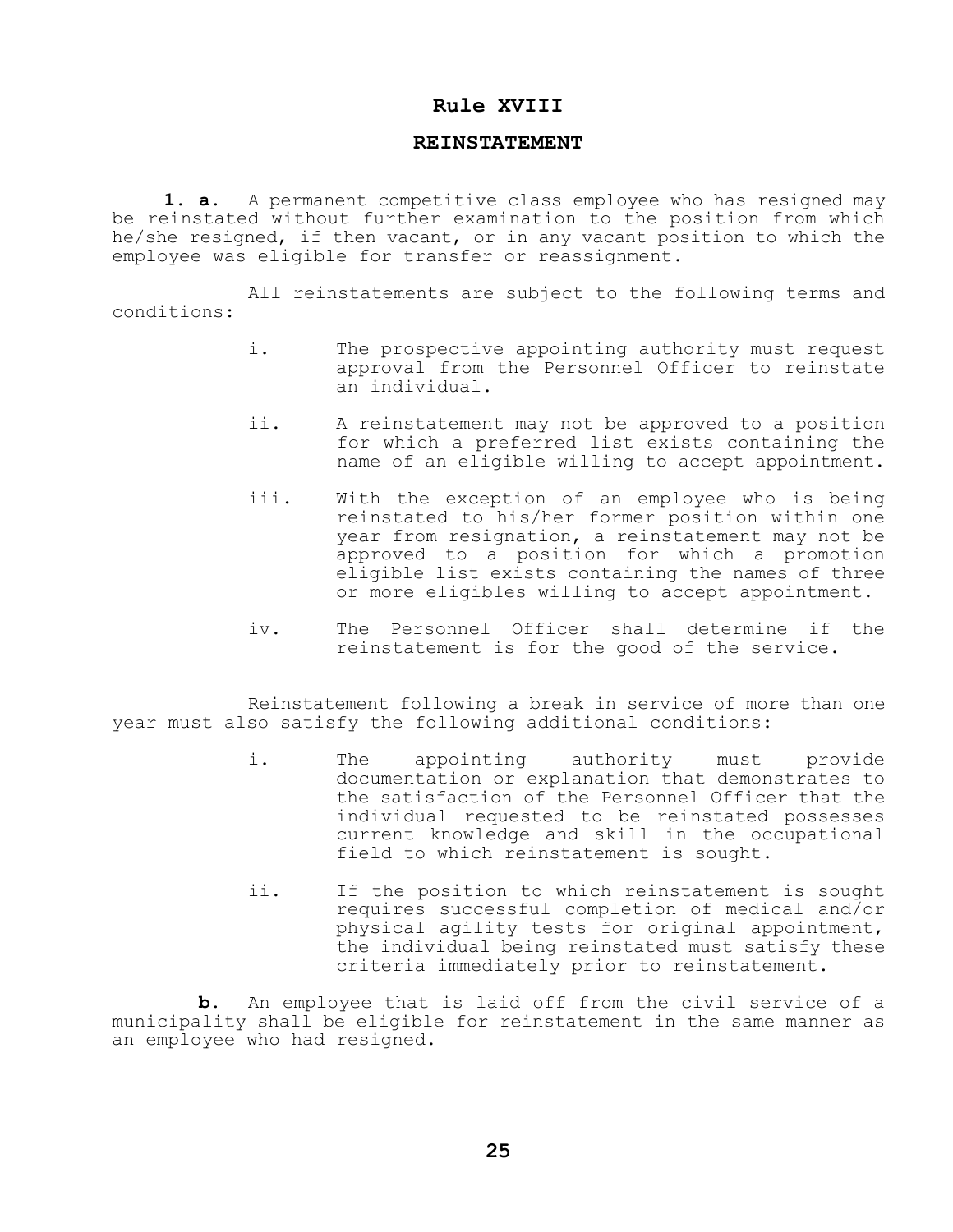#### **2. Refusal or failure to accept reinstatement from preferred list.**

**a.** Preferred list eligibility shall continue for four years.

**b.** The failure or refusal of a person on a preferred list, after reasonable notice, to accept reinstatement to his/her former position, or any similar position in the same salary or salary grade for which such list is certified, shall be deemed to be a relinquishment of his/her eligibility for reinstatement, and his/her name shall be stricken from such preferred list. The name of such person may be restored to such preferred list and certified to fill appropriate vacancies as may occur only upon the request of such person and his/her submission of reasons satisfactory to the Personnel Officer for his/her previous failure or refusal to accept reinstatement.

**c.** A person on a preferred list shall not be deemed to relinquish his/her eligibility for reinstatement by reason of his/her refusal or acceptance of reinstatement to a position in a lower salary grade than the position from which he/she was suspended or demoted. The name of such person may be withheld from further certification for reinstatement to a position in a lower salary grade than the position to which he/she failed or refused to accept reinstatement.

**d.** The restoration of the name of a person to a preferred list, or his/her restoration to eligibility for certification to positions in a lower salary grade than his/her former position, shall not invalidate or in any manner adversely affect any appointment, promotion, reinstatement or demotion previously made to any position to which such person would otherwise have been eligible for reinstatement from such preferred list.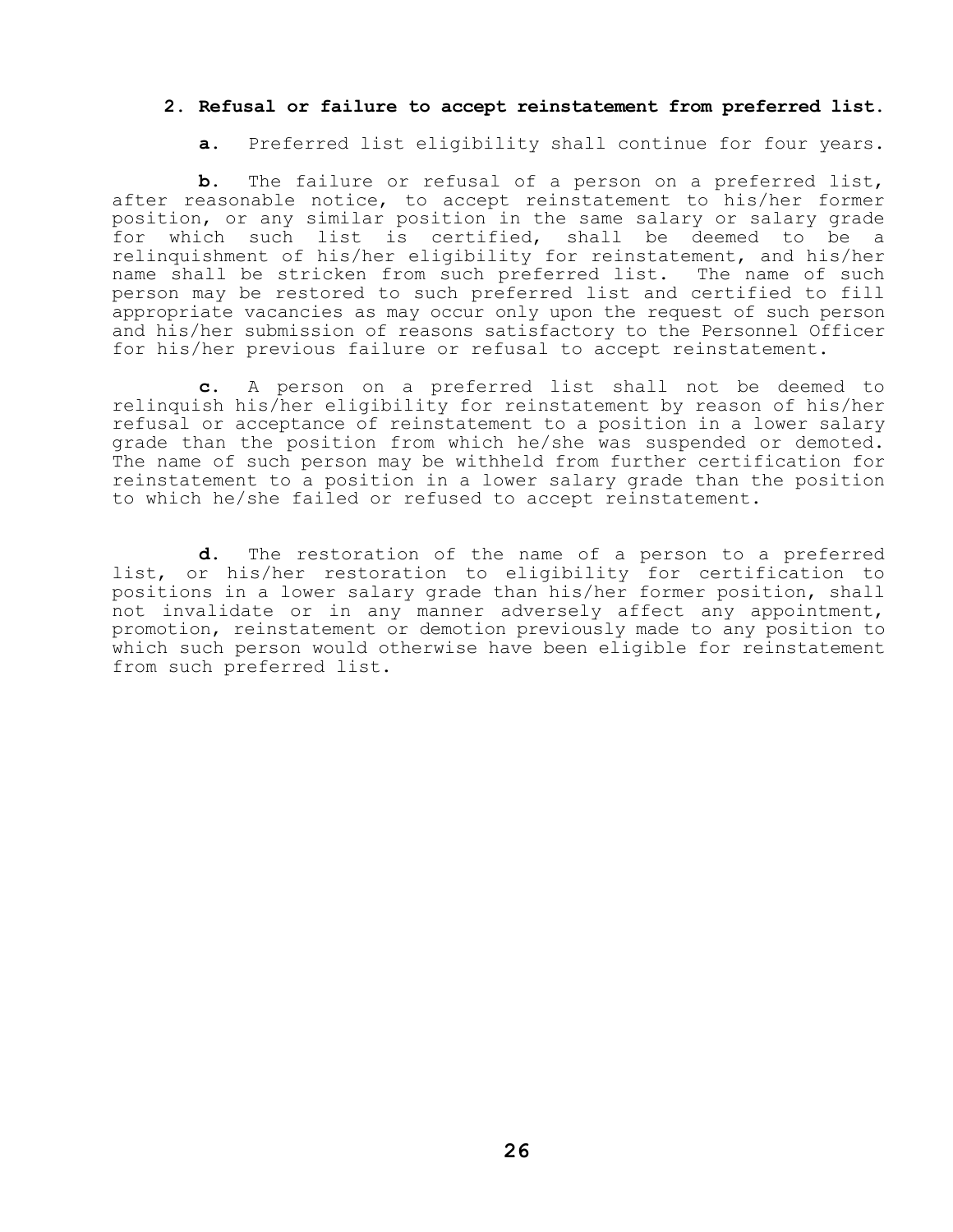#### **RULE XIX**

#### **LEAVE OF ABSENCE**

**1.** A leave of absence without pay, not to exceed one year, may be granted to an employee by an appointing officer. Notice of such leave of absence shall be given to the Personnel Officer. Where a leave of absence without pay has been granted for a period which aggregates one year, a further leave of absence without pay shall not be granted unless the employee returns to his/her position and serves continuously therein for three months immediately preceding the subsequent leave of absence. Notice of such subsequent leave of absence shall also be given to the Personnel Officer.

**2.** In an exceptional case, the Personnel Officer may for good cause shown waive the provisions of this rule to permit an extension of the leave of absence for an additional one-year period. In no case may such leave of absence exceed in aggregate two years from the date of commencement of the leave.

**3.** A leave of absence without pay, not to exceed four years, shall be granted by an appointing officer to an employee who is a veteran of the Armed Forces of the United States, providing such a leave of absence is for the purpose of taking courses under the educational benefits provided for in Title 38, United States Code or under a New York State Board of Regents War Service Scholarship, Education Law, Section 614. An employee taking such a leave shall be reinstated to his/her position, provided he/she makes application for such reinstatement within sixty days after the termination of his/her courses of study.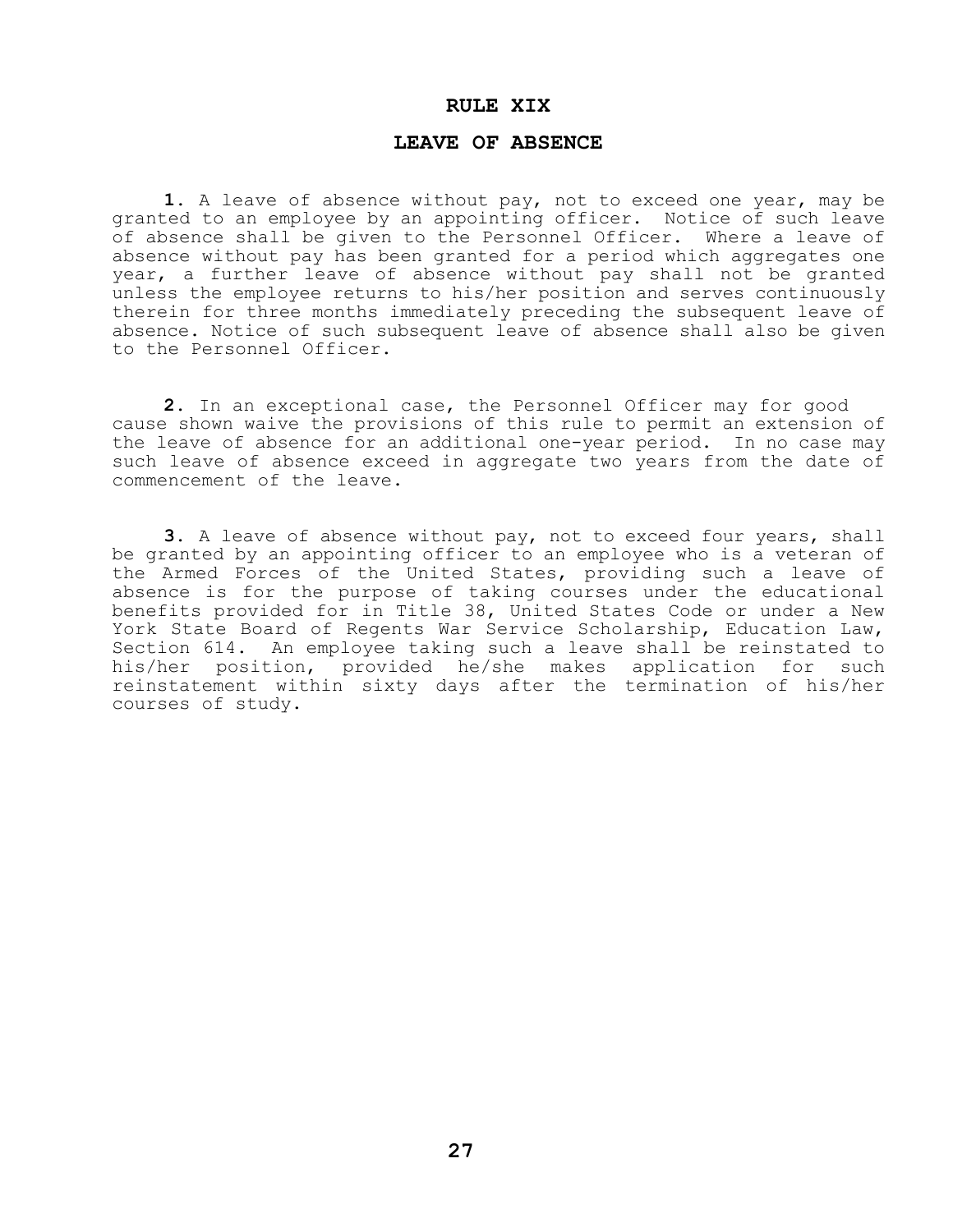#### **RULE XX**

#### **RESIGNATION**

#### **1. Resignation in writing.**

 Except as otherwise provided herein, every resignation shall be in writing.

#### **2. Effective date.**

 If no effective date is specified in a resignation, it shall take effect upon delivery to or filing in the office of the appointing authority. If an effective date is specified in a resignation, it shall take effect on such specified date. However, if a resignation is submitted while the employee is on leave of absence without pay, such resignation, for the purpose of determining eligibility for reinstatement, shall be deemed to be effective as of the date of the commencement of such absence. Notwithstanding the provisions of this section, when charges of incompetence or misconduct have been or are about to be filed against an employee, the appointing authority may elect to disregard a resignation filed by such employee and to prosecute such charges; and, in the event that such employee is found guilty of such charges and dismissed from the service, his/her termination shall be recorded as a dismissal rather than as a resignation.

#### **3. Withdrawal or amendment**.

A resignation may not be withdrawn, canceled or amended after it is delivered to the appointing authority, without the consent of the appointing authority.

#### **4. Voluntary demotion of permanent competitive employee.**

An employee, who voluntarily elects to relinquish his/her permanent competitive class status to a position and accept a demotion, must deliver a statement of relinquishment to the appointing authority. Upon receipt of the statement of relinquishment by the appointing authority, the employee may be reinstated to any vacant lower salary level position for which he/she is eligible for such reinstatement as provided in these rules. Such statement of relinquishment shall not take effect until the employee is reinstated to the lower level position.

An employee may not be reinstated to a position for which a preferred eligible list is established.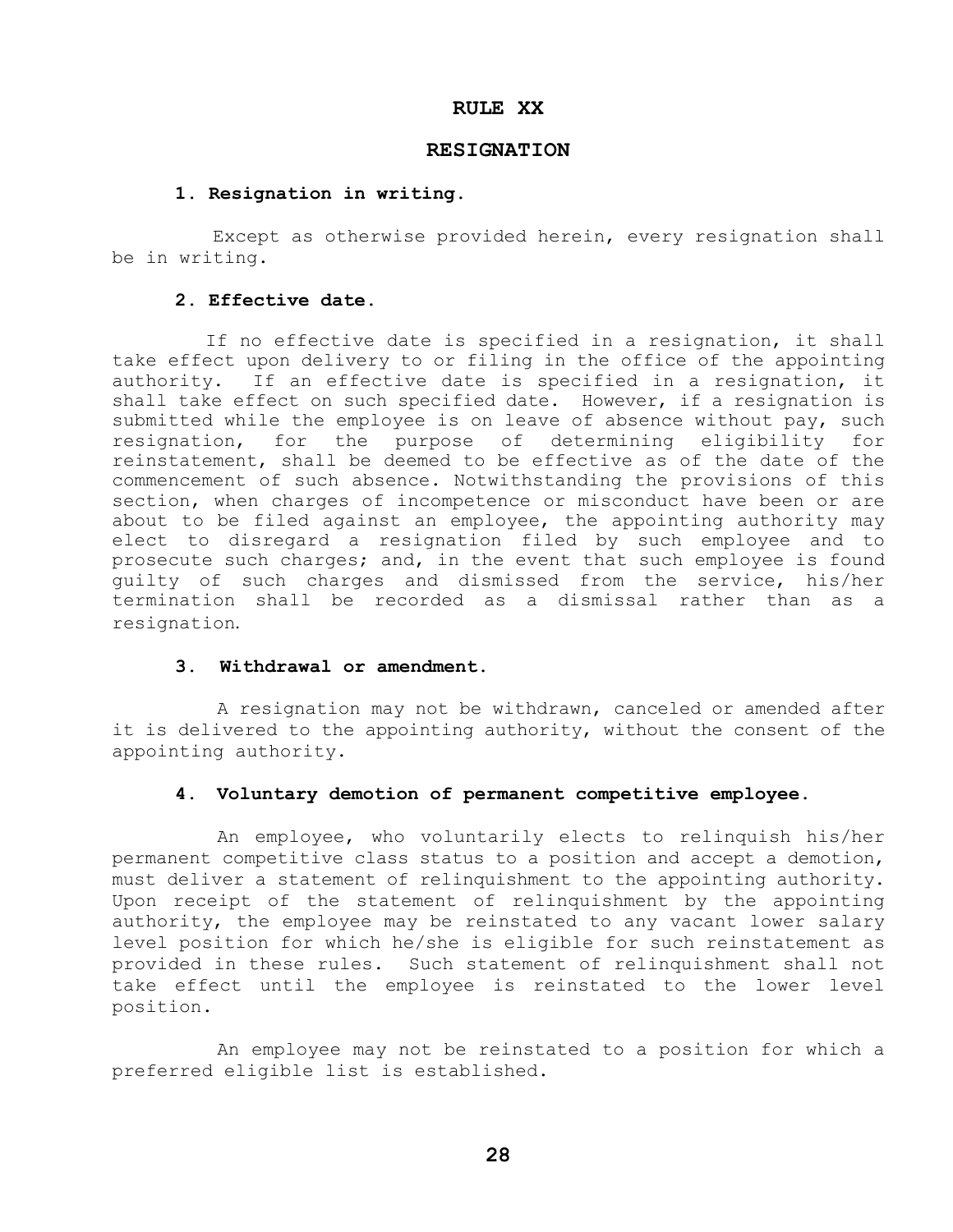#### **RULE XXI**

#### **REPORTS OF APPOINTING OFFICERS**

 For the purpose of certification of payrolls and to enable the Personnel Officer to keep an official roster of the classified service as required by law, each appointing officer, from time to time, and upon the date of the official action in each case, shall report to the Personnel Officer as follows:

- **a.** Every appointment or employment whether probationary, temporary or otherwise, in the classified service, with the date of commencement of service and the title and compensation of the position.
- **b.** Every failure to accept an appointment under him by a person eligible therefore, with copies of the offer or notice of appointment and the reply thereto, if any.
- **c.** Every discharge during or at the end of the probationary term with the date thereof.
- **d.** Every vacancy in a position, for whatever reason with the date thereof.
- **e.** Every position abolished, with the date of such abolition.
- **f.** Every change of compensation in a position, with the date thereof.
- **g.** Every promotion, giving positions from which and to which made, with the salaries and date thereof.
- **h**. Every transfer, giving the positions from which and to which made, with the date and salaries thereof.
- **i.** Every reinstatement in a position, with the date and salary thereof.
- **j.** Every leave of absence, with the date and duration thereof.
- **k.** Every new position, giving a complete description of the duties thereof.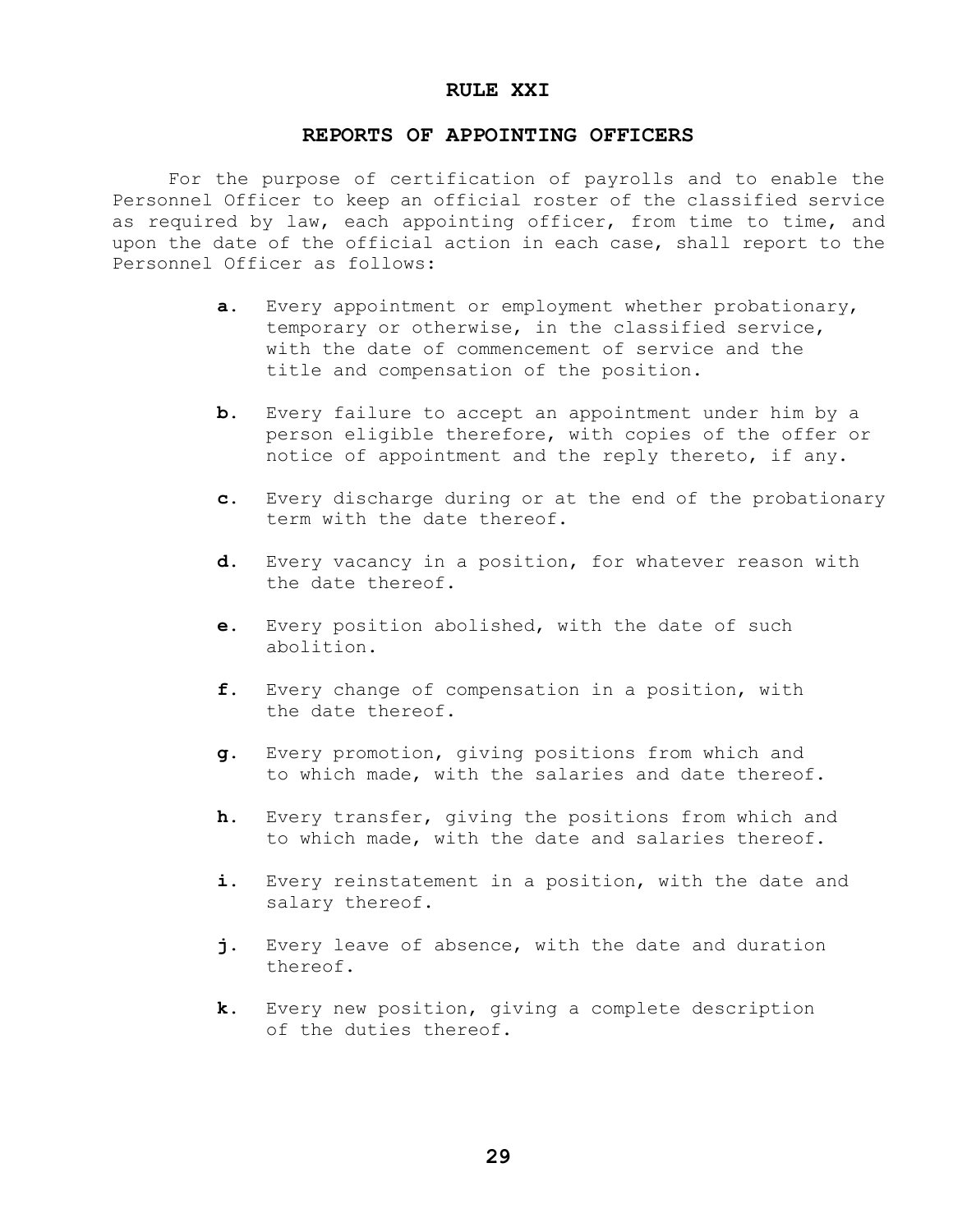#### **RULE XXII**

## **CERTIFICATION OF PAYROLLS**

#### **1. Certification required prior to payment.**

**a.** No person shall receive salary or compensation until the Personnel Officer has certified his or her employment to be in compliance with the provisions of the Civil Service Law or these Rules.

**b.** The Personnel Officer shall not certify the names of any person employed in a manner that does not comply with the provisions of the Civil Service Law or these Rules.

#### **2. Extended certifications.**

**a.** The Personnel Officer may certify the employment of a person for a limited or extended period. No further certification shall be necessary for the payment of salary or compensation to such person as long as his or her status, title, and salary grade remain unchanged during the period of the certification granted.

**b.** The Personnel Officer shall require certification of the first full payroll of the fiscal year for every civil division under its jurisdiction except school districts. The Personnel Officer shall certify the first full payroll of every school district under its jurisdiction in October every calendar year.

**c.** The Personnel Officer may, at any time, require any civil division under its jurisdiction to submit payrolls or accounts for certification in accordance with §100(1) of the Civil Service Law.

**d.** Annual certifications provided by the Personnel Officer shall be valid for a period of no more than 12 months following the scheduled date of certification established in these Rules. Certifications provided at any other time during the year shall be valid for a period not to exceed the next scheduled certification established in these Rules.

**30**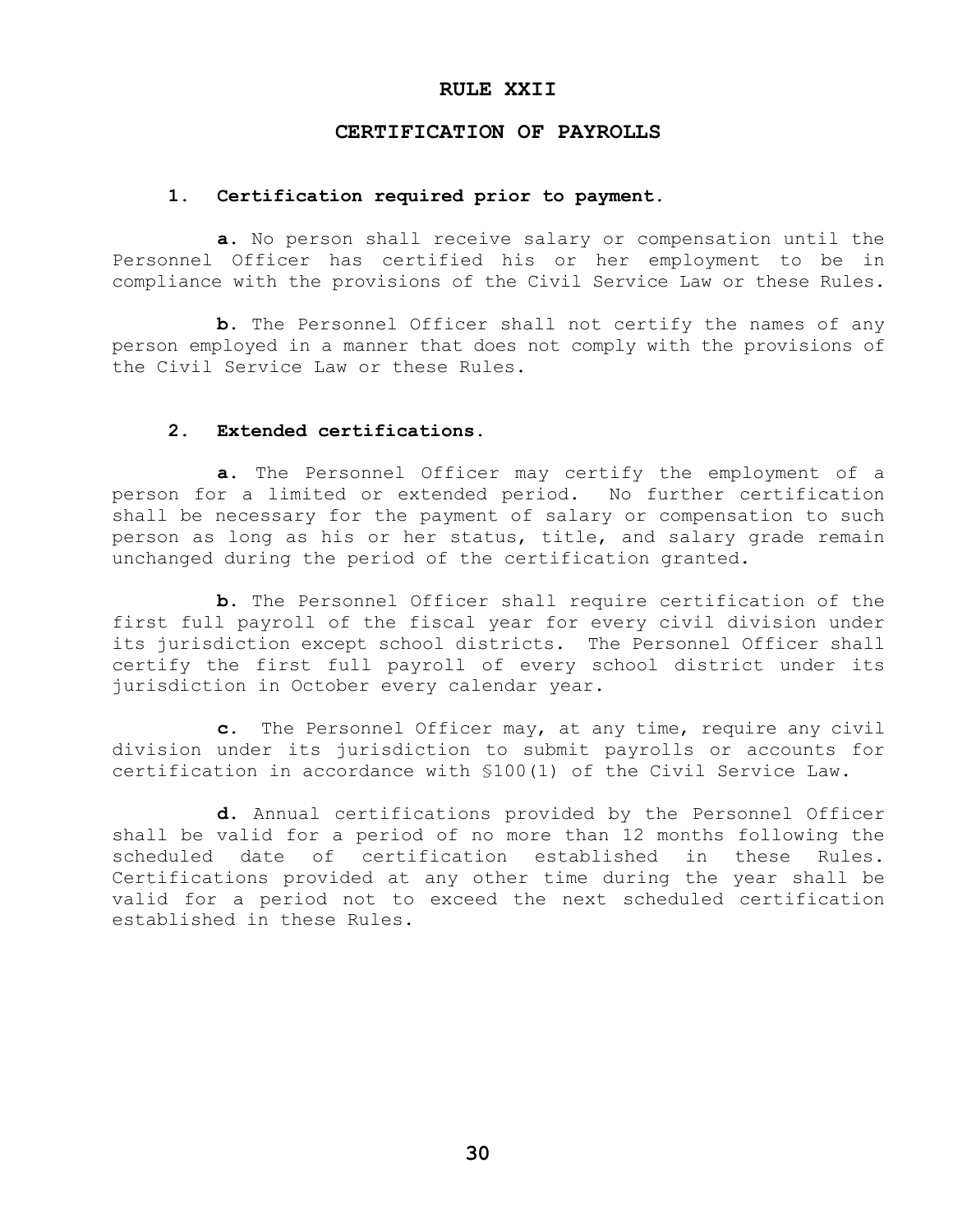#### **3. Temporary certifications.**

When the name of any person is first submitted for certification following his/her appointment, reinstatement, promotion, transfer, or other change in status, and the Personnel Officer requires further information or time to enable him/her to make a final determination thereon, the Personnel Officer may certify such person temporarily pending such final determination. In such event, the Personnel Officer shall immediately request the necessary additional information from the appointing authority, who shall furnish forthwith. If such information is not furnished promptly, or if the Personnel Officer finds, following receipt of such information, that the employment of such person is not in accordance with the law and rules, the Personnel Officer shall immediately terminate such certification by notice to the appropriate fiscal or disbursing officer.

#### **4. Refusal or termination of certification.**

**a.** The Personnel Officer shall investigate any discrepancies between the payroll and the official roster and any other instances where the Personnel Officer finds the employment of a person may be in violation of the law or these Rules.

**b.** In any case where the Personnel Officer finds satisfactory evidence that the employment of a person is in violation of law or these Rules, or the Personnel Officer finds satisfactory evidence of intent to evade the provisions of law or these Rules in regard to the employment of any person, the Personnel Officer shall refuse certification or terminate a certification previously made and then in force.

**c.** Any refusal, termination, or revocation of a certification of any person shall be communicated in writing to the appropriate fiscal or disbursing officer.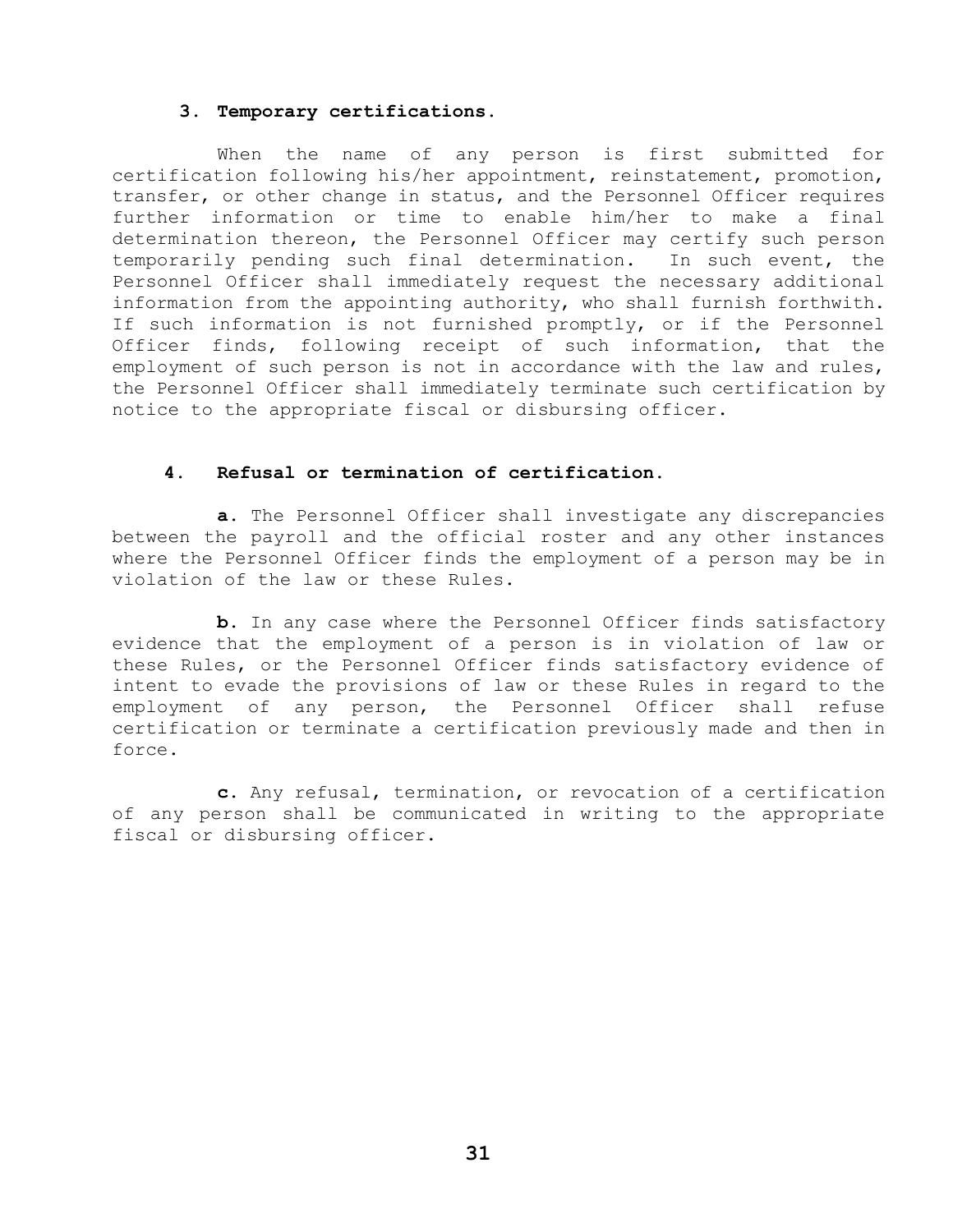#### **RULE XXIII**

#### **CLASSIFICATION PLAN**

**1. Definitions**. For the purpose of this rule the following definitions shall apply:

**"Class"** means one or more positions sufficiently similar with respect to duties and responsibilities to be designated by a single descriptive title and treated as a unit for the purpose of recruiting, establishing salary ranges, and administering other personnel functions.

**"Class title"** means the designation given under these rules to a class and to each position allocated to such class.

**"Class specification"** means a formal written statement of the class which defines the general character and scope of the duties and responsibilities of positions in the class, lists typical or illustrative examples of work of positions in the class, enumerates the knowledges, skills, and abilities required for successful performance of the work and states required minimum experience and training for positions in the class.

**"Allocation"** means the assignment of a position to an appropriate class as determined by the duties, responsibilities, and minimum qualification requirements of the position.

**"Reclassification"** means the re-allocation of a position from one class to another because of a permanent and material change of the duties of that position.

**2.** The Personnel Officer shall prepare and maintain a list of class titles and class specifications for all positions in the competitive, non-competitive and labor jurisdictional classes of the civil divisions under his or her jurisdiction.

**3. Classification of Vacant Positions**. The appointing officer shall file a prescribed form with the Personnel Officer when a classified position, which has or is about to become vacant, is to be filled. Such form shall contain a detailed description of the duties and responsibilities of the position to be filled and a statement of suggested minimum entrance qualifications for the position. After an analysis of the position description, the Personnel Officer shall allocate the position to an appropriate class, or, if no appropriate class exists, shall create a new class and prepare a class specification for such position.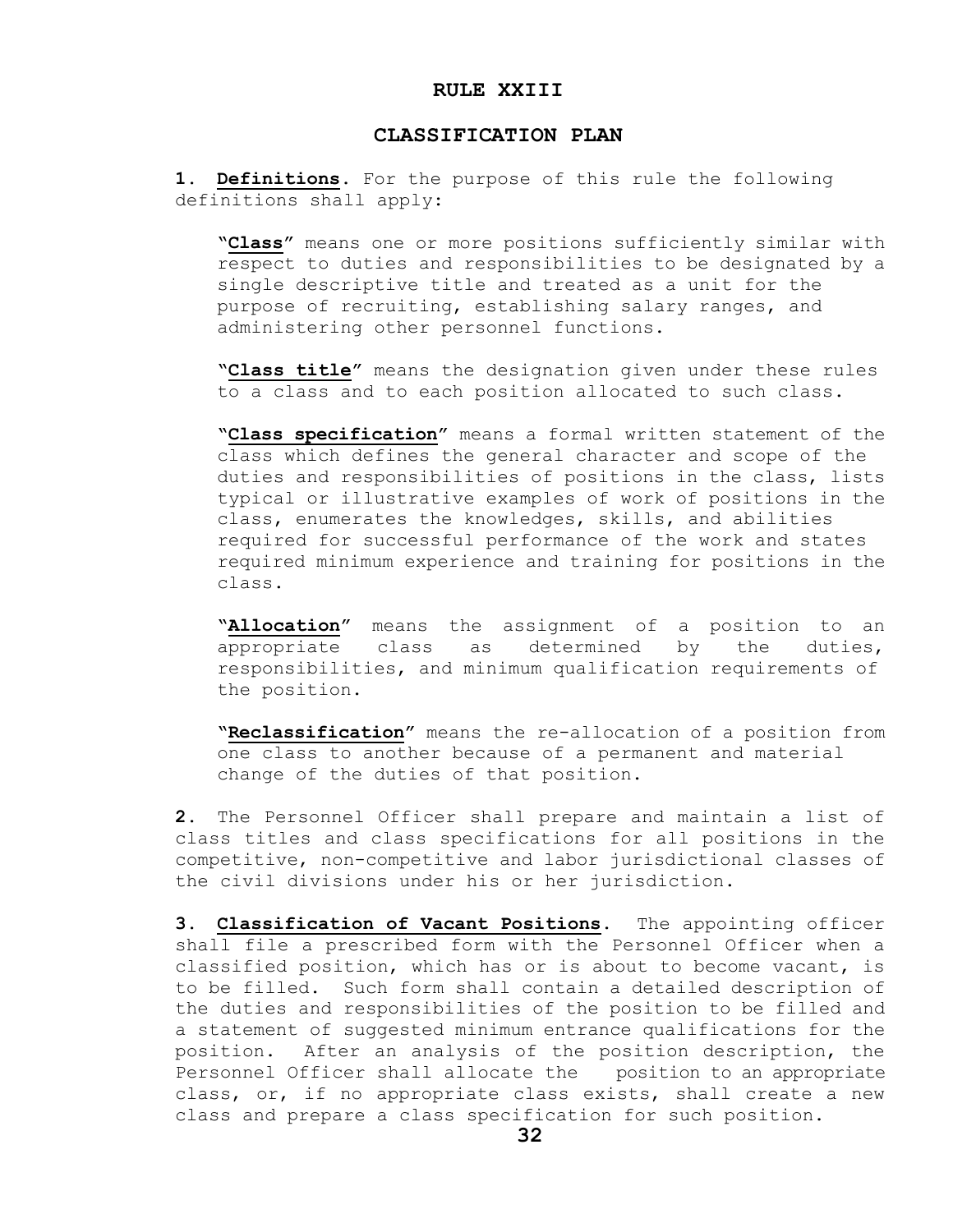**4**. **Classification of New Positions**. The appointing officer shall file a prescribed form with the Personnel Officer when a new position is to be created. Such form shall contain a detailed description of the duties and responsibilities of the position to be filled and a statement of suggested minimum entrance qualifications for the position. After an analysis of the position description, the Personnel Officer shall allocate the position to an appropriate class, or if no appropriate class exists, shall create a new class and prepare a class specification, if required, for such new class.

**5. Reclassification**. The appointing officer shall file a prescribed form with the Personnel Officer whenever a permanent and material change is made in the duties and responsibilities of any position. Such form shall clearly describe in detail the changes, which have been made in the duties of the position. After an analysis of the changes in the duties and responsibilities of the position, the Personnel Officer shall allocate the position to an appropriate class, or if no appropriate class exists, shall create a new class and prepare a class specification, if required, for such position.

**6. Notice and Appeals**. Any appointing officer may make application for the classification or reclassification of any position in his department, or any employee in the classified service may apply for a reclassification of his position. Such application must set forth reasons in support of the requested reclassification, and must show changes in the duties and responsibilities of the position since the last determination with respect to its classification. The Personnel Officer shall give reasonable notice of any proposal or application for a change in classification to the appointing officer and to the employee or employees affected thereby. Any person desiring to submit facts orally or in writing in connection with the reclassification of any position shall be afforded reasonable opportunity to do so. The Personnel Officer shall then determine the proper allocation of the position. No employee, either by classification or reclassification, change of title or otherwise, shall be promoted, demoted, transferred, suspended or reinstated except in accordance with the provisions of the Civil Service Law and these rules.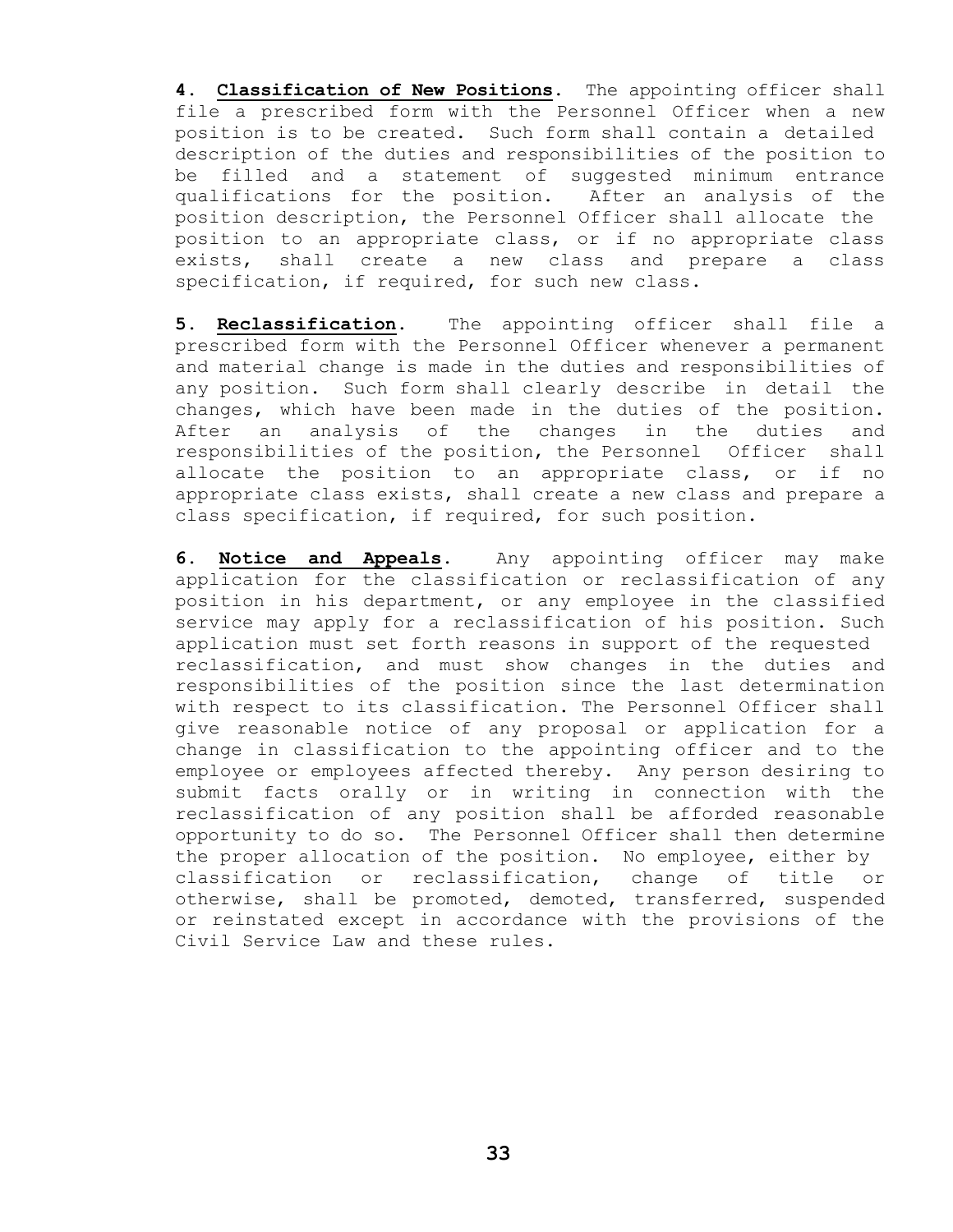#### **RULE XXIV**

## **PROHIBITION AGAINST QUESTIONS ELICITING INFORMATION CONCERNING POLITICAL AFFILIATION**

 No question in any examination or application or other proceeding by the Personnel Officer or his/her examiners shall be so framed as to elicit information concerning, nor shall any other attempt be made to ascertain the political opinions or affiliations of any applicant, competitor or eligible, and all disclosures thereof shall be discountenanced by the Personnel Officer and his/her examiners. No discrimination shall be exercised, threatened or promised against or in favor of any applicant, competitor or eligible because of his/her political opinions or affiliation.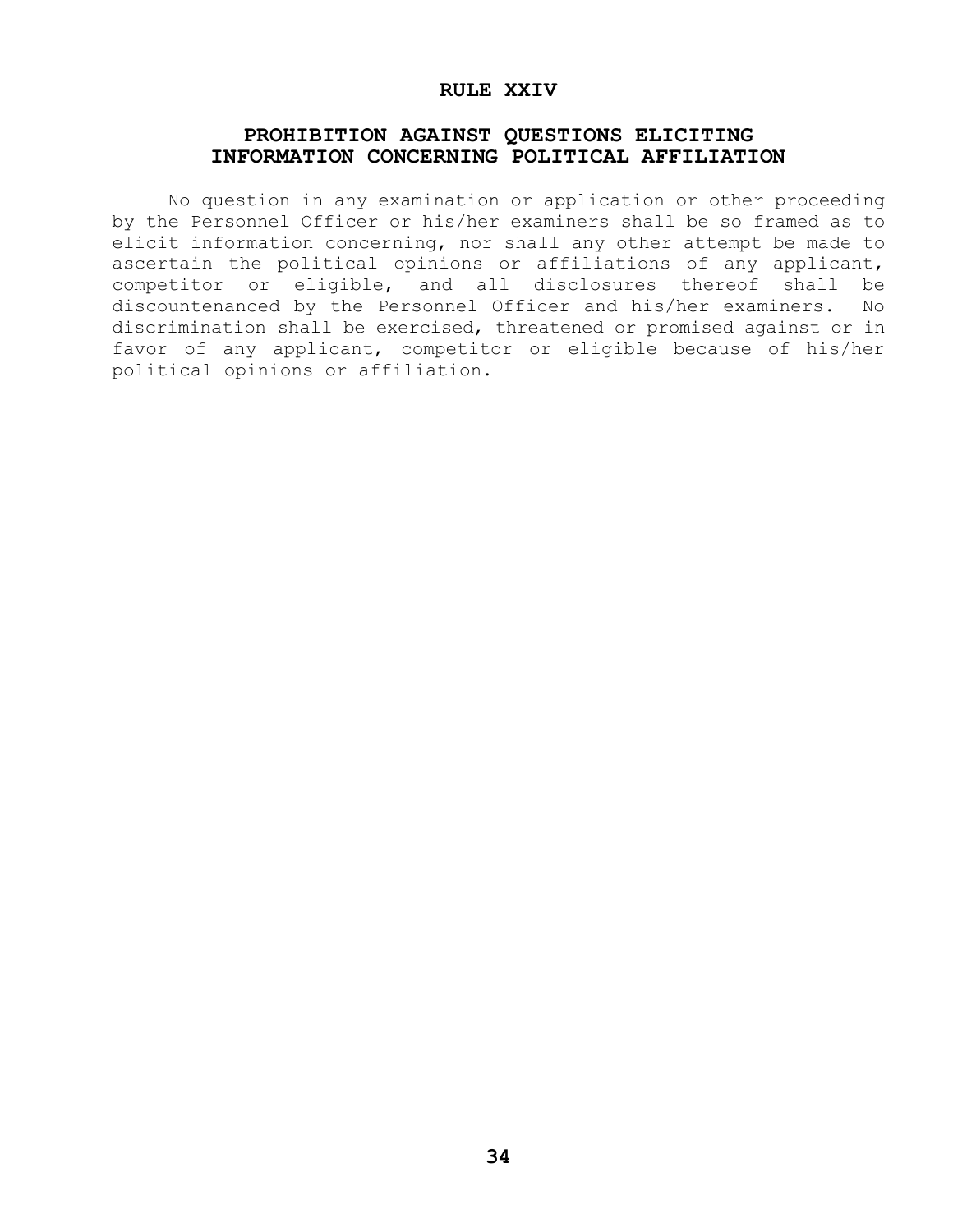#### **RULE XXV**

#### **LAYOFF OF COMPETITIVE CLASS EMPLOYEES**

#### **1. For the purpose of this Rule the following terms shall mean:**

- **a. Direct line of promotion** shall be strictly construed in that in order to be considered as direct line all titles must have the same generic root.
- **b. Next lower occupied title** shall mean the title in direct line of promotion immediately below the title from which the incumbent is suspended or demoted, unless no one is serving in that title in that layoff unit, in which case it shall be the closest lower title in direct line of promotion in that layoff unit in which one or more persons do serve.
- **c. Layoff unit** shall mean each department of a County, City, Town, Village, each School District and each special district. Authorities and community colleges shall be deemed to be separate civil divisions.
- **d. Satisfactory service** shall mean service by an employee during which he/she did not receive an "Unsatisfactory" performance rating and was not found guilty of misconduct or incompetence pursuant to Section 75 of the Civil Service Law which resulted in the imposition of any of the following penalties upon such employee:
	- **(i)** dismissal from the service, **or**
	- **(ii)** suspension without pay for a period exceeding one month, **or**
	- **(iii)** demotion in grade and title.
- **e. (i) Permanent Service** shall start on that date of the incumbent's original appointment on a permanent basis in the classified service, however, in the case of disabled veterans, the date of original permanent appointment is considered to be 60 months earlier than the actual date; while non-disabled veterans are considered to have been appointed 30 months earlier than their actual date of appointment. For the purposes of this Rule the definition of what constitutes a veteran or disabled veteran is contained in Section 85 of the Civil Service Law.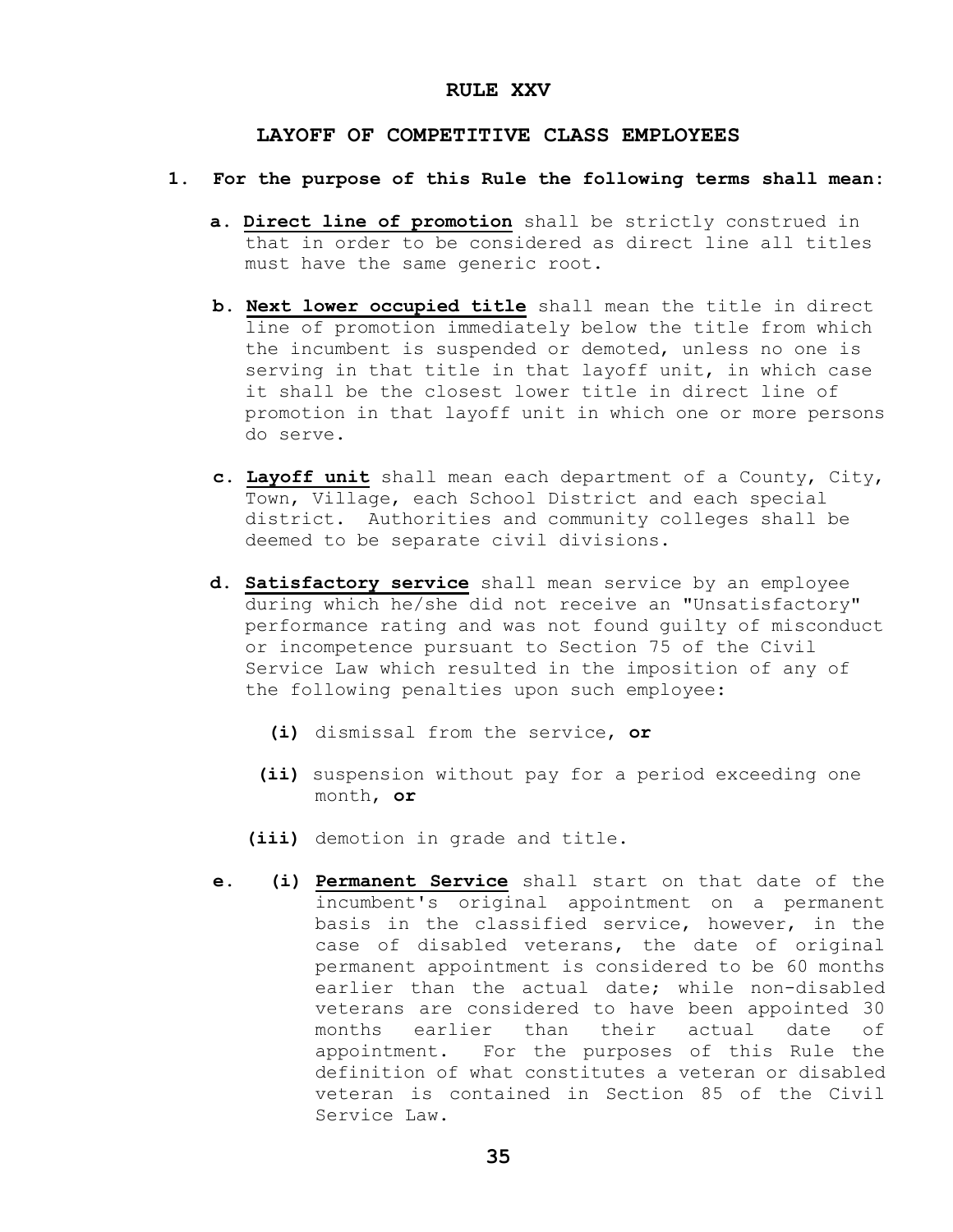- **(ii)** A resignation followed by a reinstatement or reappointment more than one year subsequent to the resignation constitutes a break in service. The original appointment date is to be determined from the date of re-employment, the prior service would not count.
- **(iii)** Temporary or provisional service preceding the original permanent appointment does not count. However, temporary or provisional employment immediately preceded and followed by permanent classified service employment does not interrupt continuous service.
	- **(iv)** The permanent service of any employee who was transferred from another civil division shall start on the date of his/her original permanent appointment in the classified service in the other civil division.
		- **(v)** If an employee was covered-in to a classified position upon acquisition by a civil division of an agency in which he/she was employed, his/her seniority begins on the effective date of the cover in. As between that employee and others covered-in on the same date, they shall have the seniority held by them as among themselves in the agency before the cover-in.

#### **2. Suspension**

- **a.** When an occupied position in the competitive class is abolished, suspension is to be made from among those employees holding the same title in the same layoff unit as the abolished position.
- **b.** Among permanent employees, the order of suspension is the inverse of the order of their original permanent appointments in the classified service. See above definition of permanent service for veterans and disabled veterans. An exception to this rule is that the blind have absolute retention rights but only in their job status.
- **c.** A blind person may not back-date his/her permanent service if he/she also happens to be either a veteran or disabled veteran.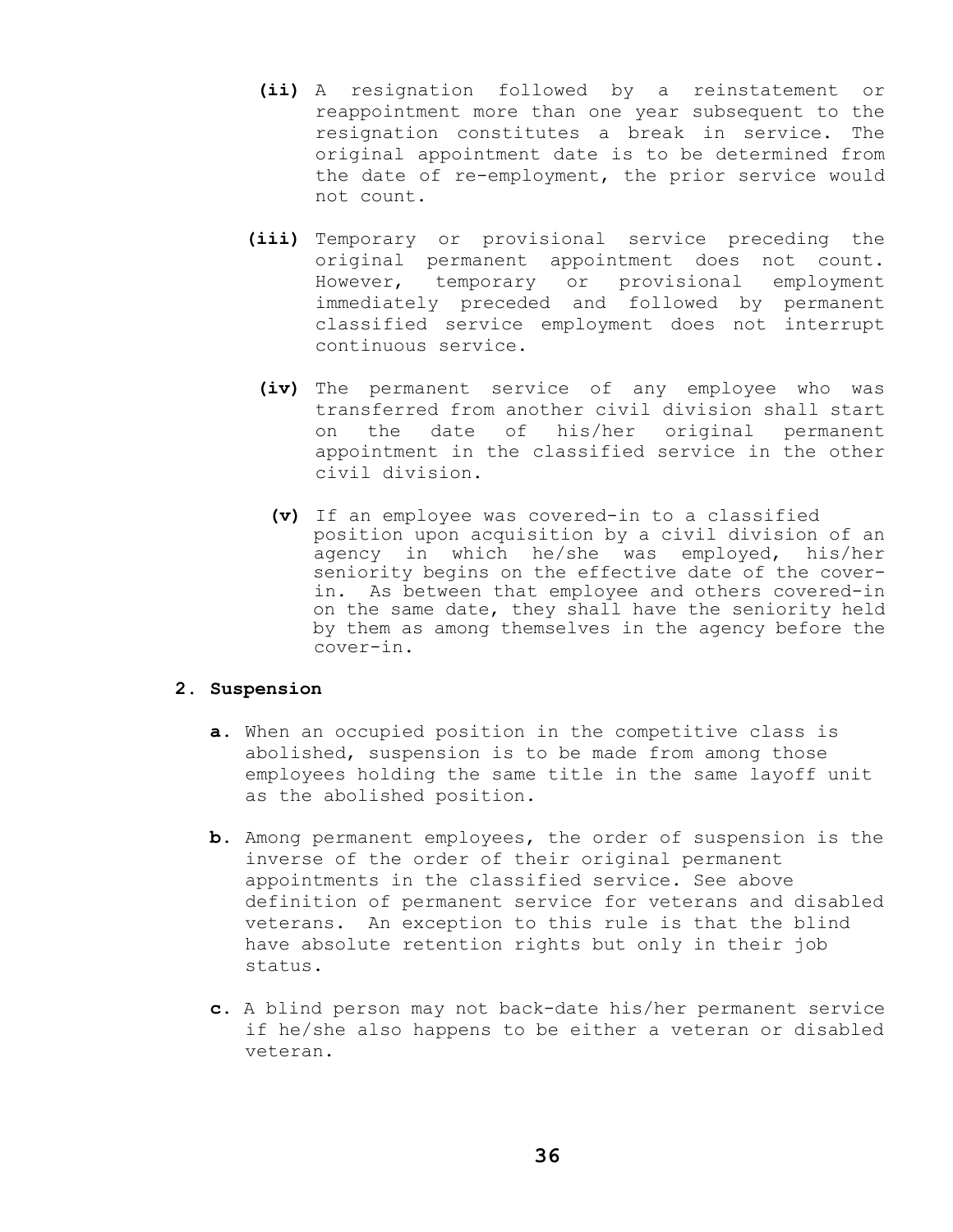- **d.** A person is considered blind if he/she is so certified by the Commission for the Visually Handicapped of the New York State Social Services Department.
- **e.** When two or more permanent incumbents of positions in a specific title are suspended, demoted or displaced at the same time, the order in which they shall be entitled to displace shall be determined by their respective retention standing, with those having the greater retention standing entitled to displace first.
- **f.** When several employees were originally appointed on a permanent basis on the same day, their retention rights shall be determined by their rank on the eligible list from which they were appointed; that person having the highest rank having greater retention rights over those having lower ranks.
- **g.** All temporary, provisional and contingent permanent employees occupying these positions must be let go before any permanent employee is suspended from such positions.
- **h.** Probationary employees occupying such positions in the same title, must also be suspended before any permanent employee in the layoff unit in that title who has completed his/her probationary period. Probationary employees do, however, have superior retention rights to those of contingent permanent, temporary and provisional employees.
	- **i.**The order of suspension among probationary employees shall follow the same principles as that among permanent employees.

#### **3. Vertical bumping**

- **a.** Vertical bumping occurs when an employee in a specific title to which there is a direct line of promotion, who is himself suspended or displaced, displaces an employee in the next lower occupied title in direct line of promotion in the same layoff unit having the least seniority if the employee who seeks to displace has greater retention standing.
- **b.** Where the layoff involves more than one position in a title, the order of displacement will be the inverse of the order of suspension. That is, the most senior of the suspended employees will be the first to displace. This shall apply to both vertical bumping and retreat.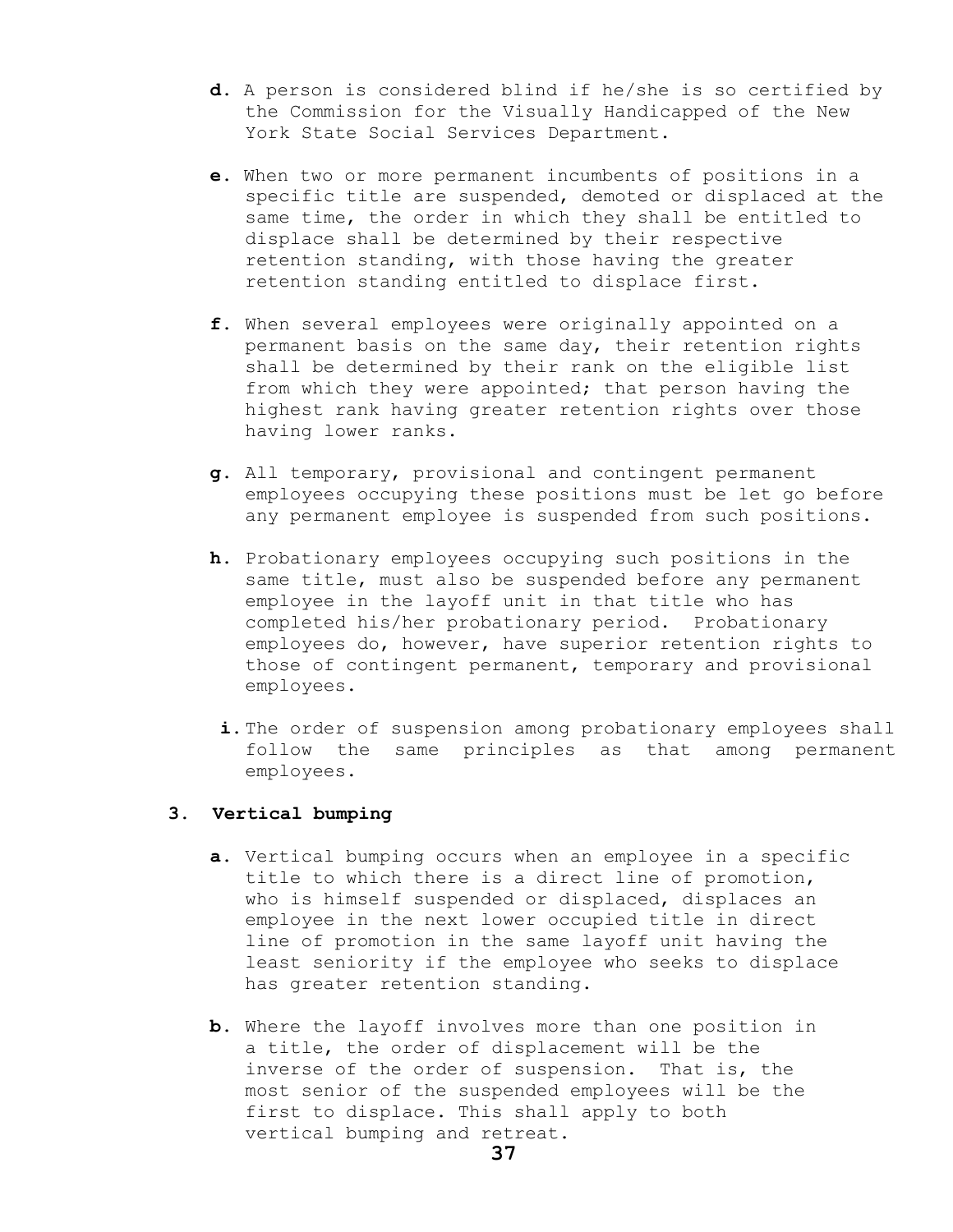- **c.** If an employee refuses to displace a junior incumbent he/she must be laid off. This, however, does not protect the junior incumbent from being compared in retention standing with other incumbents if other positions at the higher level are being abolished.
- **d.** When a next lower title has been occupied by means of displacement regardless of when the displacement into the title has occurred, it is considered to be occupied for further displacement purposes; however a next lower title which has all of its positions abolished at the same time as positions are abolished at the higher level cannot be considered as occupied. A title, which is occupied by an incumbent, temporary, provisional, contingent permanent, probationary or permanent is considered occupied for the purposes of this section.

## **4. Retreat**

- **a.** Retreat occurs when and only when there is no lower occupied position in direct line of promotion at any level.
- **b.** An employee may retreat by displacing the incumbent with the least retention right who is serving in a position in the title in which the displacing incumbent last served on a permanent basis prior to service in the title from which he/she is currently suspended or displaced. Retreat may only occur where the position in the title formerly held by the displacing incumbent is occupied in the competitive class in the same layoff unit, and at a lower salary grade; the service of the displacing incumbent while in the former title must have been satisfactory, and the junior incumbent must have less retention standing than the displacing incumbent.
- **c.** The service of the displacing incumbent in the title to which he/she is retreating need not have been in the same layoff unit as the one from which he/she is displaced.
- **d.** An employee may also displace by retreat to a position in a title he/she last served on a permanent basis although he/she had intervening service in other titles as long as his/her service in each of the intervening titles was on other than a permanent basis. He/she may also displace by retreat to a position, which does not count in the computation of his/her continuous service.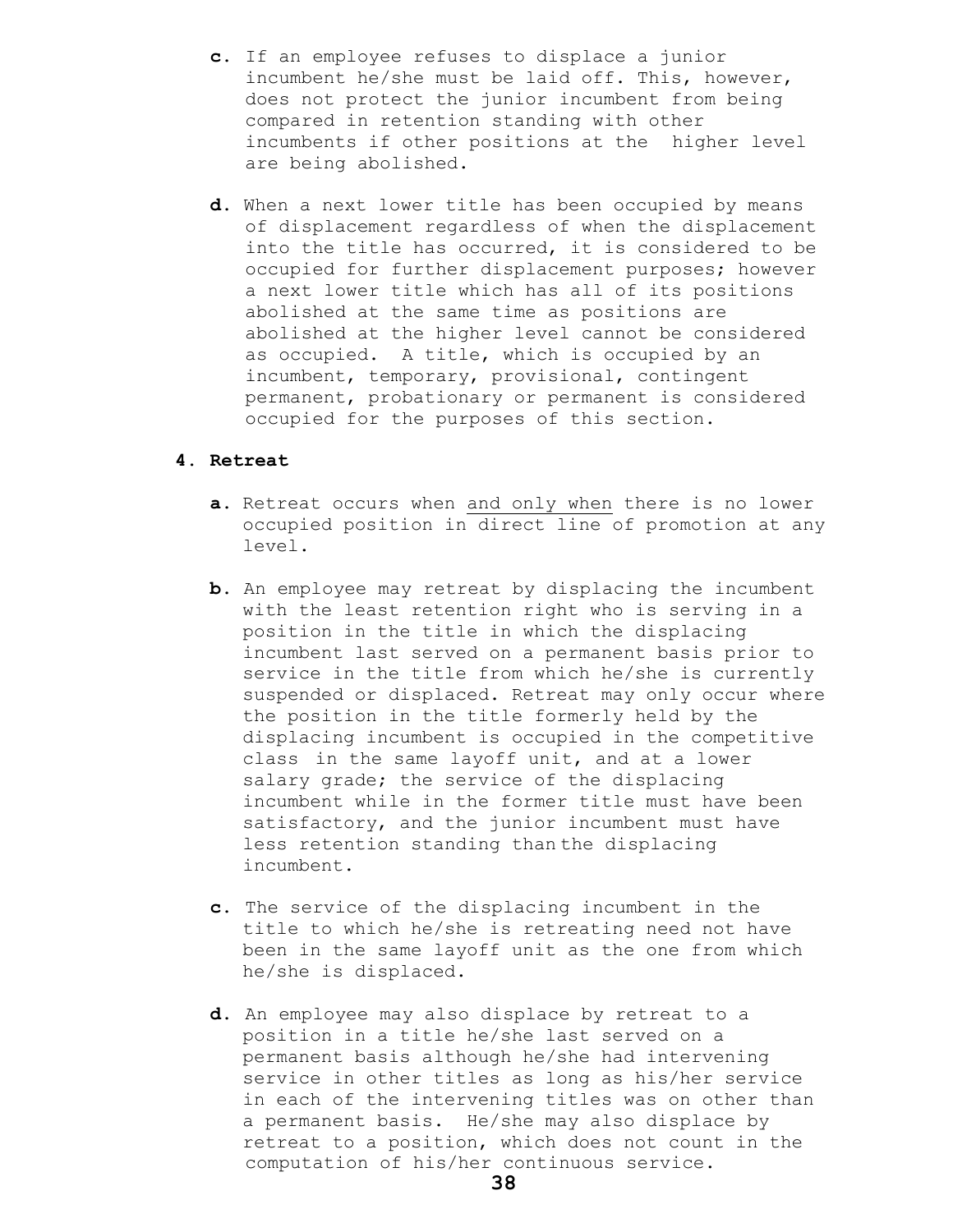- **e.** Where a title change has been effected to better describe the duties of a position but the duties have not substantially changed since the suspended employee last served in that title the new title will for retreat purposes be deemed to be the former title.
- **5.** An employee who refuses to accept an appointment afforded by displacement for whatever reason waives all rights regarding the displacement, however, this employee's name will be entered on an appropriate preferred list.
- **6. Preferred list standing** for competitive class employees on and after October 1, 1972 shall be as follows:
	- **a.** On and after October 1, 1972 those employees whose positions were abolished prior to that date and who therefore had their standing on the preferred list determined by the date of their original appointment on a permanent basis in the competitive class shall retain among themselves such preferred list standing including the preferences to which they were entitled as blind, disabled veterans, and non-disabled veterans.
	- **b.** Blind employees whose positions are abolished on or after October 1, 1972 shall have their preferred list standing determined by the date of their original appointment on a permanent basis in the classified service, whether or not they are also disabled veterans or non-disabled veterans; provided however, that the blind shall be granted absolute preference on the preferred list over all other employees except those disabled veterans and blind employees whose positions were abolished prior to October 1, 1972 with whose names theirs shall be interfiled.
	- **c.** Disabled veterans whose positions are abolished on or after October 1, 1972 shall have their preferred list standing determined by the date of their original appointment on a permanent basis in the classified service; provided however, that the date of such original appointment shall be deemed to be 60 months earlier than the actual date, determined in accordance with Section 30 of the General Construction Law.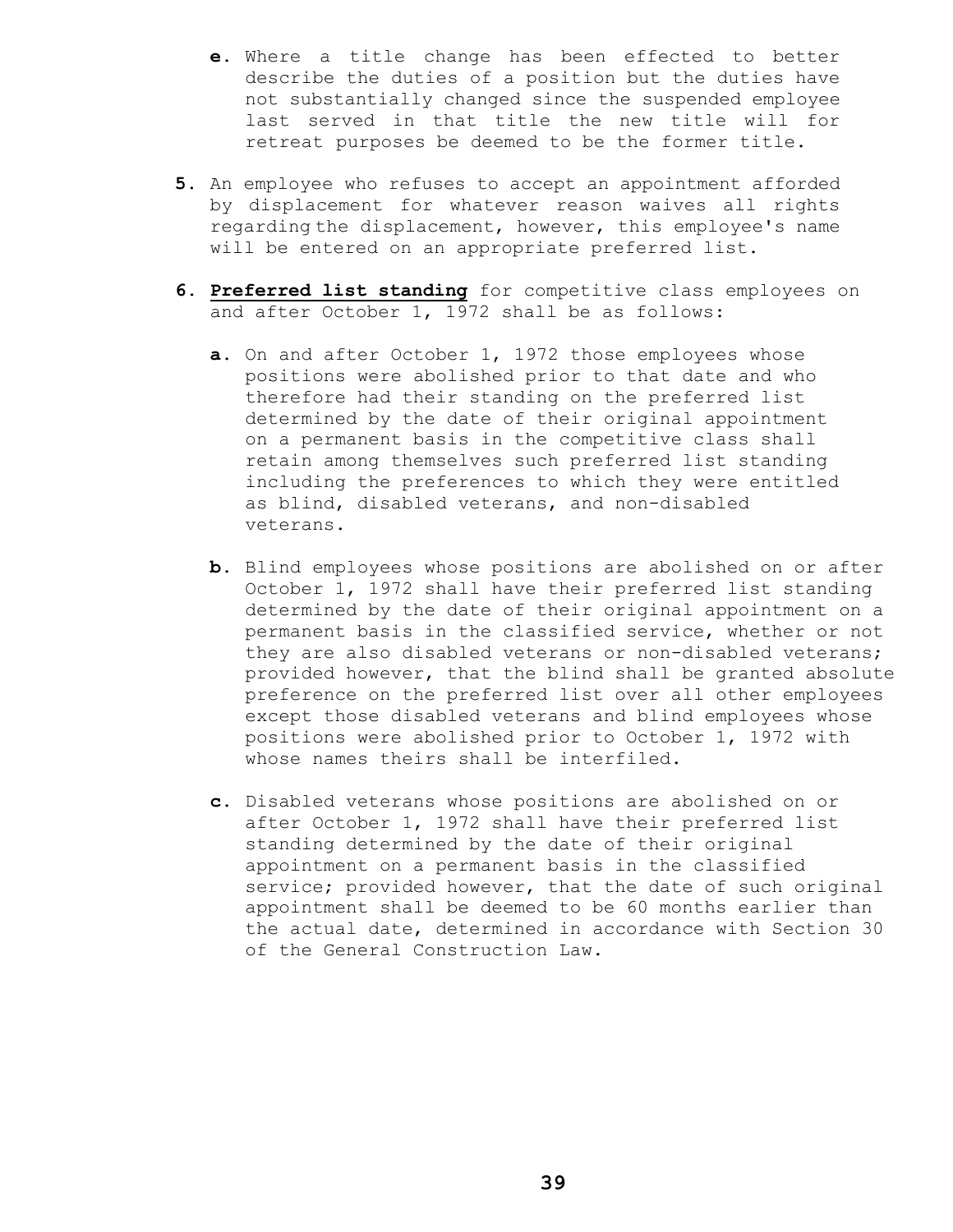- **d.** Non-disabled veterans whose positions are abolished on or after October 1, 1972 shall have their preferred list standing determined by the date of their original appointment on a permanent basis in the classified service; provided however, that the date of such original appointment shall be deemed to be 30 months earlier than the actual date, determined in accordance with Section 30 of the General Construction Law.
- **e.** Non-veterans whose positions are abolished on or after October 1, 1972 shall have their preferred list standing determined by the date of their original appointment on a permanent basis in the classified service.
- **f.** The names of all persons encompassed by paragraphs (c), (d) and (e) above whose positions are abolished on or after October 1, 1972 shall be interfiled on the preferred list with the names of all non-veterans whose positions were abolished prior to October 1, 1972.
- **7.** An appointing authority may take such steps as it may deem necessary in order to secure binding written commitments in advance of suspension, demotion or displacement from employees potentially affected by such suspension, demotion or displacement as to their willingness to accept reassignment or displacement.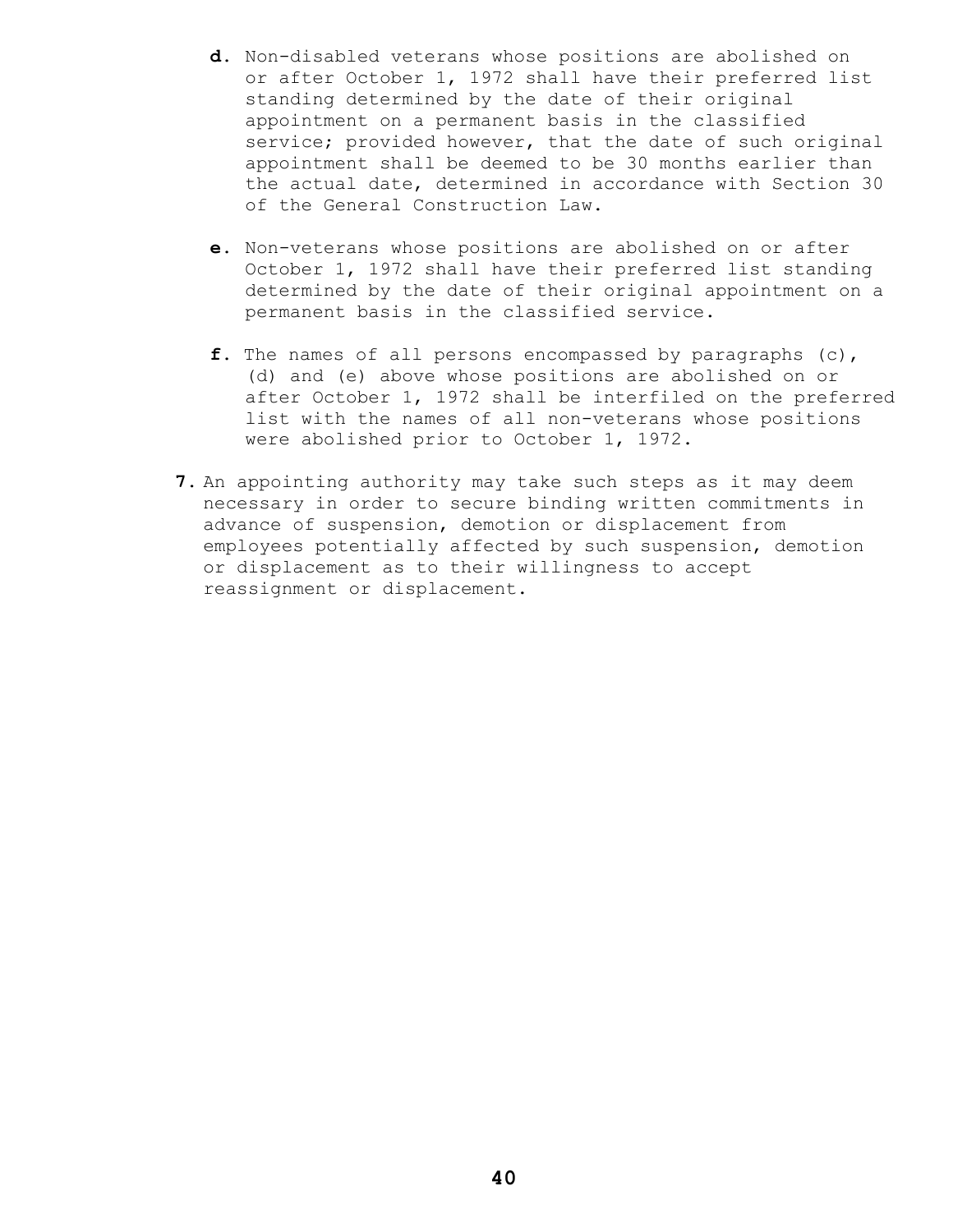## **APPENDIX A**

**Exempt Class Positions**

## **APPENDIX B**

**Non-Competitive Class Positions**

## **APPENDIX C**

**Labor Class Positions**

## **APPENDIX D**

**Unclassified Service Positions**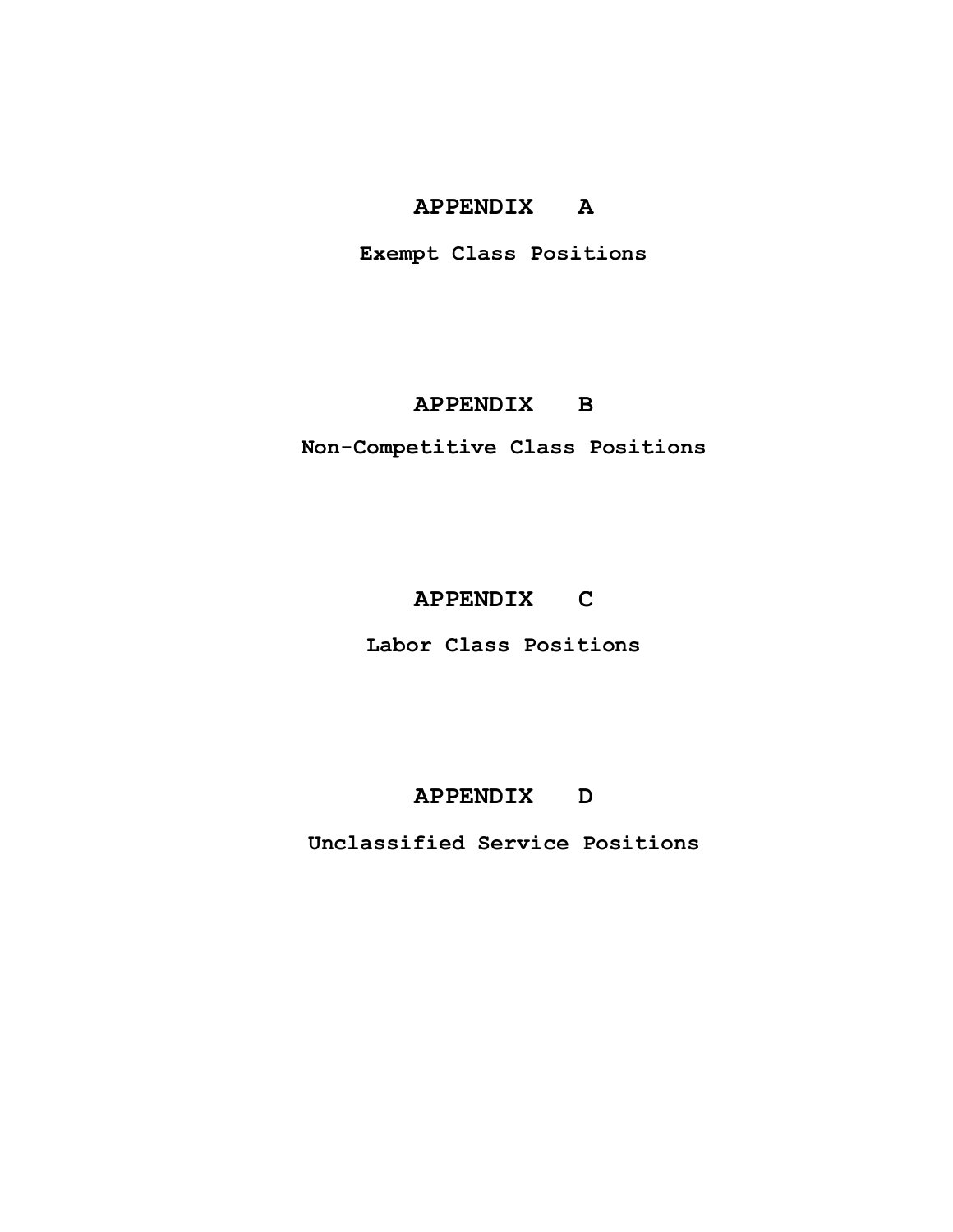## **HERKIMER COUNTY APPENDICES**

#### **APPENDIX A - EXEMPT CLASS**

#### **COUNTY SERVICE**

Assistant County Attorney (4) Assistant District Attorney (4) Chaplains (3) Confidential Secretary to County Attorney County Attorney Deputy County Clerk Deputy County Clerk of Motor Vehicles Deputy County Treasurer Director of Emergency Services Historian (PT) Investigator (District Attorney) Secretary to District Attorney Secretary to the Commissioner of Social Services Secretary to the County Administrator Secretary to the President of Community College Secretary-Treasurer, Soil Conservation Sewer District Attorney Undersheriff

#### **TOWNS**

Budget Officer Constable (PT) Deputy Town Clerk (PT) Deputy Town Highway Superintendent (where Superintendent is elected) Dog Enumerator (PT) Either Secretary to Supervisor or Bookkeeper to Supervisor Registrar of Vital Statistics (PT) Town Attorney Town Historian (PT)

### **TOWN OF COLUMBIA**

Clerk to Town Justice Deputy Town Supervisor

#### **TOWN OF DANUBE**

Clerk to Town Justice

#### **TOWN OF FAIRFIELD**

Deputy Town Supervisor

## **TOWN OF FRANKFORT**

Clerk to Town Justice Deputy Town Supervisor **TOWN OF GERMAN FLATTS** Deputy Town Supervisor Clerk to Town Justice

**TOWN OF HERKIMER** Clerk to Town Justice

Deputy Town Supervisor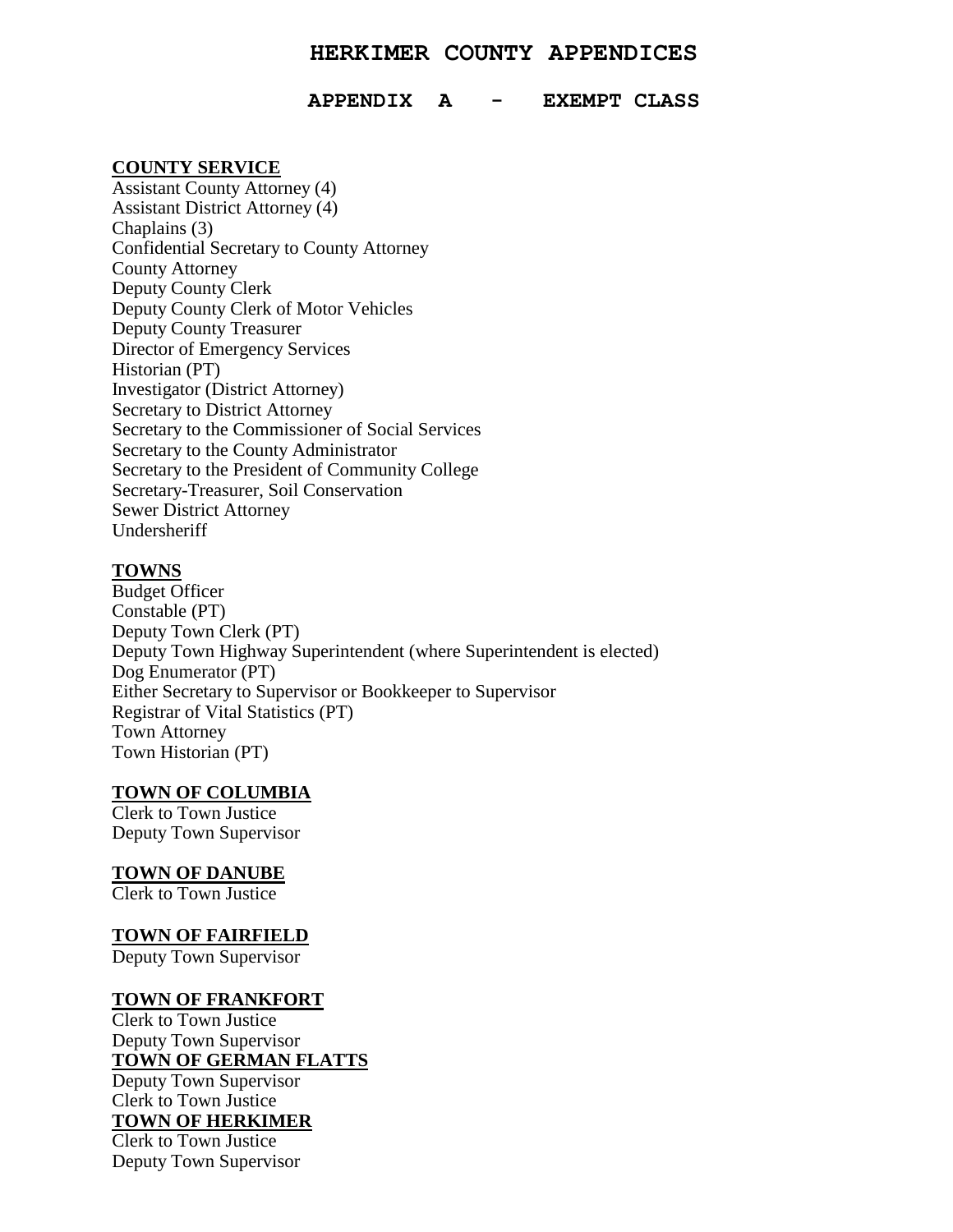## **Appendix A – Exempt Class - Contd.**

## **TOWN OF LITCHFIELD**

Deputy Town Supervisor

## **TOWN OF LITTLE FALLS**

Deputy Town Supervisor

## **TOWN OF MANHEIM**

Deputy Town Supervisor

## **TOWN OF NEWPORT**

Deputy Town Supervisor

## **TOWN OF NORWAY**

Deputy Town Supervisor

## **TOWN OF OHIO**

Deputy Town Supervisor

## **TOWN OF RUSSIA**

Deputy Town Supervisor

## **TOWN OF SALISBURY** Deputy Town Supervisor

## **TOWN OF SCHUYLER**

Clerk to Town Justice Deputy Town Supervisor

## **TOWN OF STARK**

Deputy Town Supervisor

## **TOWN OF WEBB**

Deputy Town Supervisor

## **TOWN OF WINFIELD**

Deputy Town Supervisor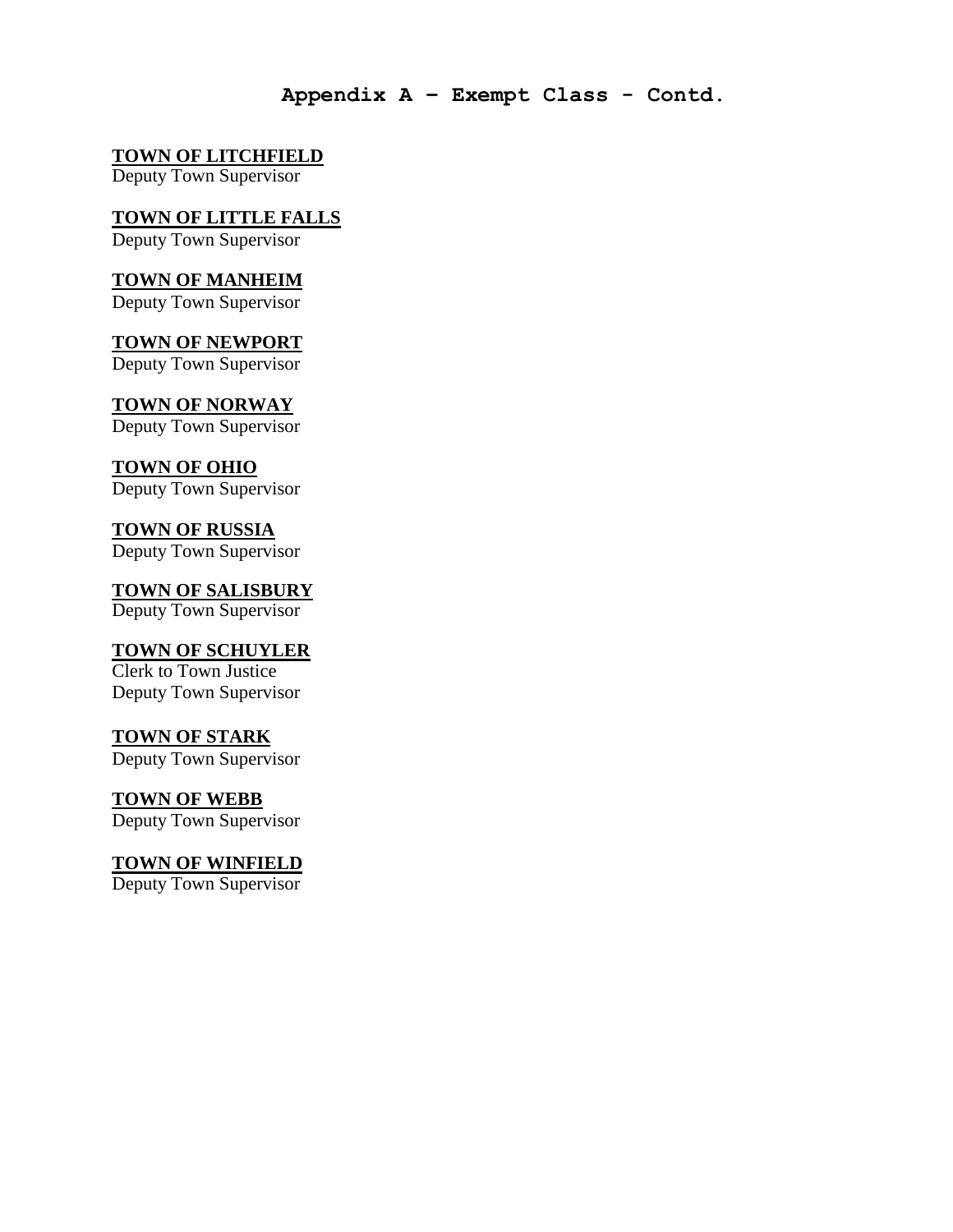**Appendix A – Exempt Class - Contd.**

## **VILLAGES**

Acting Village Justices Auditor  $(PT)(1)$ Constable (PT) Deputy Village Clerk (PT) Deputy Village Clerk-Treasurer (PT) Registrar of Vital Statistics (PT) Village Administrator Village Attorney Village Historian (PT) Village Treasurer

## **VILLAGE OF FRANKFORT**

Clerk to Village Justice

## **VILLAGE OF HERKIMER**

Clerk to Village Justice (2)

## **VILLAGE OF HERKIMER HOUSING AUTHORITY**

Executive Director

## **VILLAGE OF ILION**

Clerk to Village Justice

## **VILLAGE OF ILION HOUSING AUTHORITY**

Executive Director

## **CITY OF LITTLE FALLS**

City Attorney Special Prosecutor (PT)

## **CITY OF LITTLE FALLS HOUSING AUTHORITY**

Executive Director

## **SCHOOL DISTRICTS**

Census Taker School Attorney School District Clerk School District Treasurer School Tax Collector Secretary to the Superintendent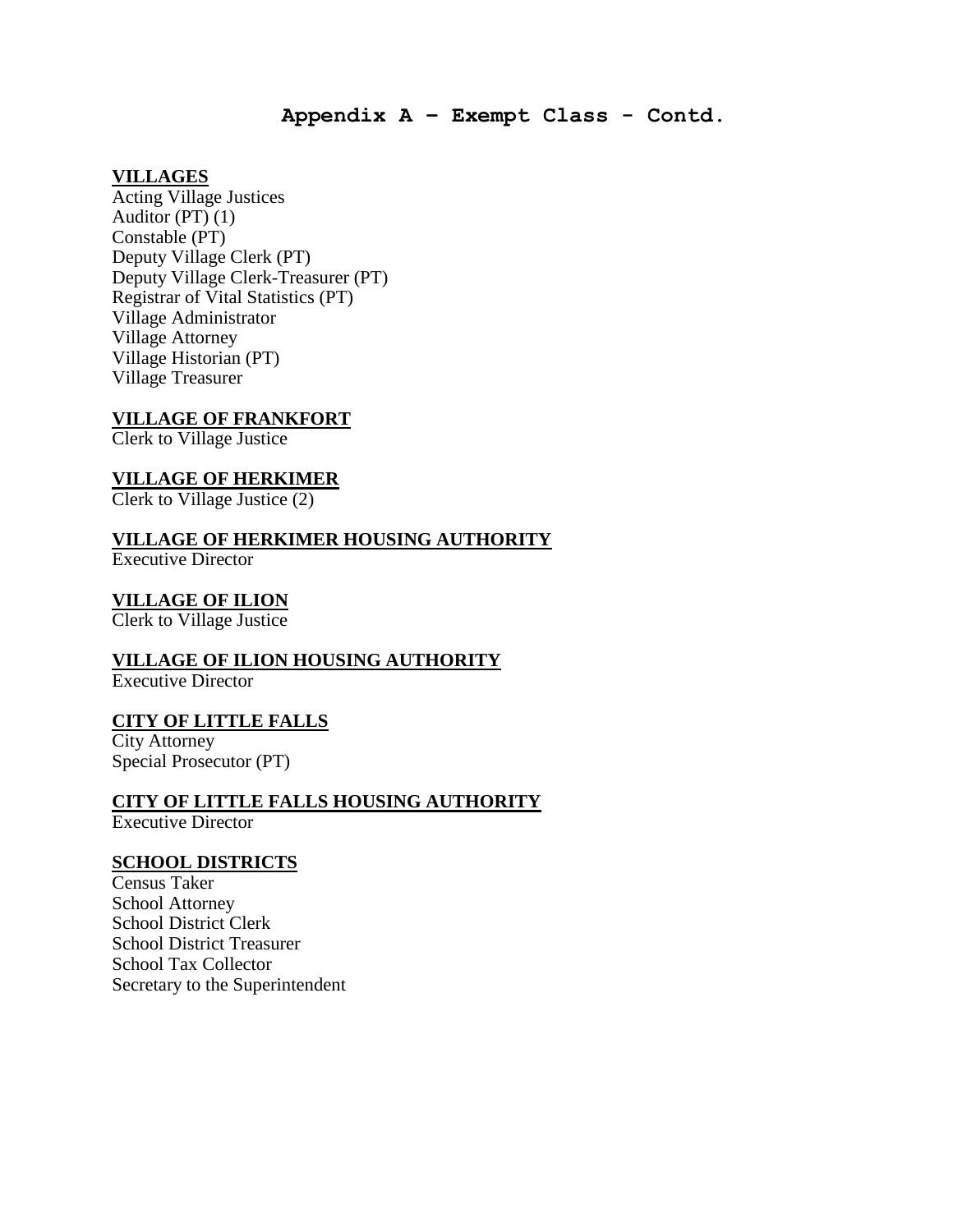## **IN ALL CIVIL DIVISIONS WHERE THE POSITION EXISTS**

Account Clerks (PT) Account Clerk-Typists (PT) Assistant Cooks Automotive Mechanics Bookkeeping Machine Operators (PT) Building Inspectors III (PT) Building Maintenance Workers Bus Drivers **Carpenters** Clerks (PT) Cooks Custodians (PT) Dog Control Officer (PT) Electric Meter Readers (PT) **Electricians** Groundskeepers Heavy Equipment Operators Key Punch Operators (PT) Library Aides Library Assistants (PT) Library Technicians (PT) Lifeguards (Seasonal) Masons Medical Record Clerks (PT) Motor Equipment Operators Plumbers Police Officers (PT) Recreation Leaders (Seasonal) Recreation Maintenance Workers (Seasonal) Recreation Specialists (Seasonal) Registered Professional Nurses School Crossing Guards (PT) Senior Library Clerks (PT) Sewer Inspectors (PT) Stenographers (PT) Student Aides Telephone Operators (PT) Typists (PT) Water Meter Readers (PT) Water Plant Attendants (PT) Water Treatment Plant Operators (PT) Working Forepersons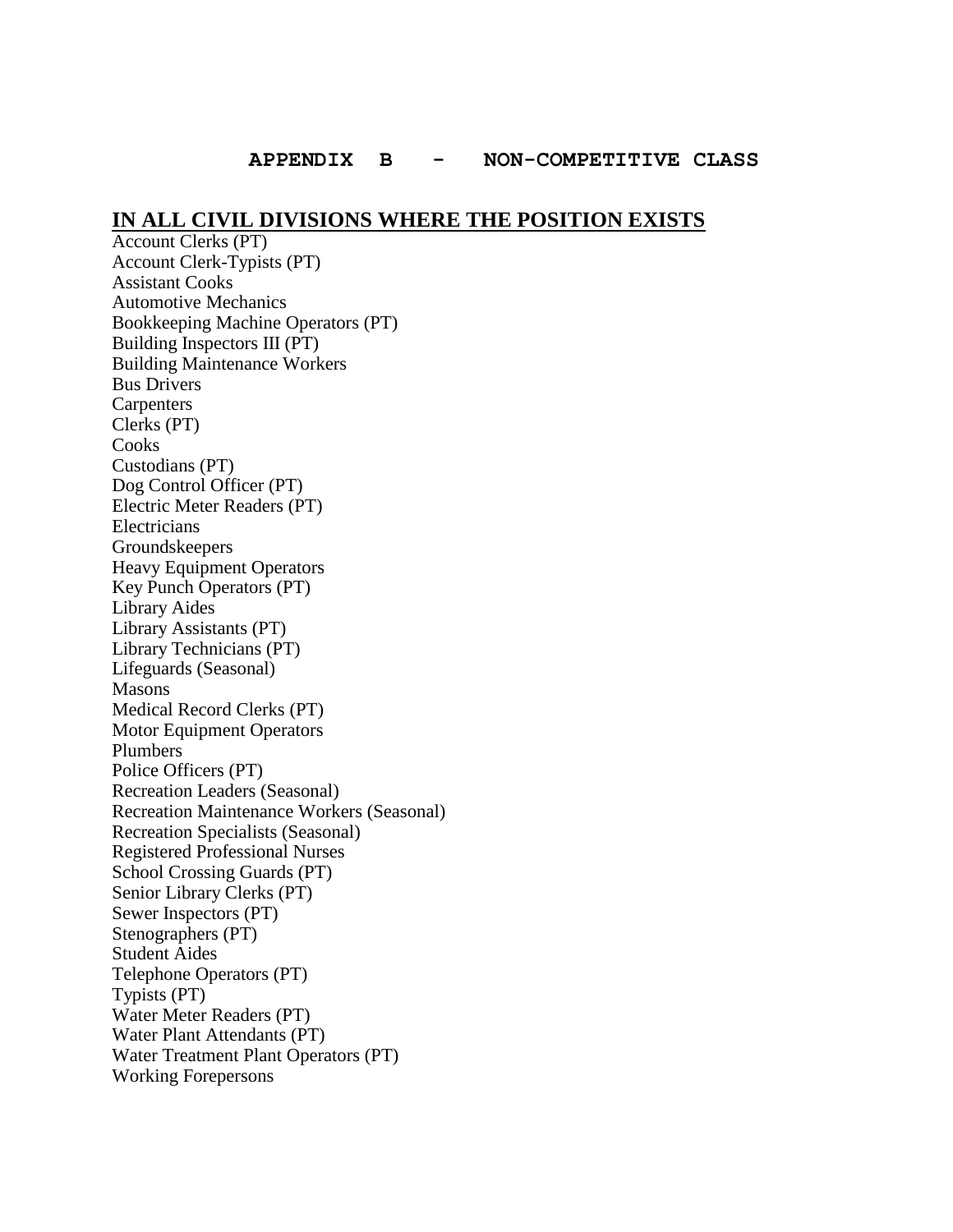## **Appendix B - Non-Competitive Class - Contd.**

#### **In All Offices and Departments Where the Following Positions Exist**:

Section 55-a - designated positions in titles where the incumbent is certified either by the Personnel Officer for the Blind and Visually Handicapped in the State Department of Social Services as being physically disabled by blindness or by the State Education Department Office of Vocational Rehabilitation as otherwise physically or mentally disabled.

## **COUNTY SERVICE**

Administrator - Indigent Defendants (PT) Aging Service Aides Beautician Captain  $(2)$ <sup>\*\*</sup> Chief Deputy (Criminal/Civil Divisions) Chief Deputy (Corrections Division) Commissioner of Social Services\*\* Community Health Nurses (PT) Community Service Aides Coroner's Physicians (PT) Correction Hearing Officers (PT) County Highway Superintendent\*\* Court Attendants (PT) Director of Community Service\*\* Director of Real Property Tax Services II\*\* Director, Office for the Aging\*\* Director, Veterans' Service Agency\*\* Drug Abuse Counselors (PT) Employment and Training Director II\*\* Engineering Interns (PT) Executive Director - Youth Bureau\*\* Head Cooks Jail Physician (PT) Licensed Practical Nurses Motor Vehicle License Clerks (PT) Personnel Officer\*\* Photocopy Machine Operator (PT) Physician (PT) Psychiatrists (PT) Psychologists (PT) Public Health Director\*\* Senior Institutional Aides Senior Registered Professional Nurses Social Services Attorneys (PT) Stockroom Helper Stop DWI Coordinator\*\* Traffic Control Device Assistant Traffic Control Device Foreperson Workmen's Compensation Administrator (PT)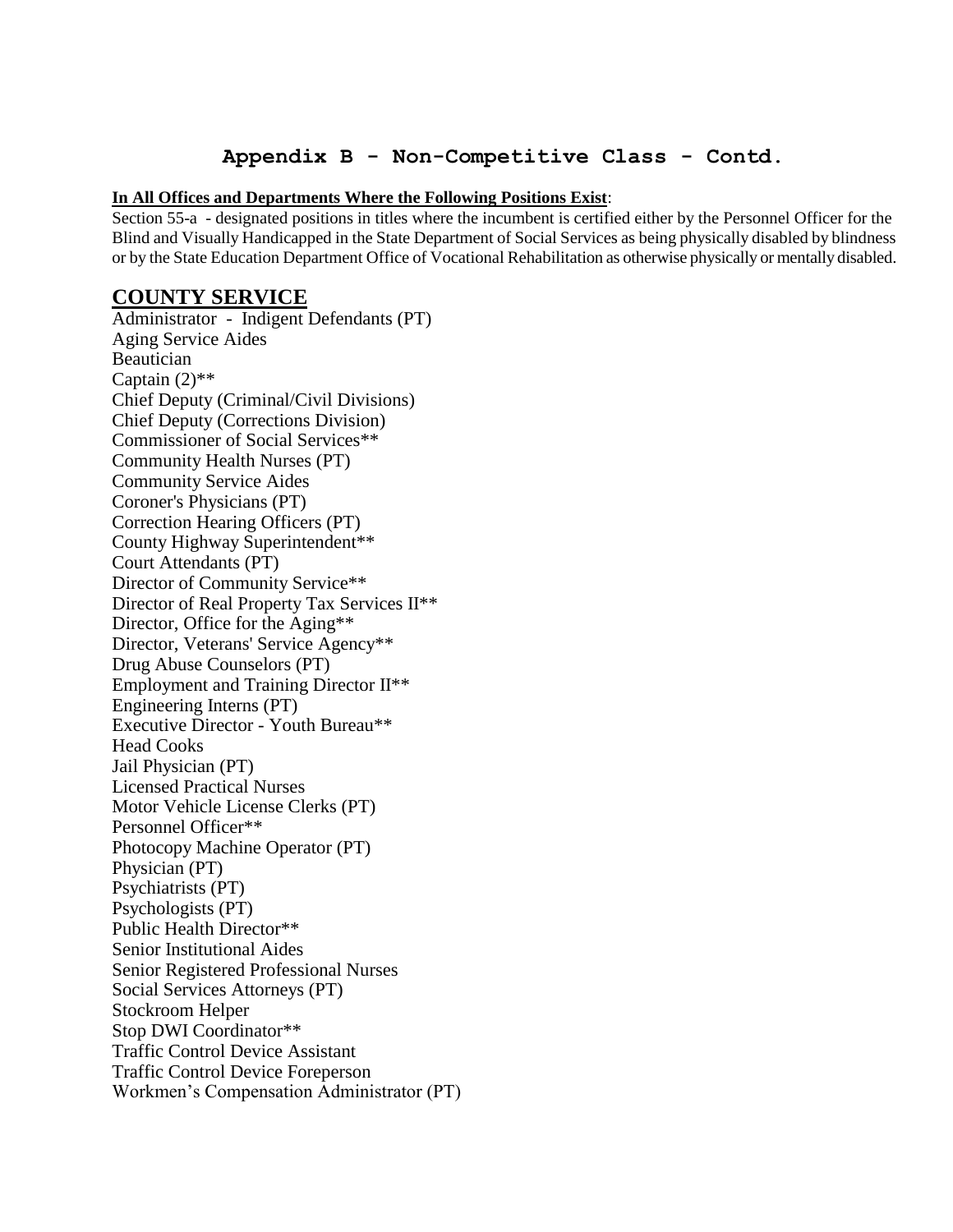## **COUNTY SERVICE - continued**

\*\*The following positions in the non-competitive class are designated as confidential or policy influencing and are not eligible for protection under Section 75 of the Civil Service Law:

Captain (2) Commissioner of Social Services County Highway Superintendent Director of Community Service Director of Real Property Tax Services II Director, Office for the Aging Director, Veterans' Service Agency Employment and Training Director II Executive Director - Youth Bureau Personnel Officer Public Health Director Stop DWI Coordinator

## **TOWNS**

Assessor Environmental Aides (Seasonal) Housing Code Inspector (PT) Town Health Officer (PT) Zoning Officers (PT)

## **IN TOWNS UNDER 5,000 POPULATION**

Code Enforcement Officers (PT)

#### **TOWN OF FRANKFORT**

Court Attendants

## **TOWN OF HERKIMER**

Tax Clerk (PT) Town Engineer (PT)

## **TOWN OF MANHEIM** - **(Under 5,000 Population)**

Library Technician

#### **TOWN OF WEBB** - **(Under 5,000 Population)**

Assistant Building Inspector Chief Wastewater Treatment Plant Operator Nursing Assistants Publicity Director Ski Area Manager Supervising Nurse (Health Center) Town Public Works Superintendent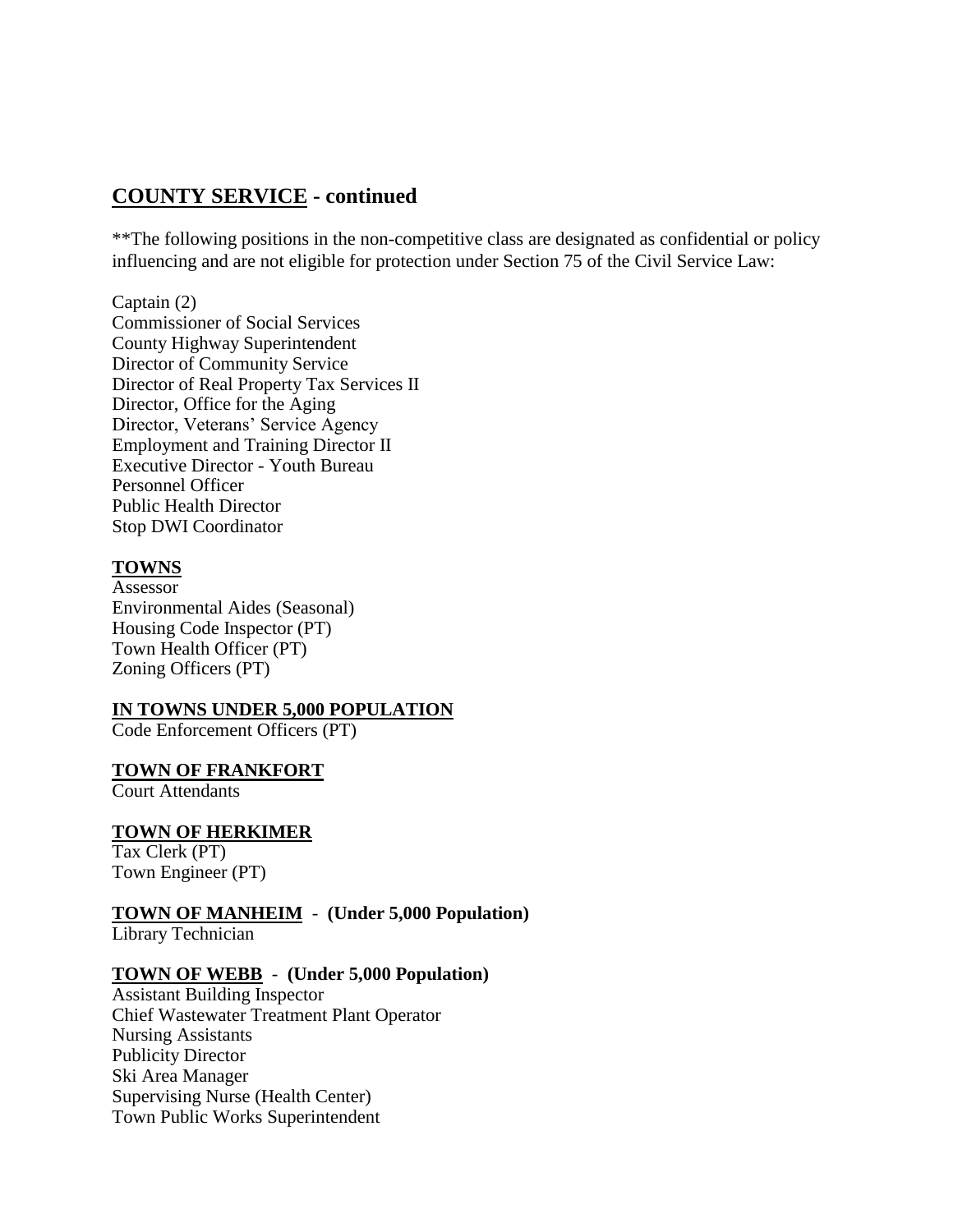## **Appendix B - Non-Competitive Class - Contd.**

## **VILLAGES**

Assessor Assistant Fire Alarm Superintendent (PT) Assistant Motor Equipment Operators Bookkeeper (PT) Fire Alarm Superintendent (PT) Housing Project Manager (PT) Lineperson Helpers Police Dispatchers (PT) Police Matron (PT) Prosecutor (PT) Senior Engineering Technicians (PT) Village Health Officer (PT) Wastewater Treatment Maintenance Workers Water Maintenance Workers Water Treatment Plant Operators (PT)

## **IN VILLAGES UNDER 5,000 POPULATION**

Code Enforcement Officers (PT) Recreation Leaders Superintendent of Public Works Village Street Superintendent Water Treatment Plant Operators Wastewater Treatment Plant Operators Youth Bureau Director

#### **VILLAGE OF HERKIMER**

Property Maintenance Officer (PT)

## **VILLAGE OF MOHAWK - (Under 5,000 Population)**

Library Manager

## **CITY OF LITTLE FALLS**

Assessor**\*\*** Assistant Greenskeepers Auto Body Repairers Automotive Repairers Firefighters (PT) Greenskeeper Health Officer (PT) Heavy Equipment Mechanics Maintenance Mechanics Park Maintainers Recreation Director (Seasonal) Reservoir Attendants Swimming Pool Supervisors (Seasonal) Water Meter Repairers Working Crew Leaders

**\*\***The following positions in the non-competitive class are designated as confidential or policy influencing and are not eligible for protection under Section 75 of the Civil Service Law.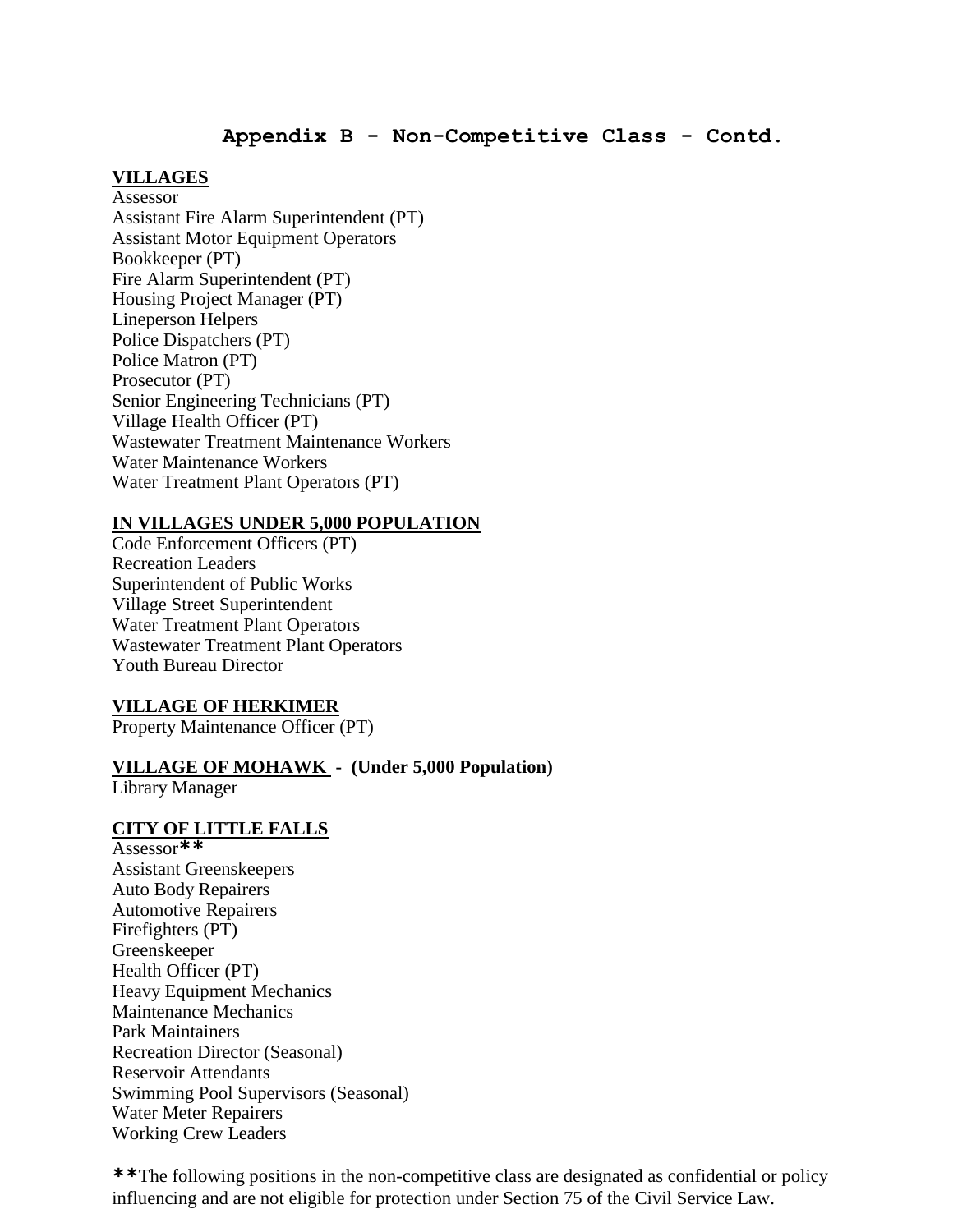## **Appendix B - Non-Competitive Class - Contd.**

## **SCHOOL DISTRICTS**

Automotive Mechanic Helpers Bus Driver-Cleaners Cook-Managers Head Cook Library Technician Licensed Practical Nurses Lifeguards (PT) Photo Copy Machine Operator Registered Professional Nurses (School) School Bus Route Scheduler (PT) School Lunch Cashiers (PT) School Physicians (PT) Senior Bus Driver Supervisor of Attendance (PT) Teacher Aide (Special Services) Teacher Aides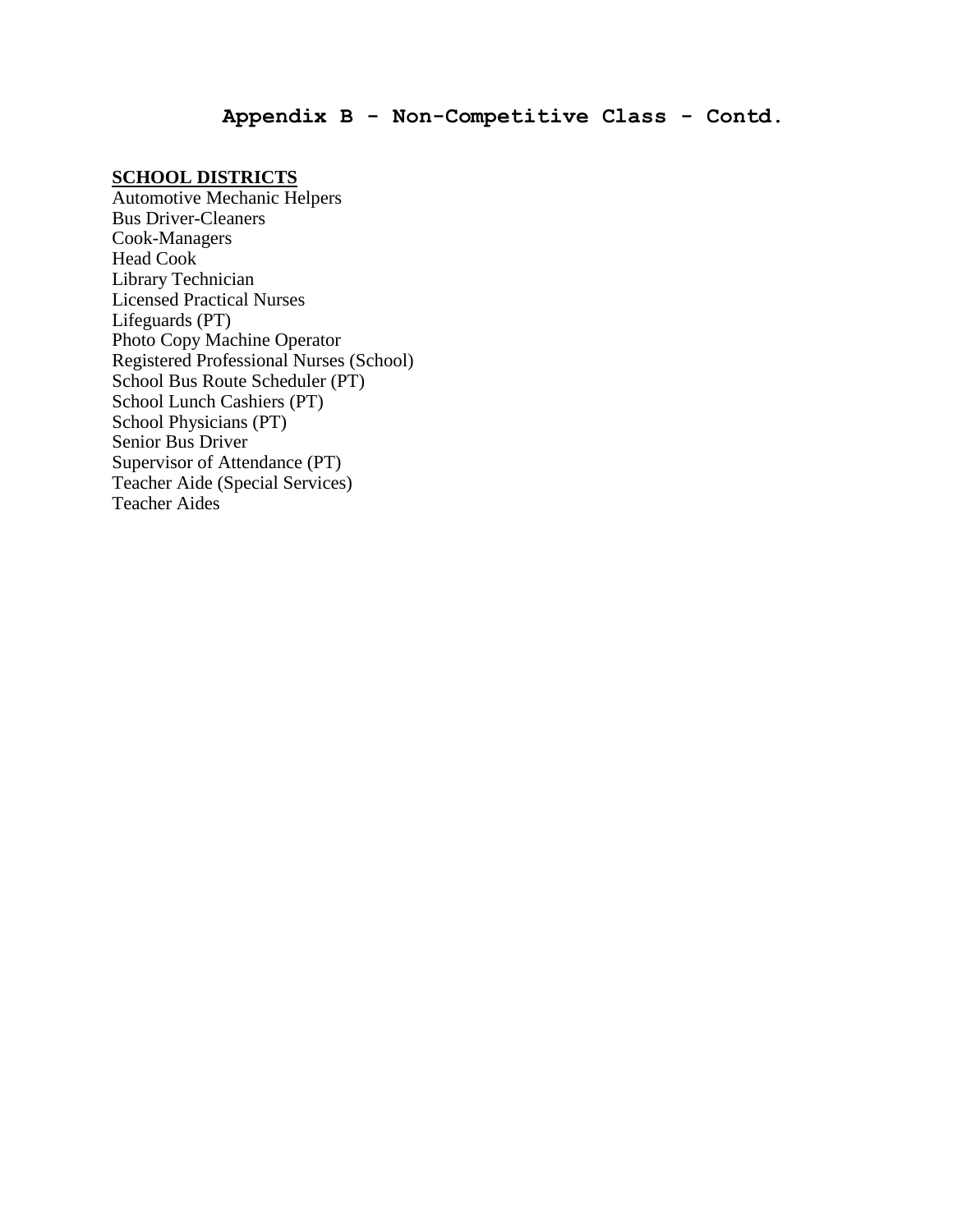## **IN ALL CIVIL DIVISIONS WHERE THE POSITION EXISTS**

Building Maintenance Helpers Cleaners Food Service Helpers Laborers Laundry Workers Recreation Attendants Transfer Station Operators

## **COUNTY SERVICE**

Home Health Aides Homemakers Institutional Aides Leisure Time Activities Aides

## **TOWNS**

Ski Area Attendants

## **CITY OF LITTLE FALLS**

Wastewater Treatment Plant Attendants

## **SCHOOL DISTRICTS**

School Monitors Watchpersons